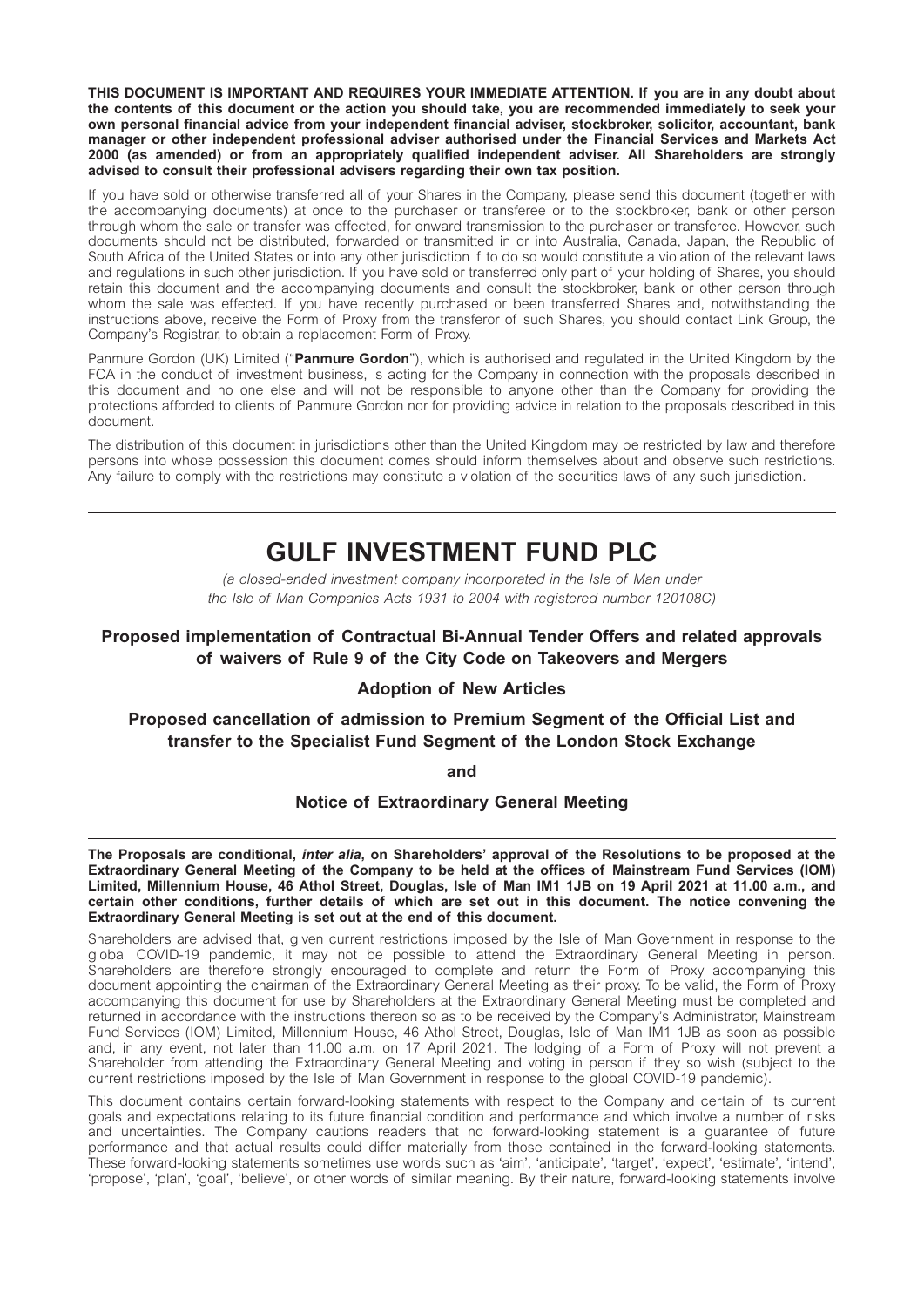risk and uncertainty because they relate to future events and circumstances, including, but not limited to, economic and business conditions, the effects of continued volatility in credit markets, market-related risks such as changes in interest rates and foreign exchange rates, the policies and actions of governmental and regulatory authorities, changes in legislation, the success of future strategic transactions and the impact of competition. A number of these factors are beyond the Company's control. As a result, the Company's actual future results may differ materially from the plans, proposals and expectations set out in the Company's forward-looking statements. Any forward-looking statements made in this document by or on behalf of the Company speak only as at the date they are made. Except as required by the FCA, the London Stock Exchange or applicable law, the Company and its Directors expressly disclaim any obligation or undertaking to release publicly any updates or revisions to any forward-looking statements contained in this document to reflect any changes in the Company's expectations with regard thereto or any changes in events, conditions or circumstances on which any such statement is based.

**Your attention is drawn to the risk factors set out in Part 9 (***Risks relating to the Proposals***) of this document and the letter from the Chairman of the Company in Part 1 (***Letter from the Chairman***) of this document, which sets out the "Action to be taken" at paragraph 8 (Action to be taken) and contains at paragraph 14 (***Recommendation***) the unanimous recommendation of your Board that you vote in favour of the Resolutions to be proposed at the Extraordinary General Meeting.**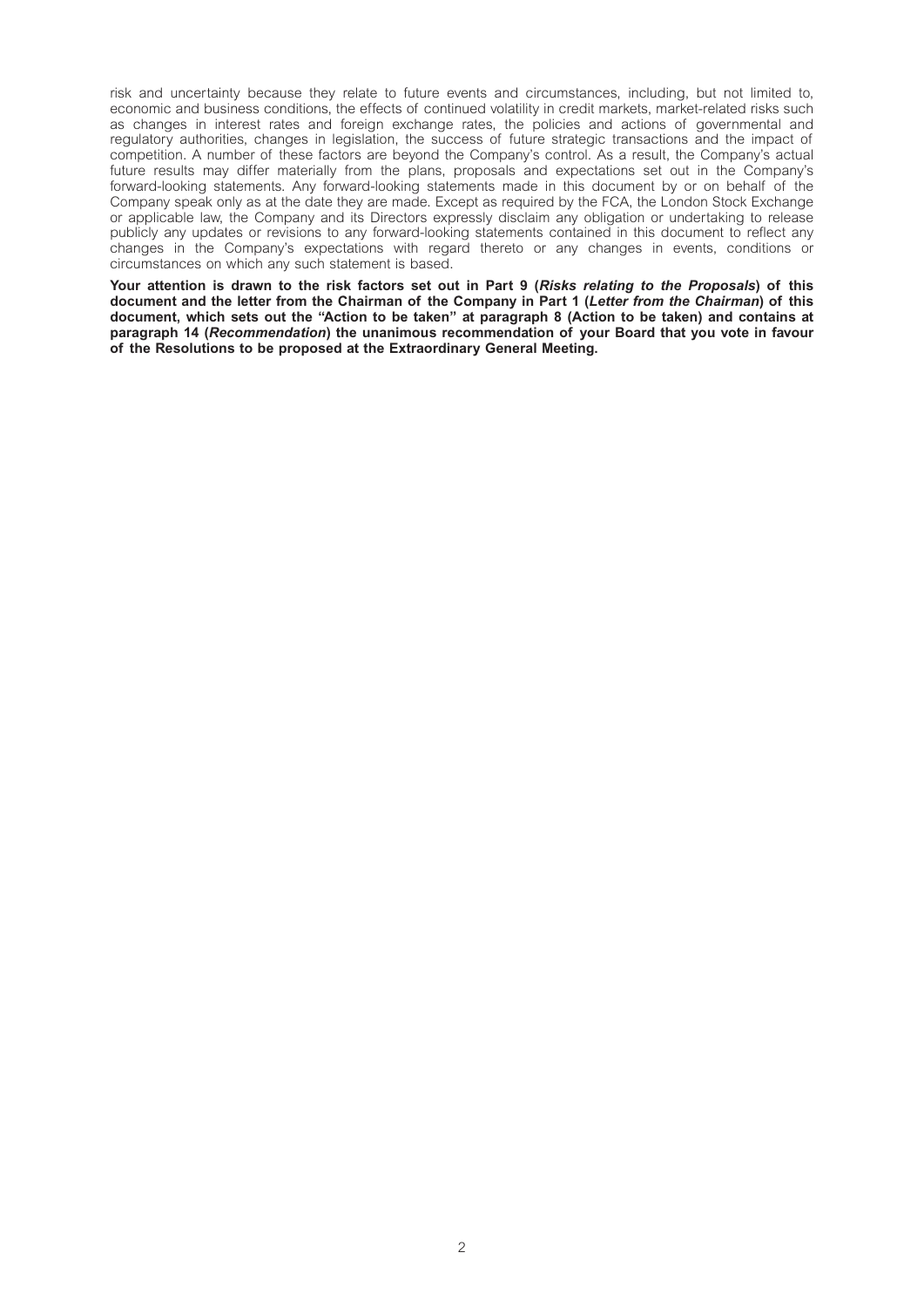# **TABLE OF CONTENTS**

|         | EXPECTED TIMETABLE OF PRINCIPAL EVENTS                  | $\overline{4}$ |
|---------|---------------------------------------------------------|----------------|
| PART 1  | LETTER FROM THE CHAIRMAN                                | 5              |
| PART 2  | THE COMPANY'S PERFORMANCE AND PROSPECTS                 | 12             |
| PART 3  | TENDER TERMS AND CONDITIONS                             | 14             |
| PART 4  | CONSIDERATIONS UNDER THE TAKEOVER CODE AND PANEL WAIVER | 29             |
| PART 5  | IMPLICATIONS OF THE PROPOSED CANCELLATION AND TRANSFER  | 33             |
| PART 6  | FINANCIAL INFORMATION                                   | 34             |
| PART 7  | TAXATION IN THE UNITED KINGDOM                          | 35             |
| PART 8  | ADDITIONAL INFORMATION                                  | 38             |
| PART 9  | RISKS RFLATING TO THE PROPOSALS                         | 45             |
| PART 10 | <b>DEFINITIONS</b>                                      | 50             |
|         | NOTICE OF EXTRAORDINARY GENERAL MEETING                 | 56             |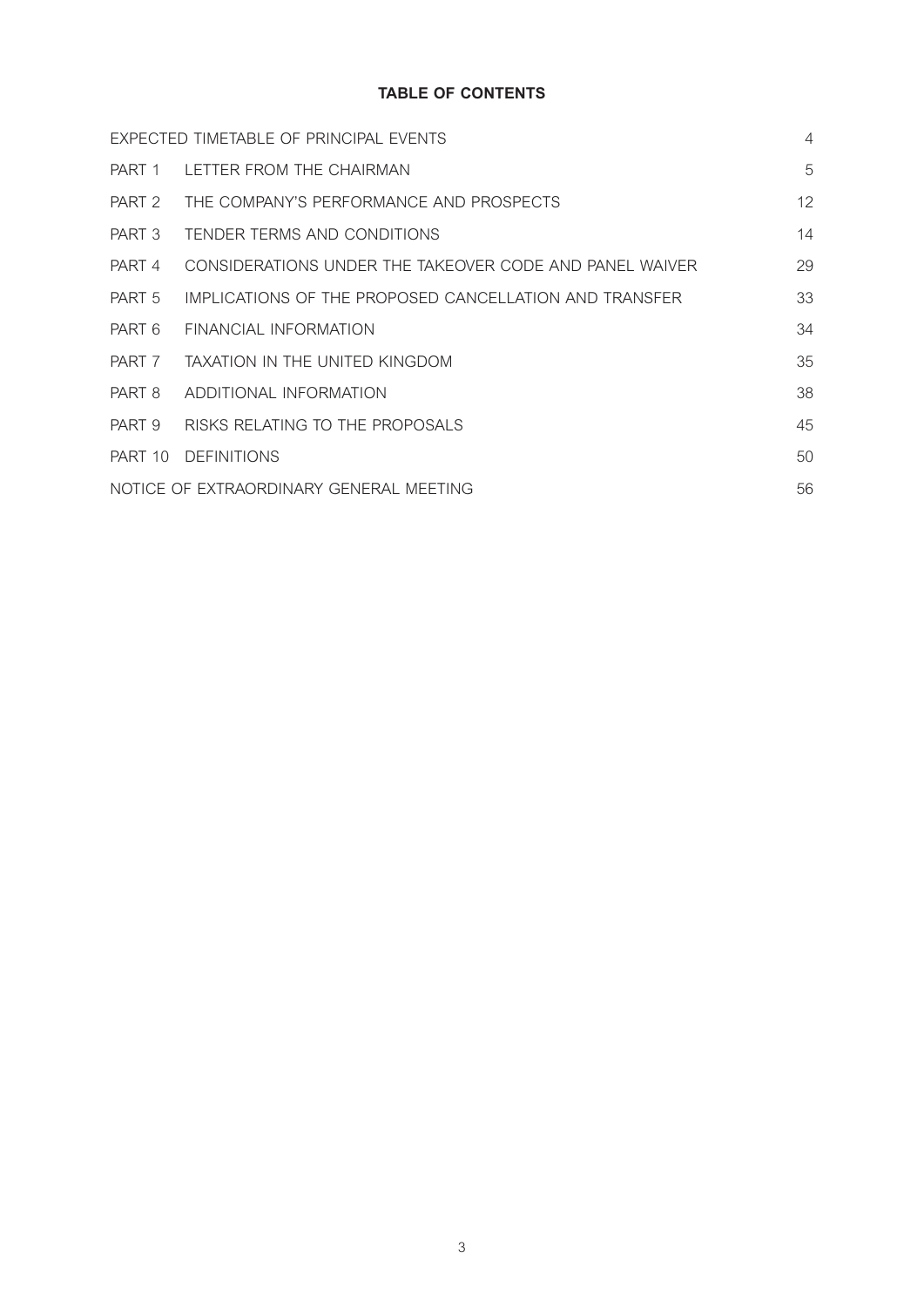# **EXPECTED TIMETABLE OF PRINCIPAL EVENTS**

| Latest time and date for receipt of Forms of Proxy in respect of<br>the Extraordinary General Meeting | 11.00 a.m. on 17 April 2021 |
|-------------------------------------------------------------------------------------------------------|-----------------------------|
| <b>Extraordinary General Meeting</b>                                                                  | 11.00 a.m. on 19 April 2021 |
| Results of Extraordinary General Meeting announced <sup>(1)</sup>                                     | 19 April 2021               |
| <b>Proposed Cancellation and Transfer</b>                                                             |                             |
| Expected date on which the Proposed Cancellation and Transfer<br>will become effective <sup>(2)</sup> | 19 May 2021                 |
| Initial Tender Offer                                                                                  |                             |
| Tender Offer Announcement in respect of the Initial Tender Offer                                      | September 2021              |
|                                                                                                       |                             |

*Notes:* 

*1. If the Whitewash Resolution is not passed at the Extraordinary General Meeting the Initial Tender Offer will not proceed and the Company will make a further announcement on alternative proposals.* 

*2. Assuming the Proposed Cancellation and Transfer Resolution is passed at the Extraordinary General Meeting the Company will give at least 20 Business Days' notice by an announcement via a Regulatory Information Service of the date that the Proposed Cancellation and Transfer will become effective, the earliest possible date on which the Proposed Cancellation and Transfer can become effective being 19 May 2021.* 

*Each of the times and dates in the expected timetable may be extended or brought forward without further notice. If any of the above times and/or dates change, the revised time(s) and/or date(s) will be notified to Shareholders by an announcement through a Regulatory Information Service provider.* 

*All references to times are to London times.*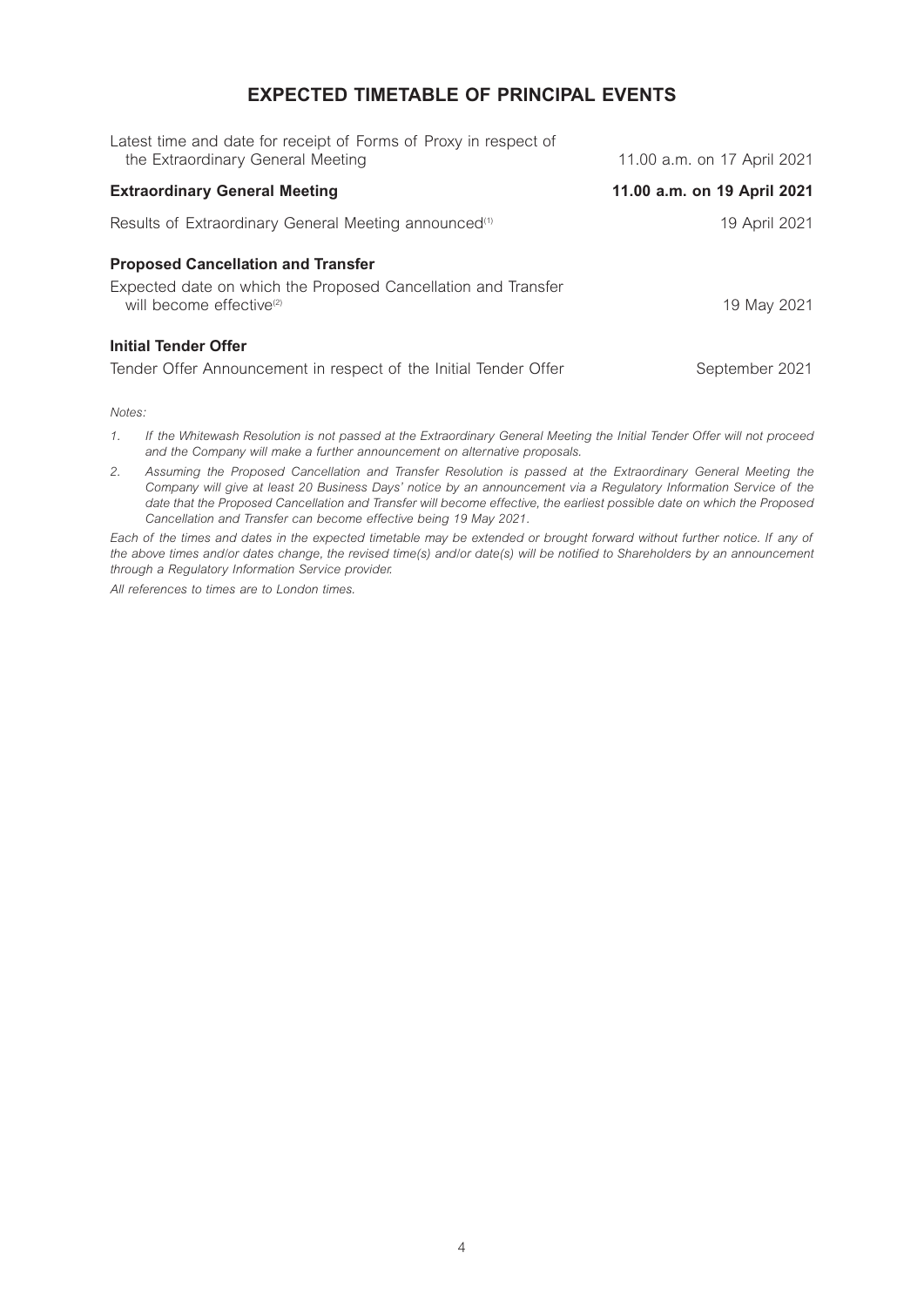# **PART 1 LETTER FROM THE CHAIRMAN**

# **GULF INVESTMENT FUND PLC**

*(a closed-ended investment company incorporated in the Isle of Man under the Isle of Man Companies Acts 1931 to 2004 with registered number 120108C)* 

Nicholas Wilson (*Non-Executive Chairman*) Millennium House Millennium House Neil Benedict (*Non-Executive Director*) 46 Athol Street David Humbles (*Non-Executive Director*) Douglas

*Directors: Registered Office:* 

 Isle of Man IM1 1JB

25 March 2021

# **To: Shareholders**

#### **Initial Tender Offer and Panel Waiver; Contractual Bi-Annual Tender Offers; adoption of the New Articles; Proposed Cancellation and Transfer; and Notice of Extraordinary General Meeting**

# **1. INTRODUCTION**

As promised in the circular published by the Company on 23 November 2020 (the "**2020 Circular**"), I am pleased to write to you today to provide details of, *inter alia*, a proposed programme of further tender offers to be implemented by the Company. The Board is also proposing to transfer the Company to the Specialist Fund Segment of the London Stock Exchange which will require application for the admission of the entire issued share capital of the Company to the Specialist Fund Segment and the cancellation of the admission of the Company's Shares on the Premium Segment of the Official List.

Further details on these proposals are set out in this document and a notice convening the Extraordinary General Meeting at which the Company will seek the Shareholder approvals required to give effect to the Initial Tender Offer, the Proposed Cancellation and Transfer and the adoption of the New Articles and is set out at the end of this document.

# **2. BACKGROUND**

In December 2017 the Company made a number of changes, including to broaden its Investment Policy from a largely Qatar-focussed investment strategy to a broader Gulf Cooperation Council ("**GCC**") focussed investment strategy, in order to capture the opportunities for growth by the expanding GCC economies by investing in listed (or soon to be listed) companies on one of the GCC exchanges.

At that time, the Board made a commitment to Shareholders to implement a tender offer in 2020, formalised in the 2020 Circular to Shareholders, which completed earlier this year with approximately 44 per cent. of the issued share capital being tendered. In light of the support from the balance of Shareholders, the Company and the Investment Adviser committed to implement the following proposals:

# **Semi-annual liquidity mechanism**

Details of the proposed programme of further tender offers to be implemented by the Company are set out below.

# **Enhanced dividend policy**

The Board has introduced an enhanced dividend policy targeting an annual dividend equivalent to 4 per cent. of Net Asset Value at the end of the preceding year, barring any unforeseen circumstances. The first semi-annual dividend for the year ended 2021 is expected to be paid in June 2021.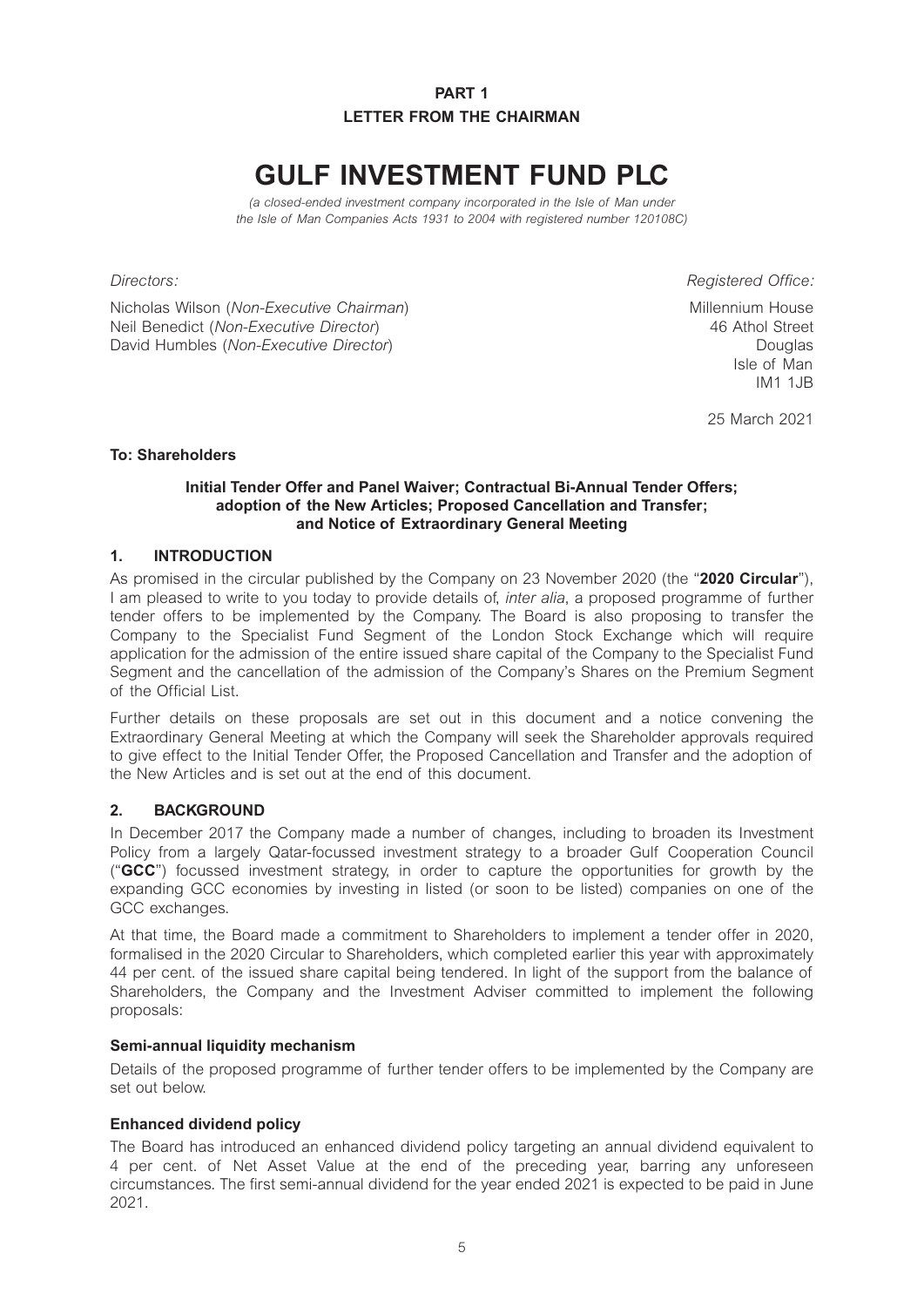## **Cost reduction program**

Effective from 1 January 2021, the fees paid to the Investment Adviser have been reduced from 0.9 per cent. of net assets to 0.8 per cent. of net assets. In addition, the annual fees paid to each Director have been reduced by 30 per cent. with effect from 1 January 2021.

#### **Deferral of the continuation vote**

Details of the proposed deferral to 2023 of the continuation vote to be put to Shareholders at the annual general meeting to be held in 2021, which will require the adoption of the New Articles, are set out below.

The Board and the Investment Adviser continue to believe the GCC offers attractive growth opportunities for investors and continue to view the future of the Company with confidence, expecting healthy growth in the region as a whole.

Since December 2017, the Company's Net Asset Value per Share has increased by 52.1 per cent., from US\$1.0145 at 7 December 2017 to US\$1.5427 (unaudited) as at 11 March 2021 (being the date of the latest available unaudited NAV per Share prior to the publication of this document). This compares to the 28.9 per cent. increase in the Company's benchmark, the S&P GCC Index, over the same period. In addition, the Company has paid dividends totalling 12 cents per Share during the same period. Including dividends, Shareholders have enjoyed a total return of 67.2 per cent. compared to 45.6 per cent. from the S&P GCC Index. The Company's return of 67.2 per cent. compares to the peer-group's average return of 34.2 per cent. The Company's share price currently trades at a 8.0 per cent. discount to NAV.

Further information about the Company's performance, prospects and the future proposals described above is set out in Part 2 (The Company's Performance and Prospects) of this document.

# **3. TENDER OFFERS**

The Company is proposing to implement a programme of bi-annual tender offers to be launched in March and September each year, in each case for up to 100 per cent. of each Shareholder's holding of Shares as at the relevant Record Date (each a "**Contractual Bi-Annual Tender Offer**"), in each case subject to a minimum size condition as described further below. Shareholders on the Register at the relevant Record Date will be invited to either (i) continue their full investment in the Company; or (ii) save for Restricted Shareholders, tender some or all of their Shares held at that date. The Directors believe that the implementation of the Contractual Bi-Annual Tender Offers should provide those Shareholders who want it with the additional liquidity they require going forward.

The Company intends to seek the requisite authorities required from its Shareholders to undertake the Contractual Bi-Annual Tender Offers at each Annual General Meeting, the 2021 AGM being the first such meeting at which such authorities will be sought, and to renew those authorities annually at each Annual General Meeting thereafter. The terms and conditions applicable to each Contractual Bi-Annual Tender Offer, if made, are set out in Part 3 (*Tender Terms and Conditions*) of this document and will also be contained, along with certain other specific details in connection with the Contractual Bi-Annual Tender Offers in a given 12 month period, including all relevant deadlines, in a circular to be distributed to Shareholders accompanying the notice convening each Annual General Meeting (each such circular being an "**AGM Circular**").

As the 2021 AGM is expected to be convened for a date in November 2021, and following completion of the recent tender offer in January 2021, in order to be able to offer the tender offer to Shareholders in September 2021 the Company is required to convene an additional extraordinary general meeting (the "**Extraordinary General Meeting**") to seek the authorities required to implement a first tender offer in September 2021 (the "**Initial Tender Offer**"). The notice convening the Extraordinary General Meeting is set out at the end of this document (the "**Notice of Extraordinary General Meeting**").

As it would not be in the interests of Shareholders to be invested in a sub-scale illiquid fund, the Company shall not be obliged to proceed with any Tender Offer where the Directors, in their sole discretion, believe the result of the Tender Offer would reduce the Company to such a size that it would no longer be fit for purpose (the "**Minimum Size Condition**"). The Minimum Size Condition in respect of the Initial Tender Offer shall be a post Initial Tender Offer share capital of not less than 38,000,000 Shares (the "**Initial Tender Offer Minimum Size Condition**"). In the event that applications are received in respect of the Initial Tender Offer such that the number of Shares remaining in issue following completion of the Initial Tender Offer will be less than 38,000,000 Shares,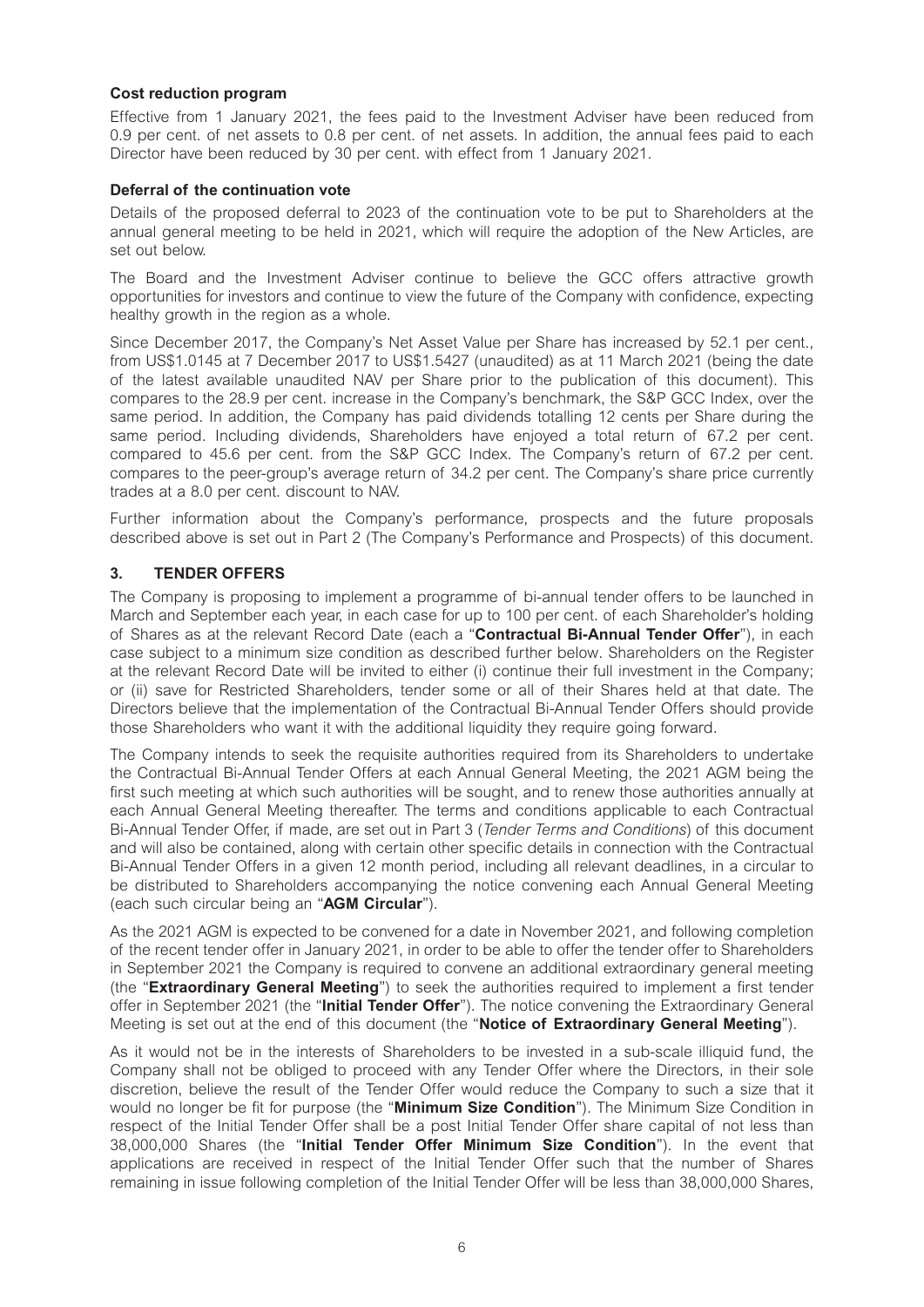meaning that the Initial Tender Offer Minimum Size Condition could not be met, the Initial Tender Offer shall not proceed. The Company will announce via a Regulatory Information Service on the relevant Confirmation Date whether the Initial Tender Offer Minimum Size Condition has been met and, accordingly, whether the Initial Tender Offer will proceed.

A Minimum Size Condition will be set in respect of each Tender Offer, as described in paragraph 2.4 of Part 3 (*Tender Terms and Conditions*) of this document. In the event the Minimum Size Condition is not met in respect of any Tender Offer, that Tender Offer will not proceed. The Directors will instead put forward proposals to Shareholders for the Company to be wound up with a view to returning cash to Shareholders or to enter into formal liquidation. The Company will announce via a Regulatory Information Service on the relevant Confirmation Date whether or not the relevant Tender Offer will proceed.

The process for inviting Shareholders to participate in a Tender Offer (including the Initial Tender Offer in due course) and announcing, among other things, the relevant Minimum Size Condition and the determination of the relevant Tender Price for such Tender Offer is set out in paragraph 4 of Part 3 (Tender Terms and Conditions) of this document.

Shareholders should note that completion of the Initial Tender Offer is conditional on, *inter alia*, the Initial Tender Offer Resolution and the Whitewash Resolution to be proposed at the Extraordinary General Meeting being passed. Completion of any subsequent Contractual Bi-Annual Tender Offer is conditional on, *inter alia*, the required shareholder authorities to be proposed at the Annual General Meeting in respect of the relevant subsequent 12 month period being passed.

# **4. PANEL WAIVER**

As at the Latest Practicable Date the Investment Adviser held 17,319,759 Shares representing 33.4 per cent. of the voting rights in the Company and has indicated to the Board that it does not intend to tender any of its Shares pursuant to the Initial Tender Offer.

Subject to the final size of the Initial Tender Offer and the other assumptions set out in paragraph 2 (*The Investment Adviser*) of Part 4 (*Considerations under the Takeover Code and Panel Waiver*), the Investment Adviser could hold up to 45.6 per cent. of the share capital of the Company following completion of the Initial Tender Offer, which may result in the Investment Adviser being required to make a Rule 9 Offer in cash to the remaining Shareholders to acquire their Shares pursuant to the Takeover Code.

However, the Panel has agreed to waive such obligation to make a Rule 9 Offer, subject to the approval of the Whitewash Resolution, to be proposed at the Extraordinary General Meeting, by Independent Shareholders voting on a poll. The Initial Tender Offer is conditional on, *inter alia*, the Whitewash Resolution being passed. The Initial Tender Offer Resolution is conditional upon the passing of the Whitewash Resolution and so will therefore have the benefit of the Panel Waiver.

Part 4 (*Considerations under the Takeover Code and Panel Waiver*) of this document sets out further information in relation to the Investment Adviser and the steps the Company has taken to procure a waiver from the requirements of Rule 9 of the Takeover Code in connection with the implementation of the Initial Tender Offer.

The Panel Waiver obtained in respect of the Initial Tender Offer will expire at the same time as the shareholder authority sought to implement the Initial Tender Offer pursuant to the Initial Tender Offer Resolution. Until such time as the Investment Adviser's shareholding exceeds 50 per cent. of the voting rights in the Company, it is the Directors' intention to seek an annual renewal of the Panel Waiver from the Panel in respect of any obligation that may arise on a Shareholder to make a Rule 9 Offer as a consequence of the implementation of a Contractual Bi-Annual Tender Offer, the first such renewal to be sought in advance of the 2021 AGM. Subject to a further Panel waiver being obtained, the Company will seek approval of such waiver at the 2021 AGM, at the same time as seeking shareholder authority to implement the first two Contractual Bi-Annual Tender Offers for the subsequent 12 month period. Thereafter it is the Directors' intention to seek an annual waiver from the Panel (if required) and Shareholder approval of that waiver at each Annual General Meeting. However, the Directors cannot guarantee that such a waiver will be obtained or that the relevant Shareholder or Shareholders would not be required to make a general offer to the remaining Shareholders to acquire their Shares.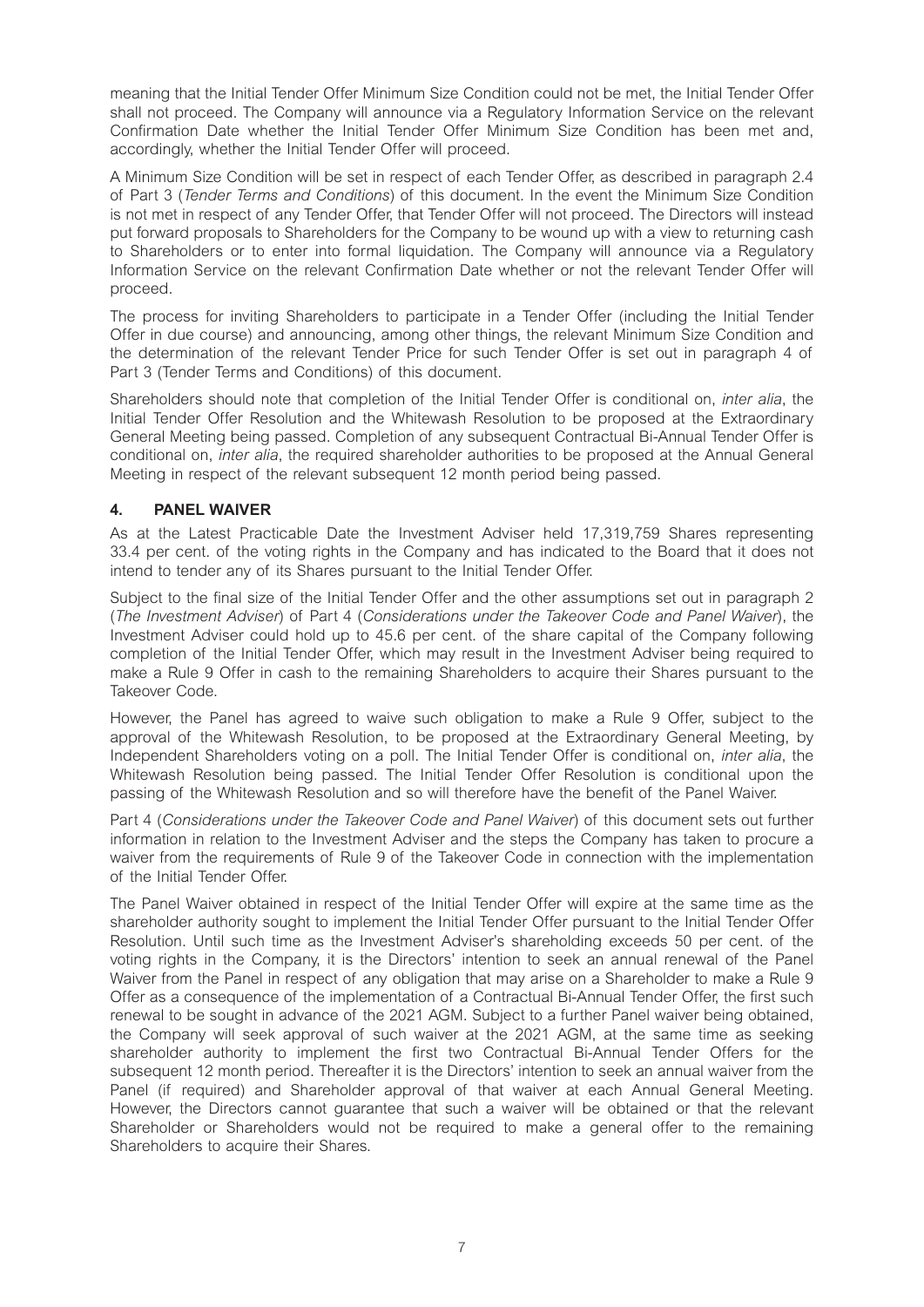# **5. PROPOSED CANCELLATION AND TRANSFER**

As a result of the Company's recent tender offer, the Shares ceased to be compliant with the "public hands" requirement of the Listing Rules (which, broadly, stipulates that 25 per cent. of the shares of each class in a listed company should be held by shareholders who are neither directors nor holders who own more than a 5 per cent. holding each). This development has been notified to the FCA, who have agreed to modify temporarily the relevant Listing Rule to permit a decreased level of shares in public hands for a period up until 8 September 2021, or completion of the Proposed Cancellation and Transfer described below (whichever is the earlier). During this time the Company will continue to monitor its share register and keep the FCA informed of any relevant developments as well as working towards restoring the number of shares in public hands.

In light of this, the Board is therefore recommending the cancellation of the Shares' listing on the Premium Segment and to transfer the admission to trading of the Shares to the Specialist Fund Segment. Whilst the Premium Segment offers a highly regulated investment platform for investors, the Board has considered that the relatively high costs associated with an admission to the Premium Segment, alongside the ongoing eligibility requirements with which the Company will need to comply as the Board plans for the future of the Company, mean that an alternative listing venue for the Shares would be in Shareholders' interests.

The Specialist Fund Segment is a dedicated market for specialist closed ended investment funds targeting institutional, professional and knowledgeable investors (including those who are professionally advised) who understand, or have been advised of, the potential risk of investing in companies admitted to the Specialist Fund Segment. There can be no assurance that an active or liquid trading market for the Shares will develop or, if developed, that it will be maintained following the Company's admission to the SFS. As such, a Shareholder's ability to sell Shares in the market may be restricted once the Shares are admitted to the SFS. In particular, retail Shareholders should consider whether the SFS will provide the liquidity they may require and whether to sell their Shares prior to the Company's transfer to the SFS. Shareholders will also have the ability to tender Shares and exit their investment in the Company pursuant to the Tender Offers. Shareholders who are in any doubt as to the action they should take should consult an appropriate independent professional adviser.

The SFS has been designed to suit a range of highly specialised funds, including private equity funds, feeder funds, hedge funds, both single and multi-strategy, specialist geographical funds, funds with sophisticated structures or security types, specialist property funds, infrastructure funds, sovereign wealth funds and single strategy funds.

The proposed transfer to the Specialist Fund Segment will require the cancellation of the existing listing of the Shares on the Premium Segment and to trading on the Main Market and an application for admission of the Shares to trading on the Specialist Fund Segment.

Under LR 5.2.5 of the Listing Rules, the cancellation of the Company's admission to the Premium Segment of the Official List requires the Company to obtain the prior approval for such cancellation of not less than 75 per cent. of all independent Shareholders who vote in person or by proxy at a general meeting. Therefore, the Proposed Cancellation and Transfer Resolution being proposed at the Extraordinary General Meeting to approve the Proposed Cancellation and Transfer is being proposed as a special resolution and will be carried out by way of a poll.

If the Proposed Cancellation and Transfer Resolution is passed, the Board proposes to make an application to the FCA and the London Stock Exchange respectively for the cancellation of the Company's listing on the Premium Segment and its trading on the Main Market and an application to the London Stock Exchange for admission of the Shares to trading on the Specialist Fund Segment. It is expected that the last day of dealings in the Shares on the Main Market will be 18 May 2021 and the Proposed Cancellation and Transfer will take effect at 8.00 a.m. on 19 May 2021, being not less than 20 Business Days from the passing of the Proposed Cancellation and Transfer Resolution. Accordingly, admission of the Shares to trading on the Specialist Fund Segment is expected to take place, and dealings in Shares are expected to commence on the Specialist Fund Segment, at 8.00 a.m. on 19 May 2021.

Once admitted to trading on the Specialist Fund Segment, the Company will no longer be required by the Listing Rules to ensure that 25 per cent. of the Shares are publicly held (as defined by the Listing Rules) at all times, however there is still a requirement to meet the eligibility criteria in the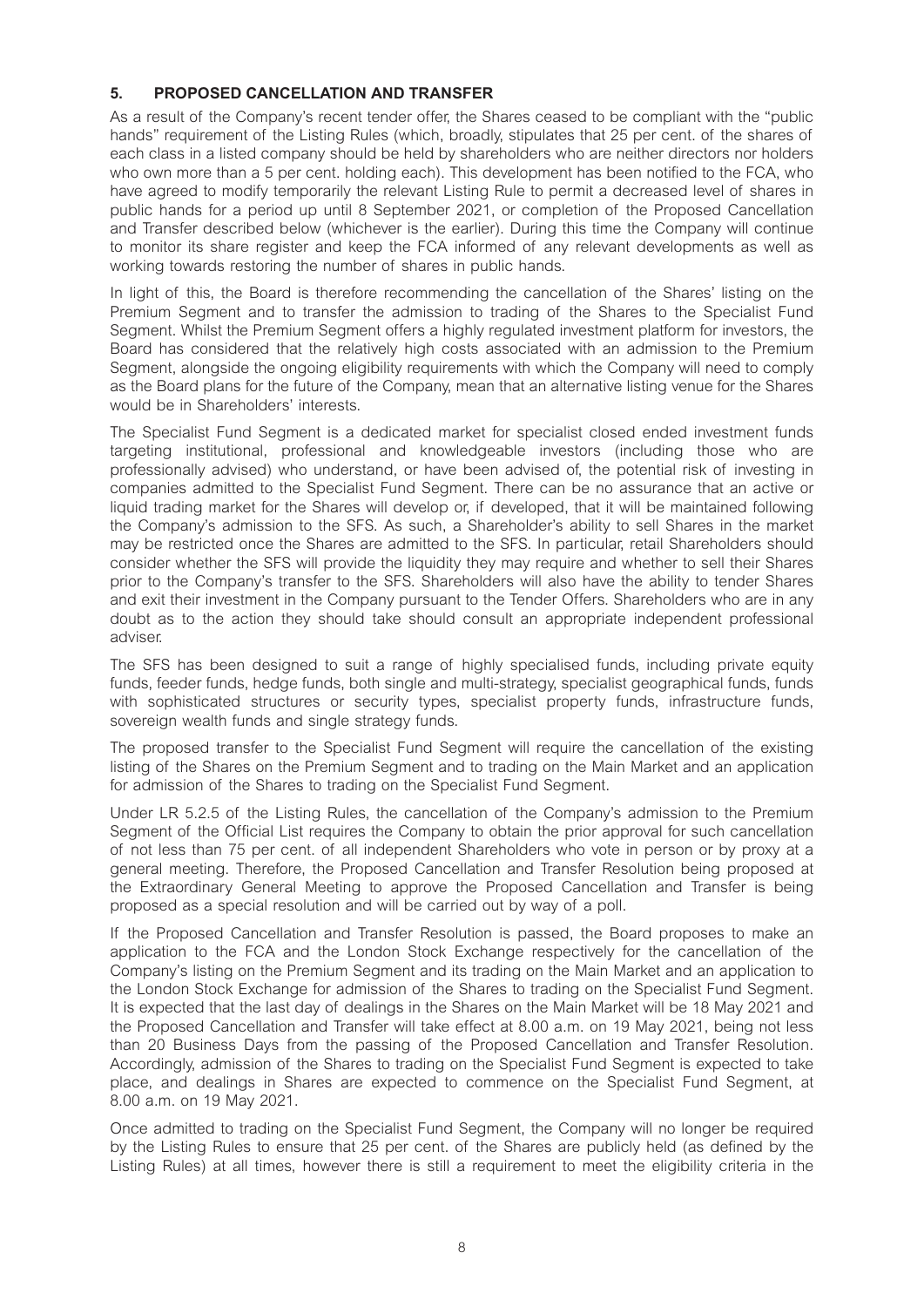Admission and Disclosure Standards applicable to Specialist Fund Segment, including maintaining an appropriate level of Shares in public hands.

Further information about the implications of the Proposed Cancellation and Transfer are set out in Part 5 (*Implications of the Proposed Cancellation and Transfer*) of this circular and Shareholders are advised to read that Part 5 in full.

# **6. NEW ARTICLES**

At present, pursuant to the Existing Articles a continuation vote is required to be held at the 2021 AGM. In light of the proposed Initial Tender Offer and introduction of the Contractual Bi-Annual Tender Offers, the Board has already indicated that it proposes to defer the continuation vote to 2023.

The details of the continuation vote will otherwise remain unchanged, requiring the Company to propose an ordinary resolution that the Company continues in existence to be put forward at the end of the Annual General Meeting to be held in 2023. In the event that the continuation resolution is not passed the Directors will be required to put forward proposals to Shareholders to the effect that the Company be wound up, liquidated, reorganised or unitised. If the continuation vote is passed, notwithstanding the implementation of the Contractual Bi-Annual Tender Offers or any additional discount and liquidity mechanisms that may be implemented by the Board, a further continuation vote will be proposed at every third Annual General Meeting thereafter.

A special resolution to adopt the New Articles will be proposed at the Extraordinary General Meeting (the "**New Articles Resolution**").

A copy of the New Articles will be available for inspection on the Company's website, https://www.gulfinvestmentfundplc.com/publications/ and at the offices of Stephenson Harwood LLP at 1 Finsbury Circus, London EC2M 7SH, United Kingdom between the hours of 9.00am and 5.00pm (Saturdays, Sundays and public holidays excepted), from the date of the Notice of Extraordinary General Meeting until the close of the Extraordinary General Meeting, and will also be available for inspection at the venue of the Extraordinary General Meeting from 15 minutes before and during the Extraordinary General Meeting. Inspection of this document may only take place in accordance with measures imposed in connection with the COVID-19 pandemic.

# **7. EXTRAORDINARY GENERAL MEETING**

A notice convening the Extraordinary General Meeting is set out at the end of this document. The Extraordinary General Meeting has been convened for 11.00 a.m. on 19 April 2021 to take place at the offices of the Company's Administrator, Mainstream Fund Services (IOM) Limited, at Millennium House, 46 Athol Street, Douglas, Isle of Man IM1 1JB. At the Extraordinary General Meeting, Shareholders will be asked to consider and, if thought fit, pass the following Resolutions:

# **Whitewash Resolution**

The Whitewash Resolution is an ordinary resolution to be taken on a poll by the Independent Shareholders to waive the obligation on the Investment Adviser which would otherwise arise under Rule 9 of the Takeover Code as a result of the implementation of the Initial Tender Offer. The Investment Adviser has undertaken not to vote on the Whitewash Resolution.

# **Initial Tender Offer Resolution**

The Initial Tender Offer Resolution, which is conditional, on the Whitewash Resolution the Proposed Cancellation and Transfer Resolution and the New Articles Resolution being passed, is an ordinary resolution requiring, on a show of hands, more than 50 per cent. of Shareholders voting to vote in favour of the Initial Tender Offer Resolution in order to be passed or, on a poll, votes in favour of the Initial Tender Offer Resolution to be cast by holders of more than 50 per cent. of the Shares that are voted on the Initial Tender Offer Resolution.

# **Proposed Cancellation and Transfer Resolution**

The Proposed Cancellation and Transfer Resolution will be proposed as a special resolution. As the Investment Adviser holds 33.4 per cent. of the Shares, the Proposed Cancellation and Transfer Resolution requires a majority of the votes attaching to the Shares of Shareholders who are independent of the Investment Adviser to be voted, whether in person or by proxy, in favour of the resolution in order for it to be passed. Voting on the Proposed Cancellation and Transfer Resolution will be undertaken by way of a poll.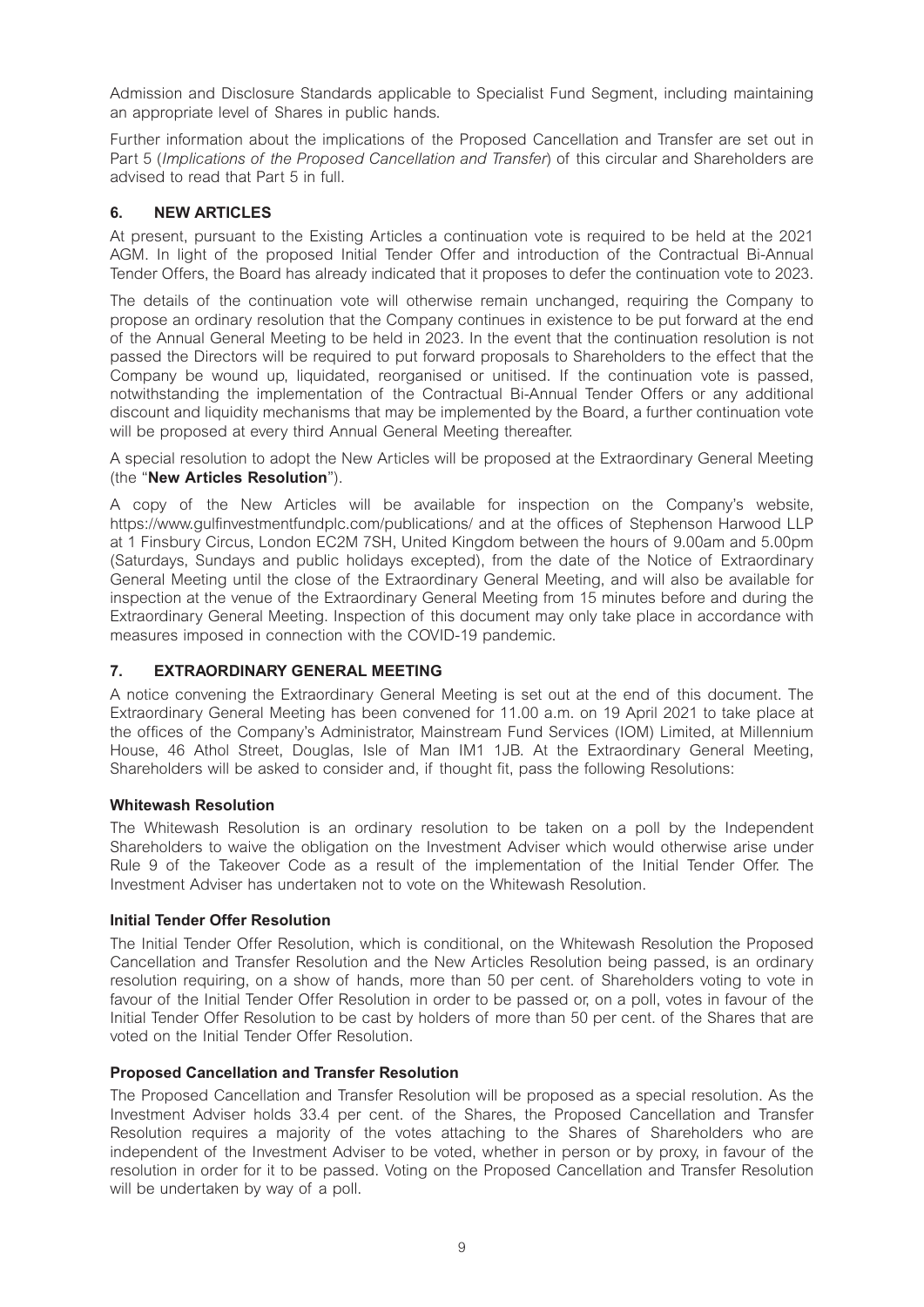#### **New Articles Resolution**

Subject to the passing of the Whitewash Resolution and the Initial Tender Offer Resolution, the New Articles Resolution will be proposed as a special resolution requiring not less than 75 per cent. of Shareholders voting to vote in favour in order to be passed or, on a poll, votes in favour to be cast by holders of not less than 75 per cent. of the Shares which are voted on the resolution.

**Shareholders are advised that, given current restrictions imposed by the Isle of Man Government in response to the global COVID-19 pandemic, it may not be possible to attend the Extraordinary General Meeting in person. Shareholders are therefore strongly encouraged to complete and return the Form of Proxy accompanying this document appointing the chairman of the Extraordinary General Meeting as their proxy.** 

# **8. ACTION TO BE TAKEN**

#### **Form of Proxy in connection with the Extraordinary General Meeting**

#### 8.1 *Certificated Shares*

Shareholders will find enclosed a Form of Proxy for use at the Extraordinary General Meeting. You are requested to complete the accompanying Form of Proxy in accordance with the instructions printed thereon and return it to be received by post or by hand (only during normal business hours) by the Company's Administrator, Mainstream Fund Services (IOM) Limited, at Millennium House, 46 Athol Street, Douglas, Isle of Man IM1 1JB, so as to arrive as soon as possible and, in any event, not later than 11.00 a.m. on 17 April 2021.

# 8.2 *Uncertificated shares*

CREST members who wish to appoint a proxy or proxies through the CREST electronic proxy appointment service may do so by using the procedures described in the CREST manual. CREST personal members or other CREST sponsored members, and those CREST members who have appointed a service provider(s), should refer to their CREST sponsor or voting service provider(s), who will be able to take the appropriate action on their behalf. Further guidance on how to appoint a proxy or proxies through CREST can be found in the notes to the Notice of Extraordinary General Meeting set out at the end of this document.

# **9. RISKS RELATING TO THE PROPOSALS**

In addition to the other relevant information set out in this document, the Directors consider that the specific risks set out in Part 9 (Risks relating to the Proposals) of this document should be considered carefully by Shareholders when deciding how to cast their votes at the Extraordinary General Meeting.

**Shareholders who are in any doubt as to the contents of this document or as to the action to be taken should immediately seek their own personal financial advice from their independent professional adviser authorised under the Financial Services and Markets Act 2000 (as amended).** 

# **10. TAXATION**

The summary contained in Part 7 (Taxation in the United Kingdom) of this document is general in nature and not exhaustive. It does not constitute tax advice. Shareholders should carefully consider and take independent professional advice as to the consequences for them of the Initial Tender Offer.

**Shareholders who are in any doubt as to their tax position or who are subject to tax in a jurisdiction other than the UK should consult an appropriate independent professional adviser. It should also be noted that Shareholders who are temporarily non-resident in the UK may, under anti-avoidance legislation, still be liable to UK tax on capital gains and, therefore, should seek professional advice.** 

# **11. RESTRICTED SHAREHOLDERS AND OTHER OVERSEAS SHAREHOLDERS**

The attention of Restricted Shareholders and Overseas Shareholders is drawn to paragraph 11 (*Restricted Shareholders and other Overseas Shareholders*) of Part 3 (*Tender Terms and Conditions*). No Tender Offer shall be made to Shareholders who are resident in, or citizens of, Restricted Territories. Restricted Shareholders are being excluded from the Tender Offers to avoid infringing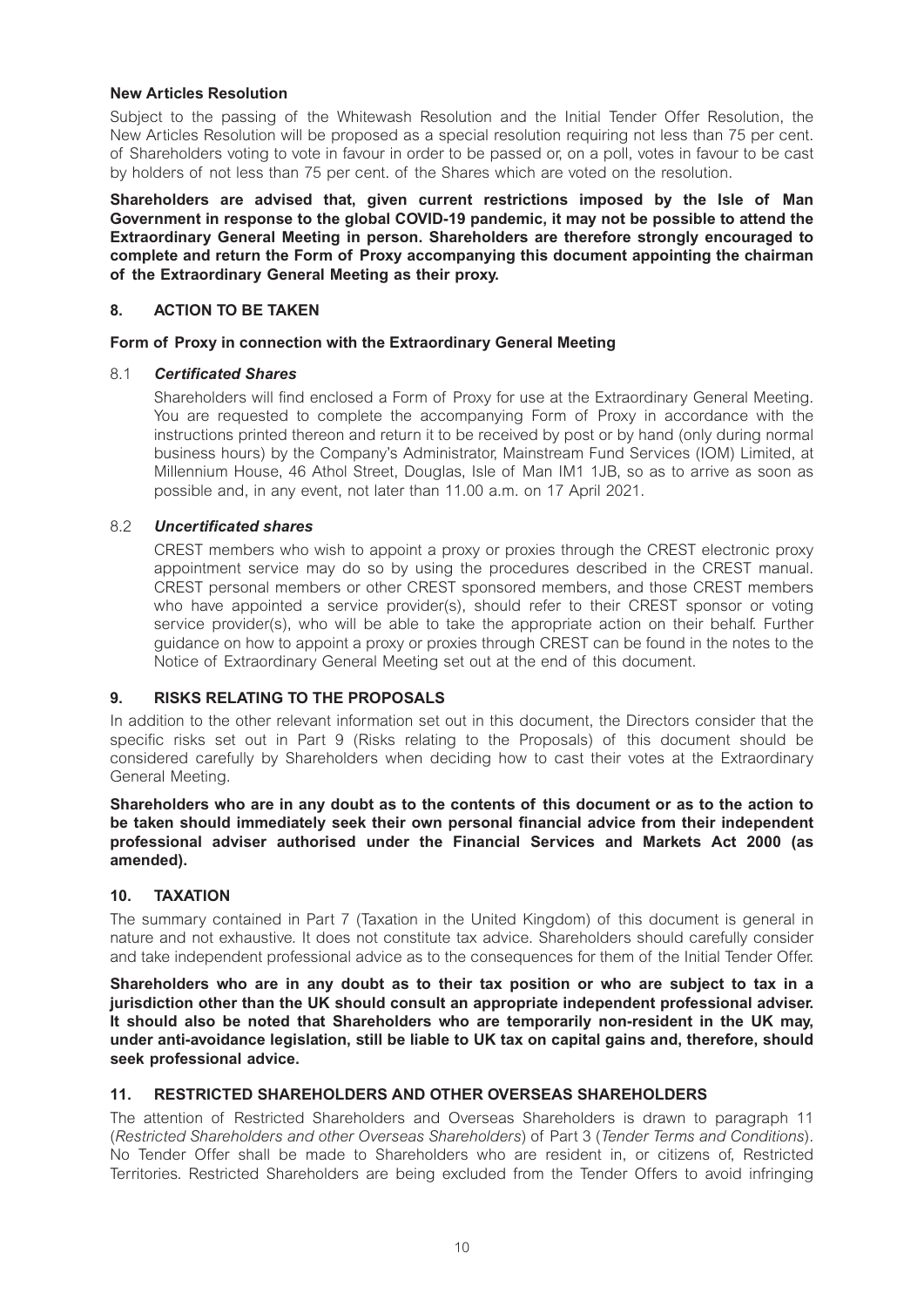applicable local laws and regulations relating to the implementation of the Tender Offers. Accordingly, copies of this document and any related documents are not being, and must not be, mailed or otherwise distributed in or into Restricted Territories.

It is the responsibility of all Overseas Shareholders to satisfy themselves as to the observance of any legal or regulatory requirements in their jurisdiction, including, without limitation, any relevant requirements in relation to the ability of such Overseas Shareholders to participate in a Tender Offer.

# **12. INDEPENDENT ADVICE PROVIDED TO THE DIRECTORS**

Panmure Gordon has provided formal advice to the Directors, in accordance with the requirements of paragraph 4(a) of Appendix 1 of the Takeover Code, in relation to the Initial Tender Offer and the Whitewash Resolution. Such advice was provided by Panmure Gordon to the Directors only and, in providing such advice, Panmure Gordon has taken into account the Directors' commercial assessments.

Panmure Gordon confirms that it, and any person who is or is presumed to be acting in concert with it, is independent of the Investment Adviser and has no personal, financial or commercial relationship, or arrangements or understandings with the Investment Adviser.

# **13. IRREVOCABLE UNDERTAKING**

The Investment Adviser has provided an irrevocable undertaking to the Company that for so long as it holds the right to exercise voting rights attaching to 30 per cent. or more of the issued share capital of the Company it shall exercise such voting rights in favour of any resolution proposed in order to give effect to the Contractual Bi-Annual Tender Offers. Accordingly, the Investment Adviser will vote in favour of the Initial Tender Offer Resolution at the Extraordinary General Meeting. The Investment Adviser will not be permitted to vote on the Whitewash Resolution and has undertaken to the Company that it will not do so.

# **14. RECOMMENDATION**

The Board, having been advised by Panmure Gordon, considers the terms of the Whitewash Resolution and the Initial Tender Offer Resolution to be fair and reasonable and in the best interests of Shareholders as a whole. **Accordingly, the Board unanimously recommends that Shareholders vote in favour of the Whitewash Resolution and the Initial Tender Offer Resolution to be proposed at the Extraordinary General Meeting**, as Nicholas Wilson, being the only Director that holds beneficial interests in Shares, intends to do in respect of his holding of Shares, which amounted to 39,600 Shares representing approximately 0.07 per cent. of the Share Capital as at the Latest Practicable Date.

Further, **the Board unanimously recommends that Shareholders vote in favour of the Proposed Cancellation and Transfer Resolution and the New Articles Resolution to be proposed at the Extraordinary General Meeting**, and Nicholas Wilson also intends to vote in favour of these resolutions in respect of his holding of Shares, as described above.

None of the Company, its Directors, officers nor advisers, nor any of their respective affiliates, makes, and this letter is not, a recommendation to any Shareholder to tender any or all of its Shares in the Initial Tender Offer or any Contractual Bi-Annual Tender Offer. Whether or not Shareholders decide to tender any of their Shares will depend, among other things, on their individual circumstances, including their tax position, and on their view of the Company's prospects. Nicholas Wilson has confirmed he will not participate in the Initial Tender Offer. The Investment Adviser has also indicated its intention to remain invested in the Company and will not participate in the Initial Tender Offer.

**Shareholders in any doubt as to the action they should take should consult an appropriately qualified independent financial adviser, authorised under the Financial Services and Market Act 2000 (as amended), without delay.** 

Yours faithfully,

**Nicholas Wilson**  *Chairman*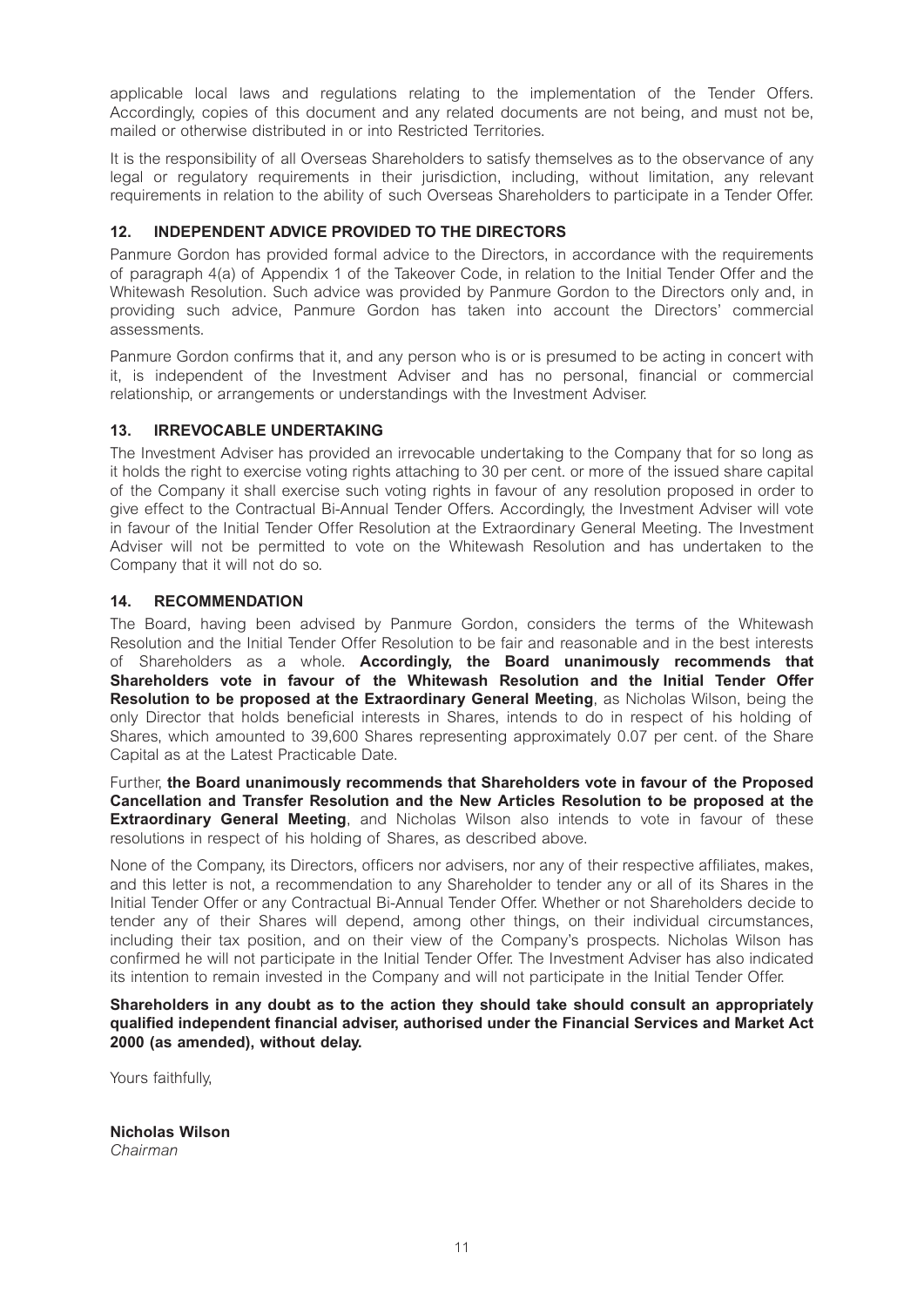## **PART 2**

# **THE COMPANY'S PERFORMANCE AND PROSPECTS**

# **1. THE COMPANY'S PERFORMANCE AND PROSPECTS**

As at 11 March 2021 (being the date of the latest available unaudited NAV per Share prior to the publication of this document) the unaudited Net Asset Value per Share was US\$1.5427 and the closing mid-market Share price was US\$1.42. This reflects an increase in the Net Asset Value per Share of 25.2 per cent., from US\$1.2323 at 30 June 2020. This compares to the 27.4 per cent. increase in the Company's benchmark, the S&P GCC Index, over the same period.

The Directors have proposed a dividend for the financial year ending 30 June 2020 of 3.0 cents per Share payable in January 2021.

# **GCC markets update**

2020 was an extraordinary year for the global markets. The unprecedented stimulus measures and vaccine breakthroughs following the COVID-19 crash led to a rapid rebound in stocks sending them to record highs. The MSCI World Index gained 14.1 per cent. The MSCI Emerging Markets Index followed global markets higher, up 15.8 per cent. Brent recovered at the end of the year but still closed the year 21.5 per cent. lower than at the start of 2020.

GCC markets had a mixed performance in 2020. Most remained in the red for much of the year, hit by COVID-19 and the decline in oil price. Saudi Arabia outperformed its GCC peers, gaining 3.6 per cent. in 2020, while Qatar was flat in 2020 and other GCC markets ended the year in the red.

# **Company portfolio update (as at 11 March 2021)**

The Company's weightings in GCC markets are based on the Investment Adviser's assessment of outlook and valuation. Compared to the benchmark, the Company remained significantly overweight Qatar (30.6 per cent. of NAV versus a S&P GCC weighting of 12.8 per cent for Qatar), overweight the United Arab Emirates (20.5 per cent. vs S&P GCC of 12.4 per cent.) and overweight Oman (3.0 per cent. vs S&P GCC of 1.1. per cent.). The Company is underweight Saudi Arabia (38.8 per cent. vs S&P GCC weighting of 61.7 per cent.) and Kuwait (5.2 per cent. vs S&P GCC of 10.4 per cent.).

As at 11 March 2021 the Company's portfolio comprised 36 holdings: 17 in Saudi Arabia, 7 in Qatar, 7 in the United Arab Emirates, 3 in Kuwait and 2 in Oman.



# *Company and S&P GCC Index Country Allocation*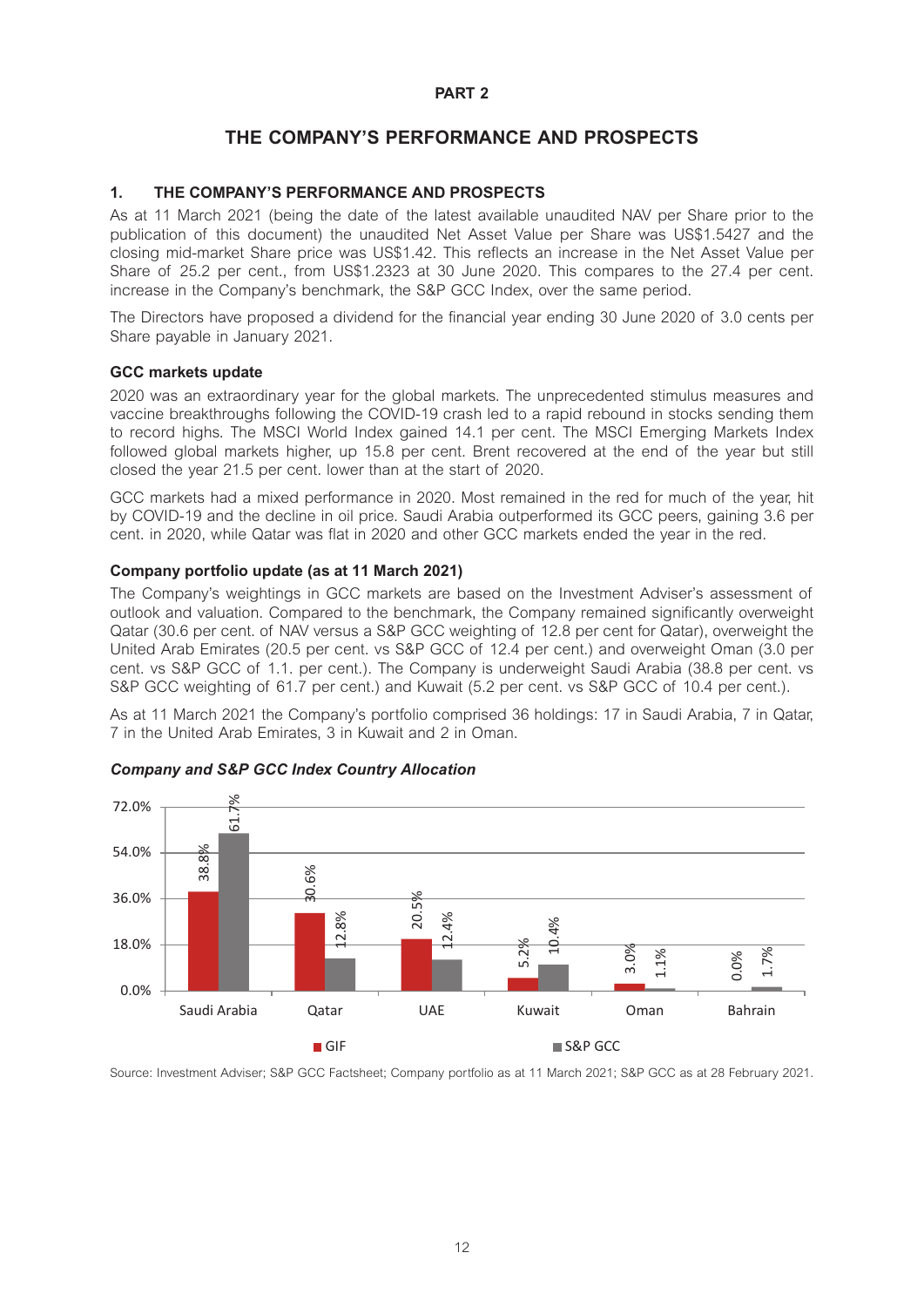# *Top 10 Holdings (as at 11 March 2021)*

| Company                            | Country      | <b>Sector</b>          | % share of NAV |
|------------------------------------|--------------|------------------------|----------------|
| Commercial Bank of Qatar           | Qatar        | <b>Financials</b>      | 5.6            |
| Industries Qatar                   | Qatar        | Industrials            | 5.5            |
| Al Khaleej Commercial Bank         | Qatar        | Financials             | 5.4            |
| <b>Qatar Insurance</b>             | Qatar        | Financials             | 5.0            |
| Dubai Islamic Bank                 | <b>UAE</b>   | Financials             | 4.6            |
| Saudi Ceramic Company              | Saudi Arabia | Industrials            | 4.6            |
| Qatar Gas Transport                | Qatar        | Energy                 | 4.1            |
| Middle East Healthcare             | Saudi Arabia | <b>Health Care</b>     | 3.8            |
| Al Moammar Information Systems Co. | Saudi Arabia | Information Technology | 3.7            |
| Dallah Healthcare                  | Saudi Arabia | <b>Health Care</b>     | 3.5            |

Source: Investment Adviser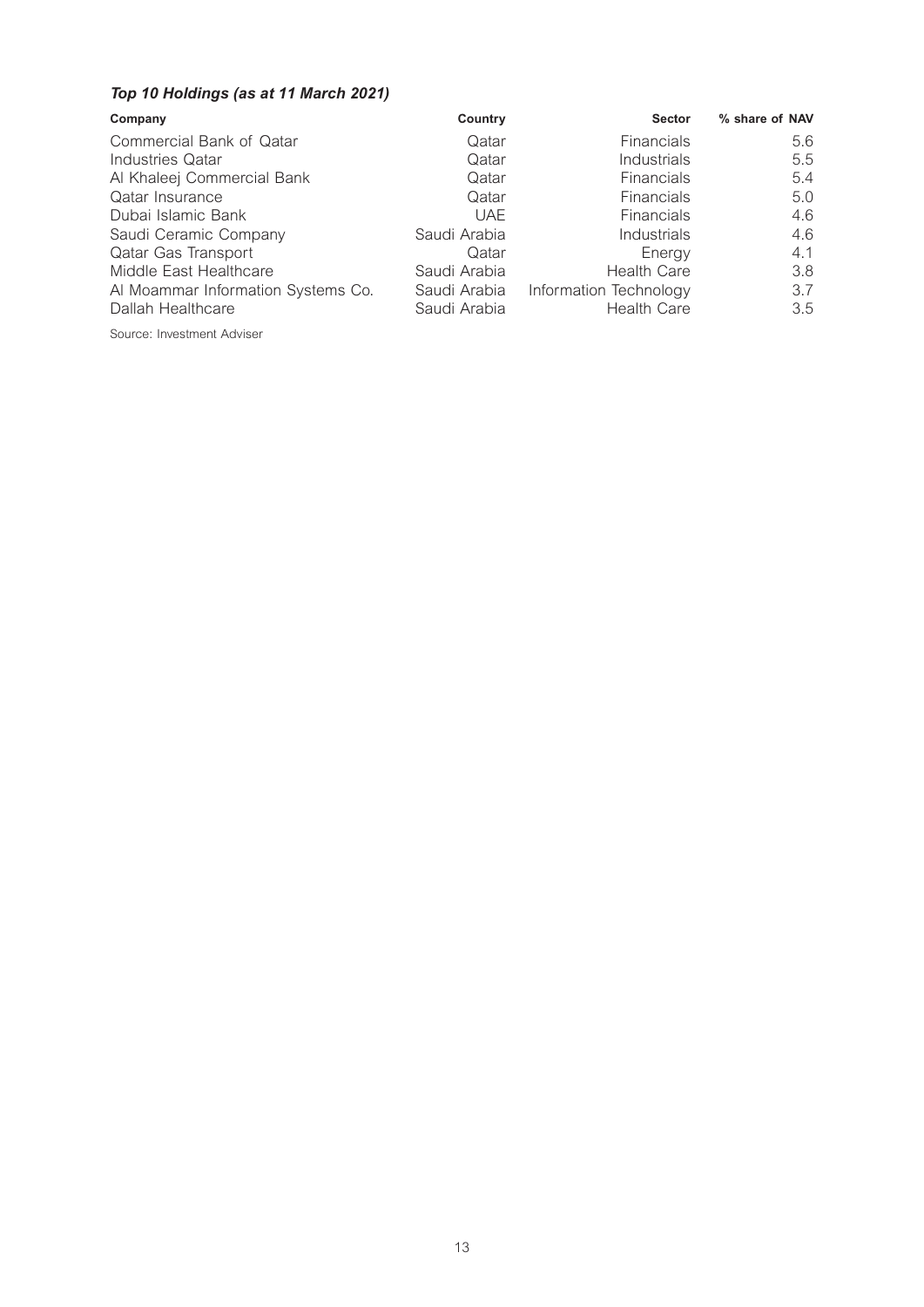## **PART 3**

# **TENDER TERMS AND CONDITIONS**

# **1. TENDER OFFERS**

- 1.1 Subject to Shareholder approval, all Shareholders (other than Restricted Shareholders) on the Register as at the relevant Record Date may tender some or all of their Shares held at the relevant Record Date for purchase by the Company on and subject to the terms and conditions set out in this document, the relevant AGM Circular, the relevant Tender Offer Announcement and, in respect of Shareholders holding their Shares in certificated form, the relevant Tender Form.
- 1.2 This document, AGM Circulars, Tender Offer Announcements and Tender Forms for use in connection with a Tender Offer will be available to download from the Company's website at https://www.gulfinvestmentfundplc.com/publications/ and will be available in hard copy upon request from the Registrar.
- 1.3 The terms and conditions of the Initial Tender Offer are as set out in this Part 3 and will be set out in the Tender Offer Announcement to be released by the Company in connection with the Initial Tender Offer. The terms and conditions of each Contractual Bi-Annual Tender Offer will be contained in the relevant AGM Circular and Tender Offer Announcement and will be substantially the same as set out in this Part 3, but will provide the specific terms, including all relevant dates for Shareholder actions, for each of the Contractual Bi-Annual Tender Offers to which that AGM Circular and Tender Offer Announcement relate (in each case, the "**Tender Terms and Conditions**").
- 1.4 Changes of a technical or administrative nature to the Tender Terms and Conditions may be made at the Directors' discretion and will be published on the Company's website at https://www.gulfinvestmentfundplc.com/publications/. Shareholders accepting a Tender Offer will be deemed to have accepted such changes, if any.
- 1.5 In respect of a Tender Offer, each Shareholder (other than Restricted Shareholders) will be entitled to tender up to 100 per cent. of such Shareholder's holding of Shares entered on the Register as at the relevant Record Date. Shareholders are not obliged to tender any Shares during a Tender Offer. If Shareholders wish to continue their existing investment in the Company at the same level, they should not return a Tender Form or TTE Instruction in respect of a Tender Offer.
- 1.6 Tender Purchases will be made at the Tender Price. The Company will calculate the Tender Price for a Tender Offer in accordance with the provisions set out in paragraph 4 of this Part 3. The calculations approved by the Directors will be conclusive and binding on all Shareholders. The consideration for each Tender Purchase will be paid in accordance with the settlement procedures set out in paragraph 6.4 of this Part 3.
- 1.7 Subject to a Tender Offer becoming unconditional and unless such Tender Offer has been terminated, the Company will purchase the validly and successfully tendered Shares of Shareholders in accordance with the Tender Terms and Conditions.

# **2. CONDITIONS, SUSPENSION AND TERMINATION**

- 2.1 In structuring the Tender Offers, the Board has sought to provide a mechanism through which to provide liquidity to those Shareholders that want it and, for those Shareholders who wish to continue their investment in the Company, to provide some assurance as to its minimum size. Whether tender offers are made and the Company's authority to undertake tender offers is conditional on certain Shareholder approvals being obtained in the case of the Initial Tender Offer at the Extraordinary General Meeting and in the case of a Contractual Bi-Annual Tender Offer at the relevant Annual General Meeting.
- 2.2 The Initial Tender Offer is subject to the following conditions:
	- 2.2.1 the approval by Independent Shareholders of the Whitewash Resolution to be proposed at the Extraordinary General Meeting;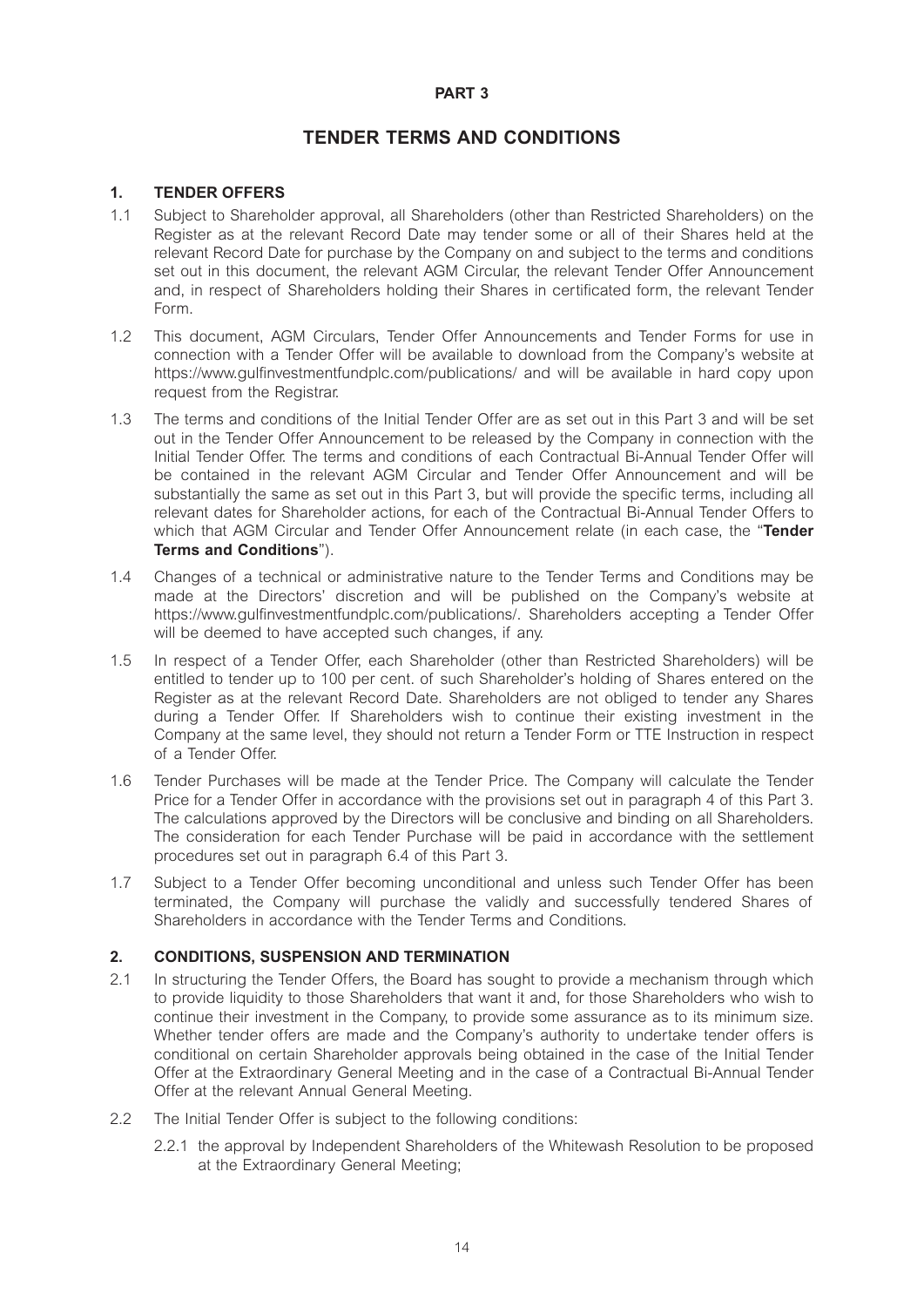- 2.2.2 the approval by Shareholders of the Initial Tender Offer Resolution to be proposed at the Extraordinary General Meeting. The authority sought through the Initial Tender Offer Resolution will not affect the Company's existing authority to repurchase its own Shares, granted at the Company's Annual General Meeting held on 20 November 2020, in respect of up to 14.99 per cent. of the Company's issued share capital (excluding treasury shares) as at 25 September 2020 (being 13,859,940 Shares) which will remain in force and will be unaffected by the Tender Offer;
- 2.2.3 the approval by Shareholders of the Proposed Cancellation and Transfer Resolution to be proposed at the Extraordinary General Meeting;
- 2.2.4 the Initial Tender Offer Minimum Size Condition the Company will announce via a Regulatory Information Service on the Confirmation Date whether the Initial Tender Offer Minimum Size Condition has been met and, accordingly, whether the Initial Tender Offer will proceed:
- 2.2.5 the Company satisfying the distributable profits requirements under Isle of Man law at the time of the Initial Tender Offer; and
- 2.2.6 the Initial Tender Offer not having been terminated in accordance with this paragraph 2.2 of this Part 3 prior to the fulfilment of the conditions referred to in sub-paragraphs 2.2.1 to 2.2.5 above.
- 2.3 Whether Tender Offers are made pursuant to, and the Company's authority to operate, the Contractual Bi-Annual Tender Offers in a given 12 month period is conditional on:
	- 2.3.1 if required, the approval by the relevant independent Shareholders at the time of the Annual General Meeting of the resolution proposed to renew the Panel's waiver of any Rule 9 Offer obligation that may arise as a consequence of the Contractual Bi-Annual Tender Offers to be implemented;
	- 2.3.2 approval by Shareholders of the ordinary resolution to be proposed to give the Company authority to undertake the Contractual Bi-Annual Tender Offers;
	- 2.3.3 the relevant Minimum Size Condition, determined in accordance with paragraph 2.4 of this Part 3, being met;
	- 2.3.4 the Company satisfying the distributable profits requirements under Isle of Man law at the time of the relevant Tender Offer;
	- 2.3.5 the satisfaction of any other terms and/or conditions relating to a Tender Offer as may be set out in the relevant AGM Circular and/or Tender Offer Announcement; and
	- 2.3.6 the relevant Tender Offer not having been terminated in accordance with this paragraph 2.3 of this Part 3 or the terms set out in the relevant AGM Circular and/or Tender Offer Announcement prior to the fulfilment of the conditions referred to in sub-paragraphs 2.3.1 to 2.3.5 above and any other conditions that may be set out in the relevant AGM Circular and/or Tender Offer Announcement.
- 2.4 It would not be in the interests of Shareholders to be invested in a sub-scale illiquid fund. Accordingly, the Company shall not be obliged to proceed with any Tender Offer where the relevant Minimum Size Condition is not met. A Minimum Size Condition will be set annually at the time Shareholder approval is sought in respect of the Contractual Bi-Annual Tender Offers for a given 12 month period and will be communicated to Shareholders in the relevant AGM Circular. In the event that validly completed Tender Forms are received in relation to a Tender Offer in respect of such aggregate number of Shares which means that the relevant Minimum Size Condition applicable to such Tender Offer cannot be met, the Directors will instead put forward proposals to Shareholders for the Company to be wound up with a view to returning cash to Shareholders or to enter into formal liquidation. The Company will not purchase Shares pursuant to a Tender Offer unless the applicable conditions have been satisfied in full (or waived, where applicable).
- 2.5 If the Directors, at any time prior to effecting the purchase of the Tendered Shares in respect of a Tender Offer consider, in their opinion acting reasonably that (i) there has occurred a change in national or international financial, economic, political or market conditions such that it has either become impractical or inappropriate for the Company to dispose of its investments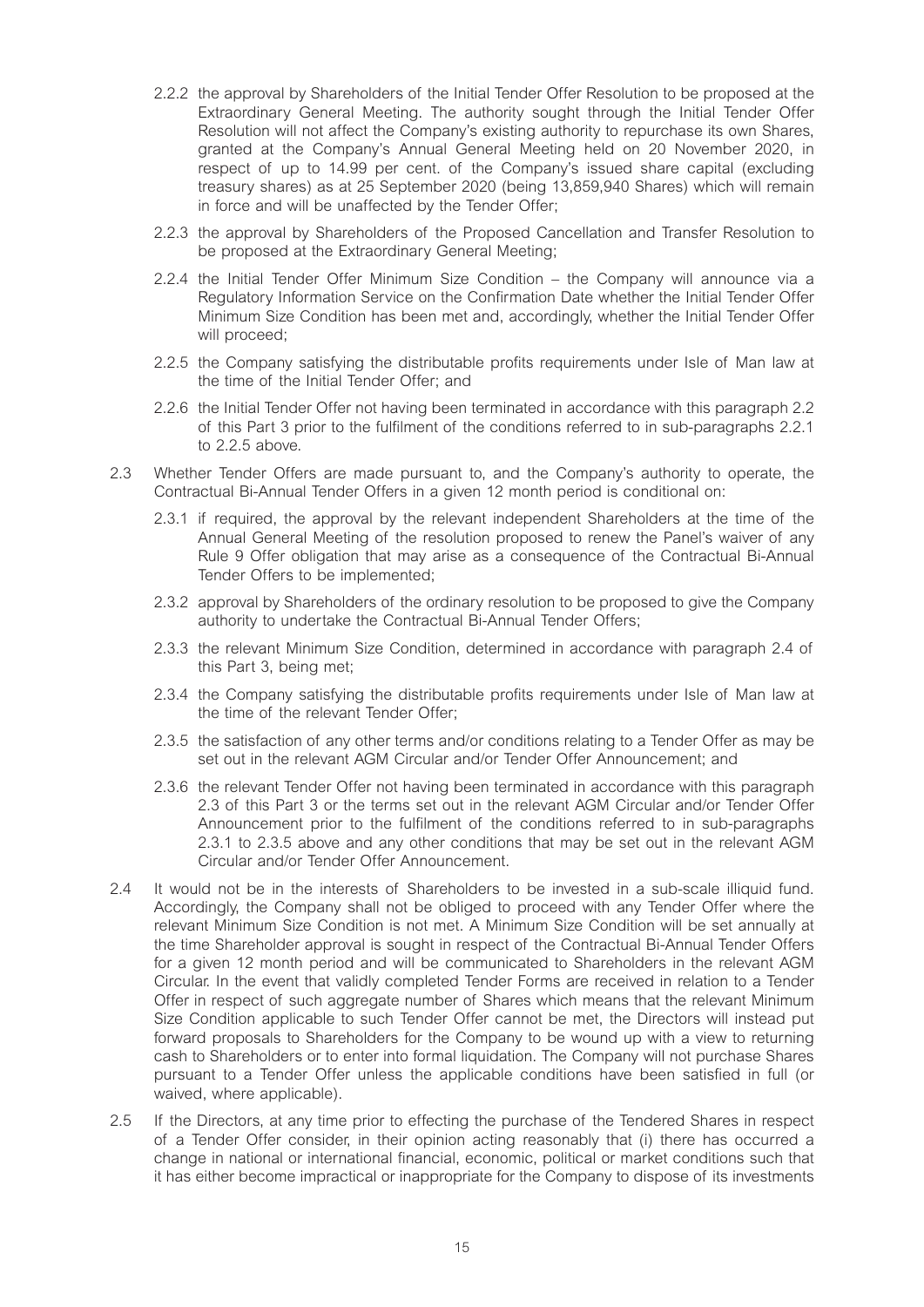without materially harming Shareholders as a whole, including amongst other things, the cost of realisation of investments having become excessive, (ii) the completion of the purchase of Shares under the relevant Tender Offer would have unexpected adverse fiscal consequences (whether by reason of a change in legislation or practice or otherwise) for the Company or its Shareholders if such Tender Offer were to proceed, or (iii) it is no longer in the best interests of the Company or Shareholders to proceed with a Tender Offer, the Company may either terminate the Tender Offer or postpone the completion of the Tender Offer for up to 30 Business Days, after which the Tender Offer, if and to the extent not then completed by reason of the postponement circumstances continuing, will lapse.

# **3. ANNOUNCEMENT OF A TENDER OFFER AND RELEVANT MINIMUM SIZE CONDITION**

- 3.1 In respect of each Tender Offer, the Company will release, via a Regulatory Information Service, an announcement to extend to Shareholders the invitation to participate in that Tender Offer (a "**Tender Offer Announcement**"). Each Tender Offer Announcement will confirm, among other things, the relevant Record Date, the relevant Closing Date, the relevant Minimum Size Condition and the expected timetable in respect of that Tender Offer. The Minimum Size Condition in respect of the Initial Tender Offer is the Initial Tender Offer Minimum Size Condition stated in paragraph 3 (*Tender Offers*) of Part 1 (*Letter from the Chairman*) of this document.
- 3.2 A Tender Offer Announcement will also state the relevant Confirmation Date, being the date on which the Company will announce details of the aggregate number of Shares in respect of which validly completed Tender Forms have been received, whether the relevant Minimum Size Condition has been met and therefore whether the relevant Tender Offer will proceed. If the Minimum Size Condition is not satisfied a Tender Offer will not proceed. If the Minimum Size Condition is satisfied all of the Company's assets and liabilities will be valued and allocated between the Continuing Pool and the Tender Pool on the basis set out under paragraph 4 (Tender Price) below.

# **4. TENDER PRICE**

- 4.1 The Tender Price will be calculated in accordance with this paragraph 4 and will be announced once all the assets in the Tender Pool have been fully realised which will be as soon as practicable after the commencement of the realisation of the Tender Pool.
- 4.2 The assets and liabilities of the Company will be allocated between the Continuing Pool and the Tender Pool on the Calculation Date by the Directors (in consultation with the Company's advisers) on the basis set out below.
- 4.3 The Tender Offer Formula Asset Value is an amount representing the proportionate value of the Company attributable to the Tendered Shares and will be calculated on the Calculation Date on the following basis:

# **Tender Offer Formula Asset Value = (i) NAV per Share on Calculation Date**

# **multiplied by**

# **(ii) the number of Tendered Shares**

- 4.4 The Tender Offer Formula Asset Value determines the initial allocation of assets to the Tender Pool after which it will be operated as described below.
- 4.5 Following the allocation of assets and liabilities to the Continuing Pool and the Tender Pool, the Board will instruct the Investment Adviser to commence realisation of the assets comprising the Tender Pool.
- 4.6 The Tender Pool will bear all costs associated with the realisation of such assets and in order to implement the Tender Offer. The Tender Pool will also bear its share of the operating costs of the Company on a *pro rata* basis. All changes in value of the assets allocated to the Tender Pool will be attributable solely to the Tender Pool. Following the date upon which all of the assets comprising the Tender Pool have been fully realised, and all liabilities to be borne by the Tender Pool (other than any stamp duty or stamp duty reserve tax payable) met, the Directors will select a date upon which the Final Tender Offer Asset Value of the Tender Pool will be calculated (the "**Tender Pool Determination Date**").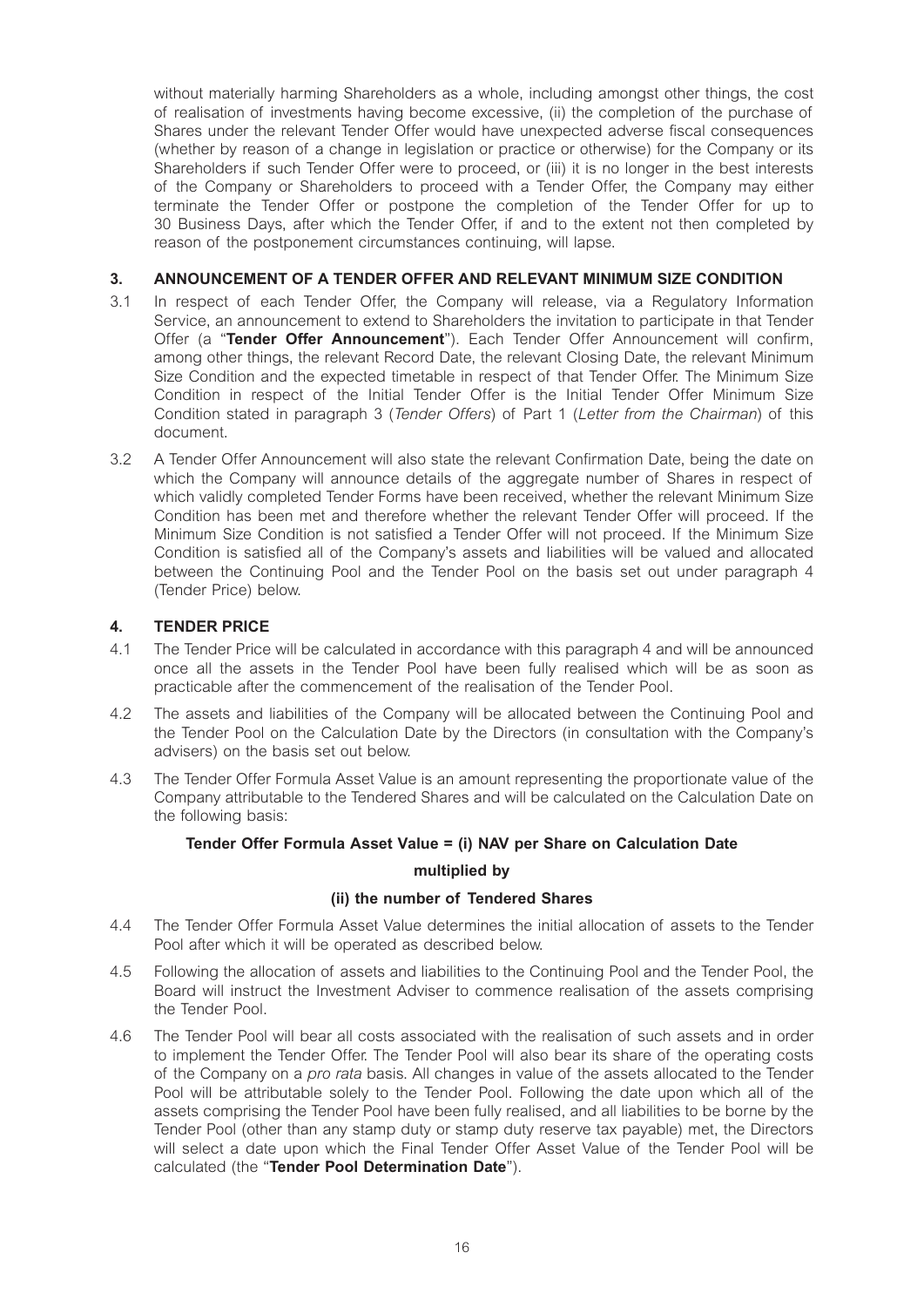- 4.7 The Final Tender Offer Asset Value will equal the unaudited Net Asset Value of the assets in the Tender Pool on the Tender Pool Determination Date (which for the avoidance of doubt will take account of the costs of realisation of the Tender Pool) less any stamp duty or stamp duty reserve tax arising on the repurchase of Shares by the Company. The Tender Pool Determination Date will be as soon as practicable following realisation of the assets in, and accounting for liabilities (other than any stamp duty or stamp duty reserve tax to be payable) to be borne by, the Tender Pool.
- 4.8 If prior to the Tender Pool Determination Date the non-cash assets remaining in the Tender Pool represent 10 per cent. or less of the Tender Pool's initial value and the Directors believe that it would be in the best interests of the Tendering Shareholders to complete the realisation of the Tender Pool, they will direct the Investment Adviser to sell the remaining assets of the Tender Pool at the best price available, failing which such assets will be transferred to the Continuing Pool at a price to be determined by the Directors taking into account the fact that the assets cannot otherwise be fully realised in a timely and value-effective manner.
- 4.9 The Tender Price will be determined by the Company (in consultation with its advisers) as soon as practicable after the assets in the Tender Pool have been fully realised and all the liabilities (including the costs of implementing the Initial Tender Offer and the Contractual Bi-Annual Tender Offers, as appropriate) to be borne by the Tender Pool have been accounted for. The Tender Price will be an amount equal to the Final Tender Offer Asset Value divided by the total number of Tendered Shares (rounded down to four decimal places) in each case on the Tender Pool Determination Date.
- 4.10 The Tender Price will be paid to Shareholders in US Dollars and will be effected by the despatch of cheques drawn on an account of a branch of a United Kingdom clearing bank, or the crediting of CREST accounts as appropriate.

# **Allocation of assets to the Continuing Pool and the Tender Pool**

- 4.11 The assets and liabilities of the Company will be allocated between the Continuing Pool and the Tender Pool on the Calculation Date by the Directors (in consultation with the Company's advisers) on the basis set out below:
	- 4.11.1 all liabilities recognised in the Company's accounting records will be allocated to the Continuing Pool;
	- 4.11.2 all debtors and other receivables will be allocated to the Continuing Pool;
	- 4.11.3 any investments whose quotation has been suspended and any other assets which the Directors consider it would be inappropriate to transfer to the Tender Pool (for example, stocks subject to corporate actions) will be allocated to the Continuing Pool at the value reflected in the accounting records (which will reflect the Directors' assessment of fair value);
	- 4.11.4 all quoted investments, other than those included under paragraph 4.11.3 above, and such other investments as the Directors determine, will be allocated *pro rata* between the Continuing Pool and the Tender Pool by reference to the respective values of each pool. For such purposes the calculations will be rounded to the nearest whole number of securities for each security so allocated or otherwise as the Directors determine; and
	- 4.11.5 the near cash assets of the Company will be divided in whatever proportion is necessary such that the net assets attributable to the Tender Pool are equal to the Tender Offer Formula Asset Value and the net assets attributable to the Continuing Pool are equal to the Net Asset Value of the Company less the Tender Offer Formula Asset Value.
- 4.12 In allocating and/or valuing assets and liabilities pursuant to this paragraph 4, the Directors shall be entitled, in any case where the proper allocation of an asset or liability is in doubt, or where the valuation of any asset or liability in accordance with any of the above provisions is, in the opinion of the Directors, incorrect or unfair, to adopt an alternative basis of allocation or method of valuation (as the case may be) and to allocate assets as the Directors fairly consider.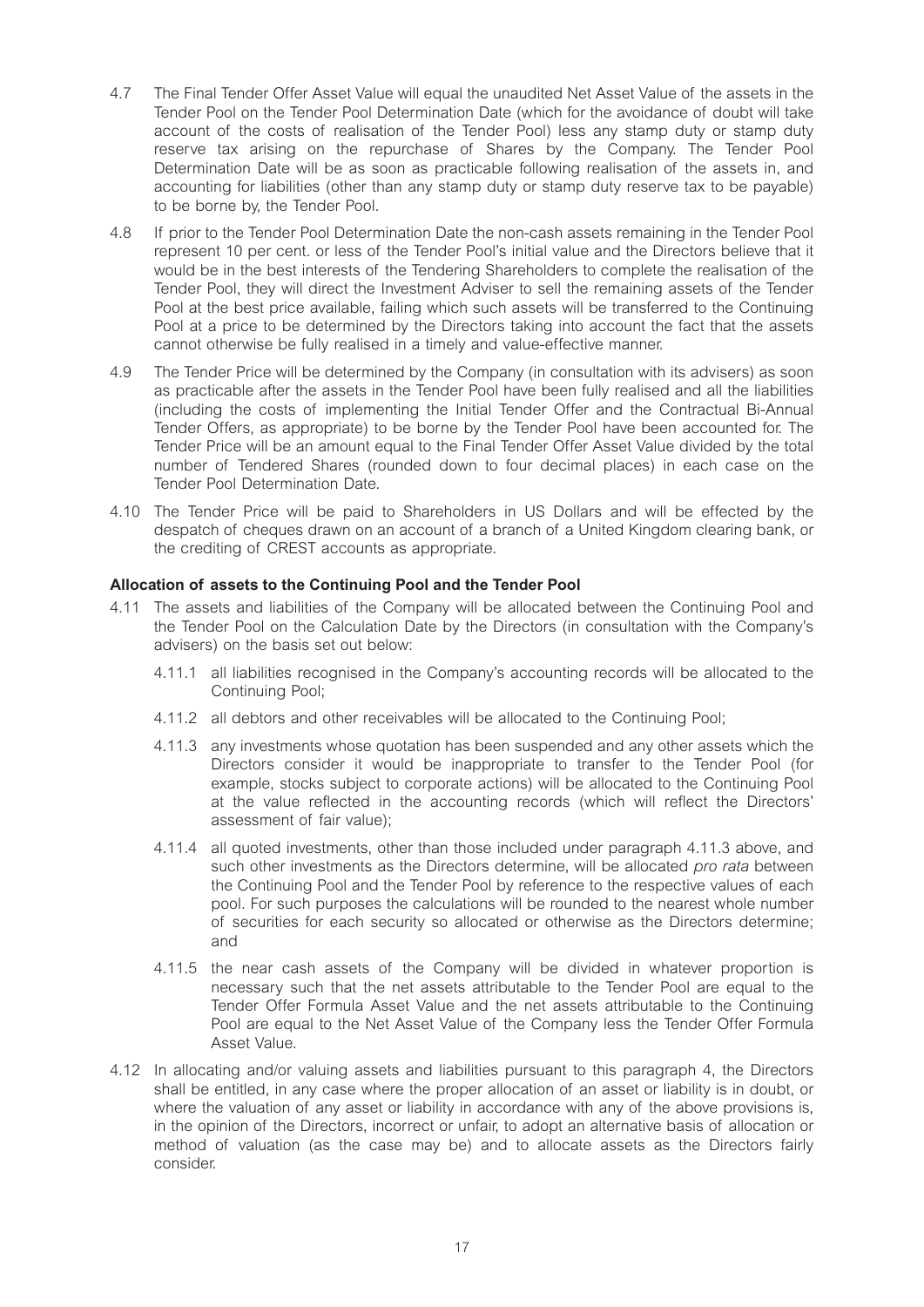- 4.13 The net asset value of the assets and liabilities allocated on the establishment of the Tender Pool will equal the Tender Offer Formula Asset Value (calculated in accordance with this paragraph 4). The Company's assets and liabilities will be valued as at the Calculation Date and thereafter allocated between the Continuing Pool and the Tender Pool on the basis set out above. The Investment Adviser will be instructed by the Board to realise the assets allocated to the Tender Pool as soon as possible.
- 4.14 The Tender Pool will bear the costs of realising the assets in the Tender Pool and the amount of any stamp duty or stamp duty reserve tax payable on the repurchase by the Company of the Shares. Shareholders who validly tender some or all of their Shares will receive a *pro rata* share of the net proceeds of the Tender Pool, less associated costs. The assets of the Tender Pool will be fully realised as soon as practicable after the commencement of the realisation of the Tender Pool such that final cash payments can be made to the Tendering Shareholders as soon as practicable thereafter. However, under the Tender Offer the Company reserves the right to defer the Tender Pool realisations and/or cash payments if the Board believes this to be in the best interests of Shareholders as a whole.
- 4.15 If prior to the Tender Pool Determination Date the non-cash assets remaining in the Tender Pool represent 10 per cent. or less of the Tender Pool's initial value and the Directors believe that it would be in the best interests of the Tendering Shareholders to complete the realisation of the Tender Pool, they will direct the Investment Adviser to sell the remaining assets of the Tender Pool at the best price available, failing which such assets will be transferred to the Continuing Pool at a price to be determined by the Directors taking into account the fact that the assets cannot otherwise be fully realised in a timely and value-effective manner.
- 4.16 The Investment Adviser will prepare, or procure the preparation of, the calculation of the Net Asset Value, the Tender Offer Formula Asset Value, the value of the Tender Pool, the Final Tender Offer Asset Value and the Tender Price, all of such calculations shall be subject to review and approval by the Board (in consultation with its advisers). In the event of a dispute regarding any such calculations, such dispute will be determined by a chartered accountant selected by agreement between the Company and the Investment Adviser, or, in default of such agreement, within 14 days of the relevant date on which the calculation is made, selected by the President for the time being of the Institute of Chartered Accountants in England and Wales. Such chartered accountant will act as an expert and not as an arbitrator and their determination shall be final and legally binding on all parties, provided that any such chartered accountant will be bound by any basis of allocation or method of valuation agreed between the Investment Adviser and the Company.

# **5. PROCEDURE FOR TENDERING SHARES**

- 5.1 There are different procedures for tendering Shares depending on whether the Shares are held in certificated or uncertificated form (i.e. in CREST).
- 5.2 Shareholders (other than Restricted Shareholders) who hold Shares in certificated form must complete, sign and return a Tender Form in accordance with paragraph 5.4 below and the instructions printed on the Tender Form.
- 5.3 If the Shares are held in uncertificated form (i.e. in CREST) they may be tendered only by sending a TTE Instruction in accordance with the procedure set out in paragraph 5.5 below. Shareholders should send separate TTE Instructions for Shares held under different member account IDs.

# 5.4 **Shares held in certificated form (that is, not in CREST)**

- 5.4.1 To tender your Shares held in certificated form, you must complete, sign and return a Tender Form together with the relevant share certificate(s) and/or other documents of title in accordance with the instructions printed on the Tender Form (which shall be deemed to form part of the relevant Tender Offer).
- 5.4.2 Shareholders (other than Restricted Shareholders) should complete separate Tender Forms for Shares held in certificated form but under different designations. The share certificate(s) and/or other document(s) of title should be returned with the relevant Tender Form(s). Additional Tender Forms will be available from the Receiving Agent, whose details are provided in this document and will be provided in the relevant AGM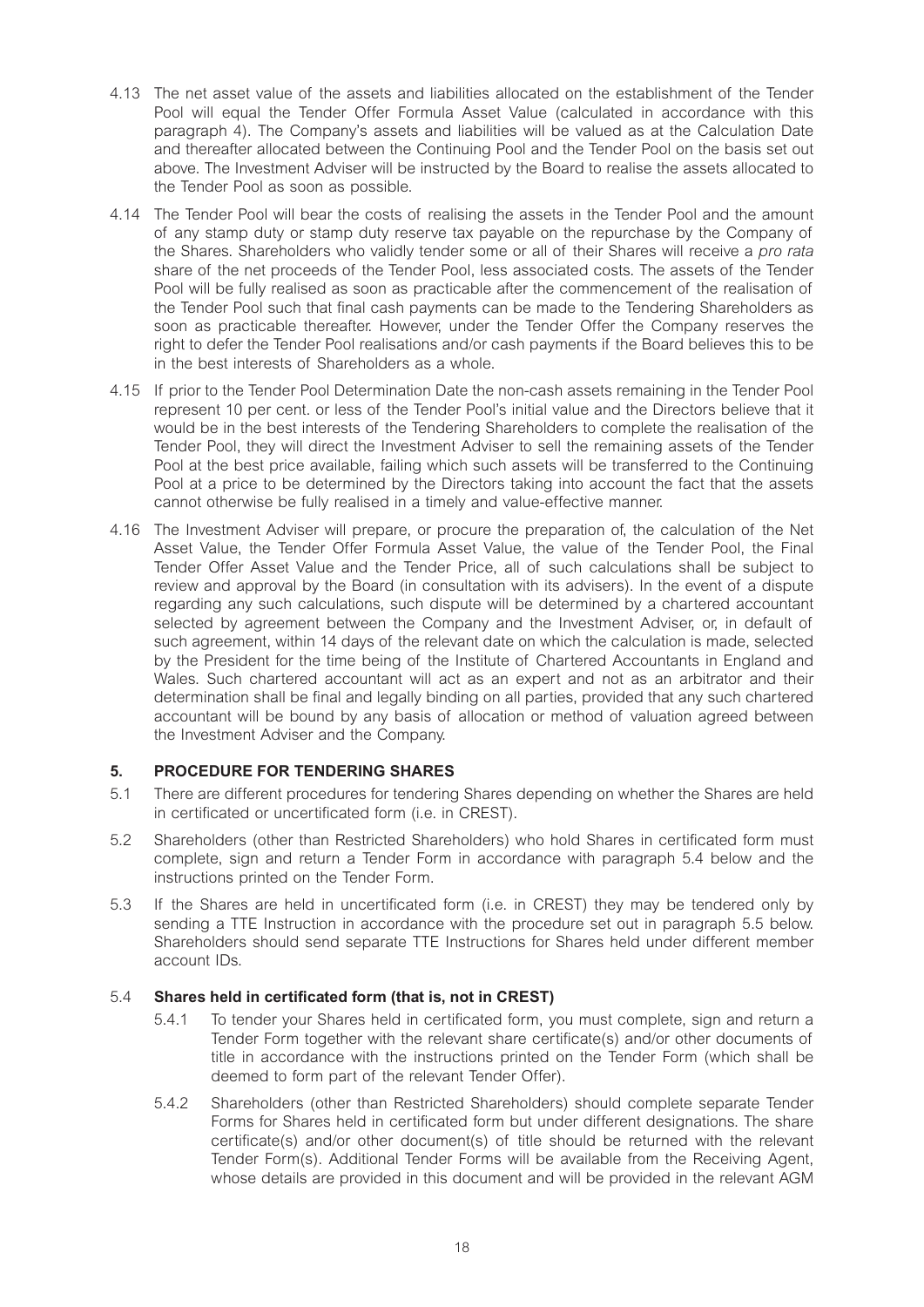Circular and Tender Offer Announcement, and on the Company's website at https://www.gulfinvestmentfundplc.com/publications/.

- 5.4.3 The completed and signed Tender Form should be sent either by post or by hand (during normal business hours only) to the Receiving Agent so as to arrive as soon as possible and in any event not later than the relevant Closing Date. Tender Forms received after this time may be rejected. No acknowledgement of receipt of documents will be given. Any Tender Form received in an envelope postmarked from a Restricted Territory or otherwise appearing to the Company or its agents to have been sent from any Restricted Territory may be rejected as an invalid tender. Further provisions relating to Restricted Shareholders are contained in paragraph 11 (*Restricted Shareholders and other Overseas Shareholders*) of this Part 3.
- 5.4.4 If your share certificate(s) and/or other document(s) of title are not readily available (for example, if they are with your stockbroker, bank or other agent), the Tender Form should nevertheless be completed, signed and returned as described above so as to be received by the Receiving Agent no later than the relevant Closing Date together with any share certificate(s) and/or other document(s) of title you may have available, accompanied by a letter stating that the (remaining) share certificate(s) and/or other document(s) of title will be forwarded as soon as possible thereafter and, in any event, no later than the relevant Closing Date.
- 5.4.5 The Receiving Agent, acting as your agent, will effect such procedures as are required to transfer your Shares to the Company under the Tender Offer.
- 5.4.6 If you have lost your share certificate(s) and/or other document(s) of title, you should write to the Receiving Agent at Link Group, Corporate Actions, 10th Floor, Central Square, 29 Wellington Street, Leeds LS1 4DL to request a letter of indemnity in respect of the lost share certificate(s) which, when completed in accordance with the instructions given, should be returned to the Receiving Agent to the same address so as to be received no later than the relevant Closing Date.

#### 5.5 **Shares held in uncertificated form (that is, in CREST)**

- 5.5.1 If the Shares you wish to tender are held in uncertificated form do not complete a Tender Form. You should take (or procure to be taken) the action set out below to transfer (by means of a TTE Instruction) the number of Shares which you wish to tender in respect of a Tender Offer to an escrow balance, specifying the Receiving Agent in its capacity as a CREST receiving agent under its participant ID (referred to below) as the escrow agent, as soon as possible and, in any event, so that the TTE Instruction settles not later than the relevant Closing Date.
- 5.5.2 If you are a CREST sponsored member, you should refer to your CREST sponsor before taking any action. Your CREST sponsor will be able to confirm details of your participant ID and the member account ID under which your Shares are held. In addition, only your CREST sponsor will be able to send the TTE Instruction to Euroclear UK & Ireland in relation to the Shares which you wish to tender.
- 5.5.3 You should send (or, if you are a CREST sponsored member, procure that your CREST sponsor sends) a TTE Instruction to Euroclear UK & Ireland, which must be properly authenticated in accordance with Euroclear UK & Ireland's specification and which must contain, in addition to other information that is required for the TTE Instruction to settle in CREST, the following details:
	- the ISIN number of the Shares which is IM00B1740704;
	- the number of uncertificated Shares to be transferred to an escrow balance;
	- vour member account ID:
	- vour participant ID:
	- the participant ID of the escrow agent, Link Group in its capacity as a CREST receiving agent, which is RA10;
	- the member account ID of the escrow agent, Link Group in its capacity as a CREST receiving agent, which is 21178GUL;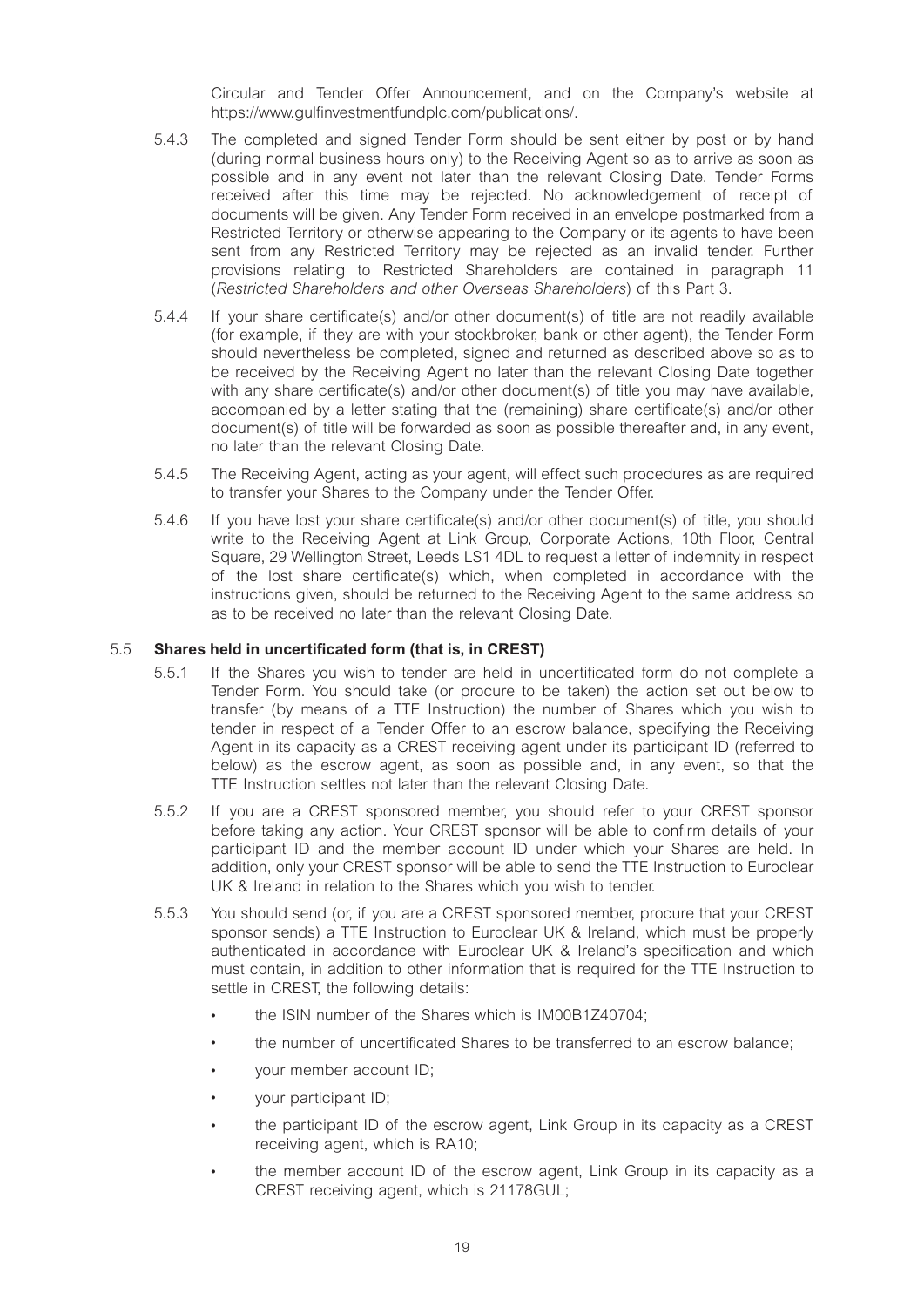- the Corporate Action Number for the Tender Offer. This is allocated by Euroclear UK & Ireland and can be found by viewing the relevant corporate action details in CREST;
- the intended settlement date for the TTE Instruction;
- input with the standard delivery instruction, priority 80; and
- a contact telephone number to be inserted in the shared note field.
- 5.5.4 After settlement of the TTE Instruction, you will not be able to access the Shares concerned in CREST for any transaction or for charging purposes, notwithstanding that they will be held by the Receiving Agent as your escrow agent until completion or termination or lapsing of the relevant Tender Offer. If a Tender Offer becomes wholly unconditional, the Receiving Agent will transfer the Shares which are accepted for purchase by the Company to itself as the Shareholder's agent for onward sale to the Company.
- 5.5.5 You are recommended to refer to the CREST Manual published by Euroclear UK & Ireland for further information on the CREST procedures outlined above.
- 5.5.6 In addition, you should arrange separate TTE Instructions for Shares held in uncertificated form but under different member account IDs.
- 5.5.7 You should note that Euroclear UK & Ireland does not make available special procedures in CREST for any particular corporate action. Normal system timings and limitations will therefore apply in connection with a TTE Instruction and its settlement. You should therefore ensure that all necessary action is taken by you (or by your CREST sponsor) to enable a TTE Instruction relating to your Shares to settle prior to the relevant Closing Date. In connection with this, you are referred in particular to those sections of the CREST Manual concerning practical limitations of the CREST system and timings.
- 5.5.8 Normal CREST procedures (including timings) apply in relation to any Shares that are, or are to be, converted from uncertificated to certificated form, or from certificated to uncertificated form, during the course of a Tender Offer (whether such conversion arises as a result of a transfer of Shares or otherwise). Shareholders who are proposing to convert any such Shares are recommended to ensure that the conversion procedures are implemented in sufficient time to enable the person holding or acquiring the Shares as a result of the conversion to take all necessary steps in connection with such person's participation in the Tender Offer (in particular, as regards delivery of share certificates and/or other documents of title or transfer to an escrow balance as described above) prior to the relevant Closing Date.

# 5.6 **Validity of Tender Forms and TTE Instructions**

- 5.6.1 Notwithstanding the powers in paragraph 11.5 of this Part 3 below, the Company reserves the right to treat as valid only Tender Forms and TTE Instructions which are received entirely in order by the relevant Closing Date, which are accompanied (in the case of Shares held in certificated form) by the relevant share certificate(s) and/or other document(s) of title or a satisfactory indemnity in lieu in respect of the entire number of Shares tendered.
- 5.6.2 Notwithstanding the completion of a valid Tender Form or sending of a TTE Instruction, a Tender Offer may be suspended, terminate or lapse in accordance with the Tender Terms and Conditions.
- 5.6.3 The decision of the Company as to which Shares have been validly tendered shall be conclusive and binding on Shareholders who participate in a Tender Offer.

# 5.7 **Information on procedure for tendering**

If you have any queries regarding the procedure for tendering your Shares please contact the Company's Receiving Agent on +44 (0)371 664 0321. Calls are charged at the standard geographic rate and will vary by provider. Different charges may apply to calls from mobile telephones. Calls from outside the United Kingdom will be charged at the applicable international rate. Lines are open between 9.00 a.m. – 5.30 p.m., Monday to Friday excluding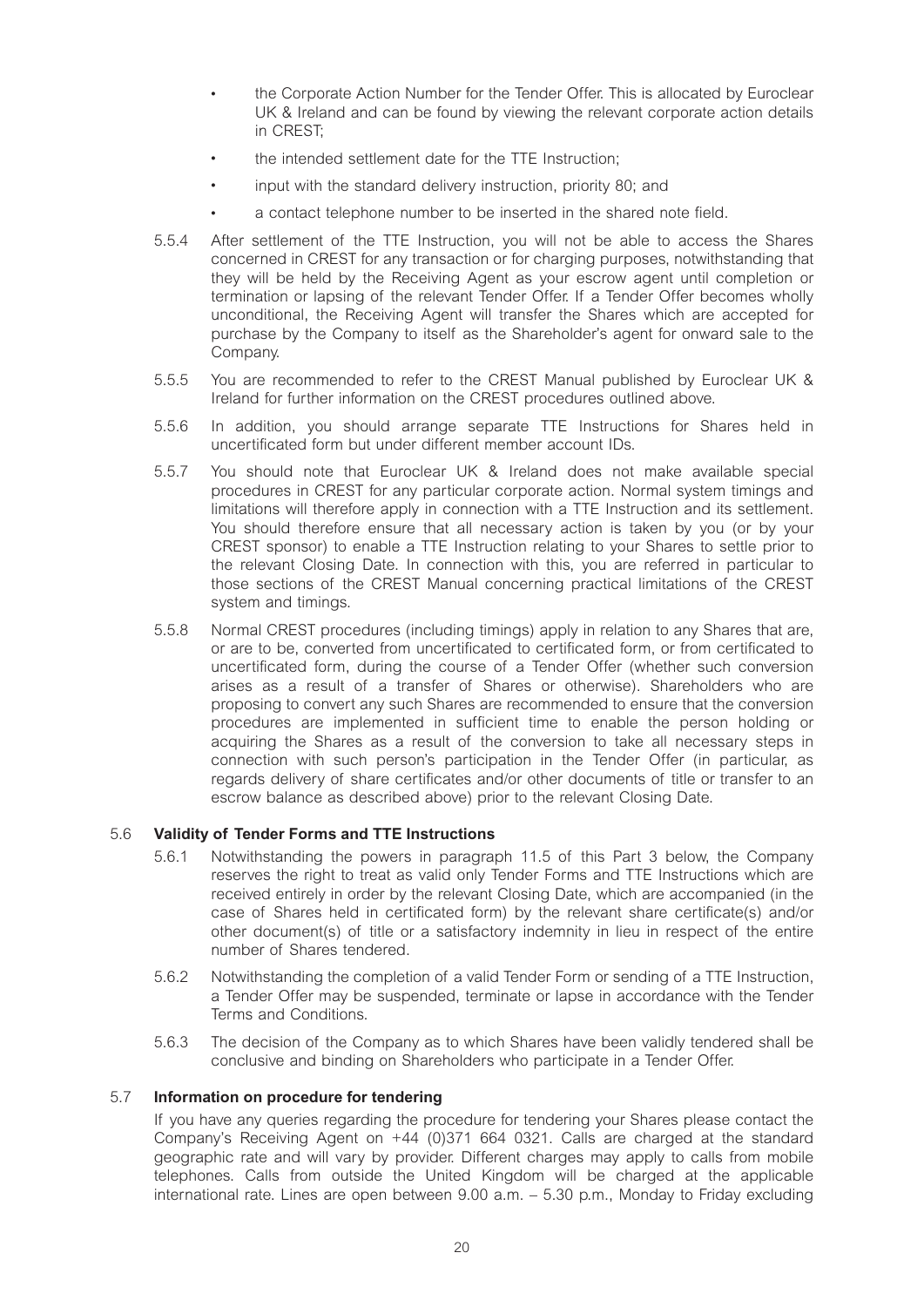public holidays in England and Wales. Please note that the Receiving Agent cannot provide any financial, legal or tax advice and calls may be recorded and monitored for security and training purposes.

#### **6. ANNOUNCEMENT OF THE RESULTS OF A TENDER OFFER, THE TENDER PRICE AND SETTLEMENT**

- 6.1 Unless terminated in accordance with the Tender Terms and Conditions, a Tender Offer will close for Shareholders on the relevant Closing Date. On the relevant Confirmation Date, the Company will release an announcement via a Regulatory Information Service informing Shareholders of the aggregate number of Shares in respect of which Tender Requests have been made. If the Directors, in their sole discretion, decide not to proceed with the relevant Tender Offer for the reasons described in paragraph 2.4 above, the relevant Tender Offer will not proceed. In such event, the Directors will instead put forward proposals to Shareholders for the Company to be wound up with a view to returning cash to Shareholders or to enter into formal liquidation. If the relevant Tender Offer is to proceed, the Directors will make arrangements for all of the Company's assets and liabilities will be valued and allocated between the Continuing Pool and the Tender Pool on the basis set out in paragraph 4 above.
- 6.2 Delivery of cash to Shareholders for the Shares to be purchased pursuant to a Tender Offer will be made by the Receiving Agent. The Receiving Agent will act as agent for Tendering Shareholders for the purpose of receiving the cash and transmitting such cash to Tendering Shareholders. Interest will not be paid on the cash to be paid by the Company regardless of any delay in making such payment.
- 6.3 If any Tendered Shares are not purchased because of an invalid tender, the lapse or termination of a Tender Offer or otherwise, relevant share certificate(s) evidencing any such Shares and other document(s) of title, if any, will be returned or sent by post at such Shareholder's risk as promptly as practicable, to the relevant tendering Shareholder, or, in the case of Shares held in uncertificated form (that is, in CREST), the Receiving Agent will provide instructions to Euroclear UK & Ireland to transfer all Shares held in escrow balances by TFE Instruction to the original available balances to which those Shares relate.
- 6.4 For each Tender Offer, settlement of the consideration to which any Shareholder is entitled pursuant to valid tenders accepted by the Company is expected to be made as follows in accordance with the timetable set out by the Company in respect of that particular Tender Offer:

# 6.4.1 **Shares held in certificated form (that is, not in CREST)**

Where an accepted tender relates to Shares held in certificated form, cheques for the consideration due will be despatched by the Receiving Agent by first class post to the person or agent whose name and address is set out in Box 1 (or, if relevant, Box 4A or 4B of the Tender Form), or if none is set out, to the registered address of the tendering Shareholder or, in the case of joint holders, the address of the first named. All cash payments will be made in US Dollars by cheque drawn on a UK clearing bank.

# 6.4.2 **Shares held in uncertificated form (that is, in CREST)**

Where an accepted tender relates to Shares held in uncertificated form, the consideration due will be paid through CREST by the receiving agent (on behalf of the Company) procuring the creation of a CREST payment in favour of the tendering Shareholder's payment bank in accordance with the CREST payment arrangements.

#### 6.4.3 **Timing of settlement**

The payment of any consideration to Shareholders for Tender Purchases will be made only after the relevant TTE Instruction has settled or (as the case may be) timely receipt by the Receiving Agent of share certificate(s) and/or other requisite document(s) of title evidencing such Shares and any other documents required for a Tender Offer.

- 6.5 If only part of a holding of Shares is sold pursuant to a Tender Offer then:
	- 6.5.1 where the Shares are held in certificated form (that is, not in CREST), the relevant Shareholder will be entitled to receive a certificate in respect of the balance of the remaining Shares; and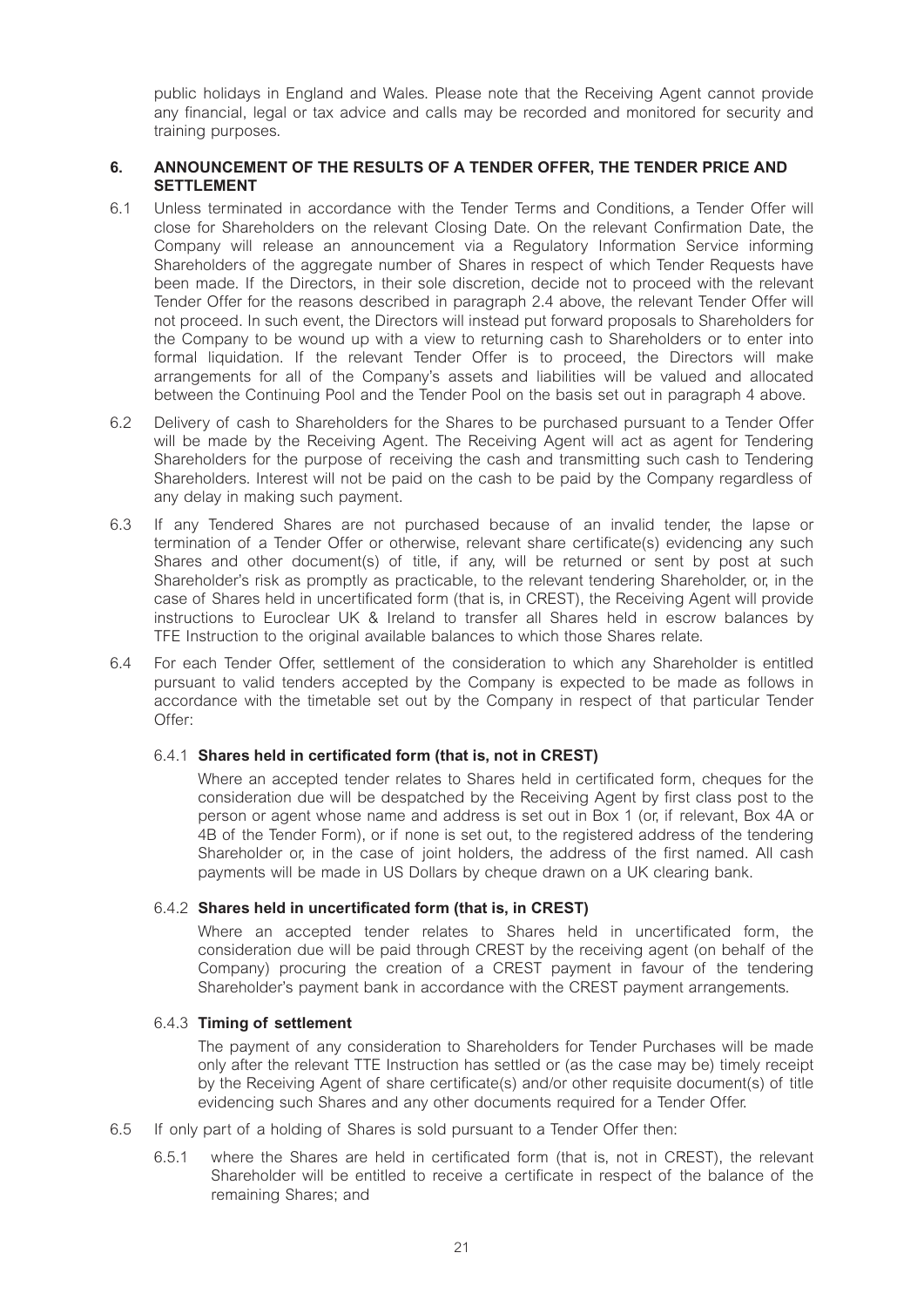- 6.5.2 where the Shares are held in uncertificated form (that is, in CREST), unsold Shares will be transferred by Link Group by means of a TFE Instruction to the original available balance from which those Shares came.
- 6.6 The Tender Price will be announced by the Company once all the assets in the Tender Pool have been fully realised which will be as soon as practicable after the commencement of the realisation of the Tender Pool. Tender Purchases will result in the relevant number of Shares purchased being cancelled and therefore the percentage voting rights attached to the remaining Shares in issue will increase proportionately. Accordingly, the RIS announcements will also contain information notifying Shareholders of the percentage increase in voting rights attaching to each of the Shares remaining in issue.

# **7. REPRESENTATIONS AND WARRANTIES – TENDERS BY MEANS OF A TENDER FORM**

- 7.1 Each Shareholder by whom, or on whose behalf, a Tender Form is executed irrevocably undertakes, represents, warrants and agrees to and with the Company (so as to bind itself and its personal representatives, heirs, successors and assigns) that:
	- 7.1.1 the execution of the Tender Form shall constitute an offer to sell to the Company such Shareholder's entire holding of Shares if Box 2A is completed, or such number of Shares as is inserted in Box 2B of the Tender Form, in each case, on and subject to the terms and conditions set out or referred to in this document and the Tender Form and that, once lodged, such offer shall be irrevocable;
	- 7.1.2 if in the Company's determination, in its absolute discretion, an entry has been made in Box 2B which is greater than the number of Shares held by the Shareholder to whom the Tender Form relates as at the relevant Record Date, then, provided that the Tender Form is otherwise in order and accompanied by all other relevant documents, the tender will be deemed to be a tender in respect of all the Shares held by that Shareholder as stated in Box 1;
	- 7.1.3 such Shareholder has full power and authority to tender, sell, assign or transfer the Shares in respect of which such offer is accepted (together with all rights attaching thereto) and, when the same are purchased by the Company, they will acquire such Shares with full title guarantee and free from all liens, charges, encumbrances, equitable interests, rights of pre-emption or other third party rights of any nature and together with all rights attaching thereto on or after the relevant Closing Date, including the right to receive all dividends and other distributions declared, paid or made after that date;
	- 7.1.4 the execution of the Tender Form will, subject to the Tender Offer becoming wholly unconditional, constitute the irrevocable appointment of any Director or officer of the Company as such Shareholder's attorney and/or agent ("**attorney**"), and an irrevocable instruction to the attorney to complete and execute all or any instruments of transfer and/or other documents at the attorney's discretion in relation to the Shares referred to in paragraph 7.1.1 above in favour of the Company or such other person or persons as the Company may direct and to deliver such instrument(s) of transfer and/or other documents at the discretion of the attorney, together with the share certificate(s) and/or other document(s) relating to such Shares, for registration within six months of the Tender Offer becoming unconditional and to do all such other acts and things as may in the opinion of such attorney be necessary or expedient for the purpose of, or in connection with, the Tender Offer and to vest such Shares in the Company or its nominee(s) or such other person(s) as the Company may direct;
	- 7.1.5 such Shareholder agrees to ratify and confirm each and every act or thing which may be done or effected by the Company or any of its Directors or officers or any person nominated by the Company in the proper exercise of its or their powers and/or authorities hereunder;
	- 7.1.6 such Shareholder will deliver to the Receiving Agent their share certificate(s) and/or other document(s) of title in respect of the Shares referred to in paragraph 7.1.1 above, or an indemnity acceptable to the Company in lieu thereof, or will procure the delivery of such document(s) to the Receiving Agent as soon as possible thereafter and, in any event, no later than the relevant Closing Date;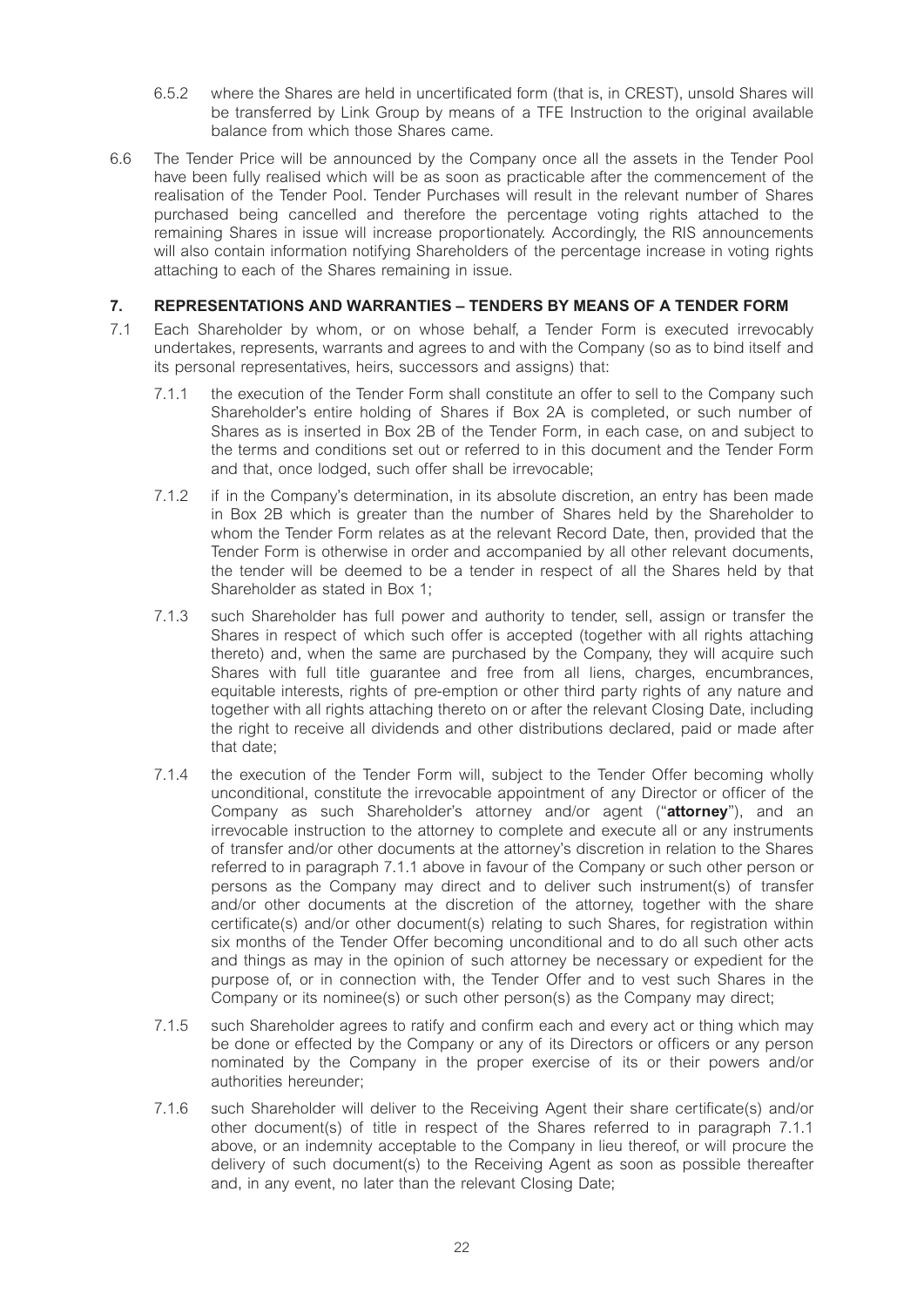- 7.1.7 such Shareholder shall do all such acts and things as shall be necessary or expedient and execute any additional documents deemed by the Company to be desirable, in each case to complete the purchase of the Shares and/or to perfect any of the authorities expressed to be given hereunder;
- 7.1.8 if such Shareholder is an Overseas Shareholder, (a) he is not in a Restricted Territory or in any territory in which it is unlawful to make or accept the Tender Offer, (b) he has fully observed any applicable legal and regulatory requirements of the territory in which such Overseas Shareholder is resident or located, and (c) the invitation under the Tender Offer may be made to and accepted by him under the laws of the relevant jurisdiction:
- 7.1.9 such Shareholder has not received or sent copies or originals of this document or an AGM Circular or Tender Offer Announcement or Tender Form or any related documents to a Restricted Territory and has not otherwise utilised in connection with a Tender Offer, directly or indirectly, the mails or any means or instrumentality (including, without limitation, facsimile transmission, internet, telex and telephone) of interstate or foreign commerce, or of any facility of a national securities exchange, of any Restricted Territory, that the Tender Form has not been mailed or otherwise sent in, into or from any Restricted Territory and that such Shareholder is not tendering any Shares pursuant to a Tender Offer from any Restricted Territory;
- 7.1.10 the provisions of the Tender Form shall be deemed to be incorporated into the Tender Terms and Conditions;
- 7.1.11 the despatch of a cheque in respect of the Tender Price to a Shareholder at his/her registered address or such other address as is specified in the Tender Form will constitute a complete discharge by the Company of its obligations to make such payment to such Shareholder;
- 7.1.12 on execution the Tender Form takes effect as a deed; and
- 7.1.13 the execution of the Tender Form constitutes such Shareholder's submission to the non-exclusive jurisdiction of the High Court of England and Wales (the "**Court**") in relation to all matters arising out of or in connection with the relevant Tender Offer or Tender Form.
- 7.2 A reference in this paragraph 7 to a Shareholder includes a reference to the person or persons executing the Tender Form and in the event of more than one person executing a Tender Form, the provisions of this paragraph will apply to them jointly and to each of them.

# **8. REPRESENTATIONS AND WARRANTIES – TENDERS THROUGH CREST**

- 8.1 Each Shareholder by whom, or on whose behalf, a tender through CREST via a TTE Instruction is made irrevocably undertakes, represents, warrants and agrees to and with the Company (so as to bind itself and its personal representatives, heirs, successors and assigns) that:
	- 8.1.1 the input of the TTE Instruction shall constitute an offer to sell to the Company such number of Shares as are specified in the TTE Instruction or deemed to be tendered, in each case, on and subject to the terms and conditions set out or referred to in this document and that once the TTE Instruction has settled, such offer shall be irrevocable;
	- 8.1.2 such Shareholder has full power and authority to tender, sell, assign or transfer the Shares in respect of which such offer is accepted (together will all rights attaching thereto) and, when the same are purchased by the Company, it will acquire such Shares with full title guarantee and free from all liens, charges, encumbrances, equitable interests, rights of pre-emption or other third party rights of any nature and together will all rights attaching thereto, on or after the relevant Closing Date including the right to receive all dividends and other distributions declared, paid or made after that date;
	- 8.1.3 the input of the TTE Instruction will, subject to the relevant Tender Offer becoming unconditional, constitute the irrevocable appointment of the Receiving Agent as the escrow agent for the Tender Offer and an irrevocable instruction and authority to the Receiving Agent: (i) subject to the Tender Offer becoming wholly unconditional, to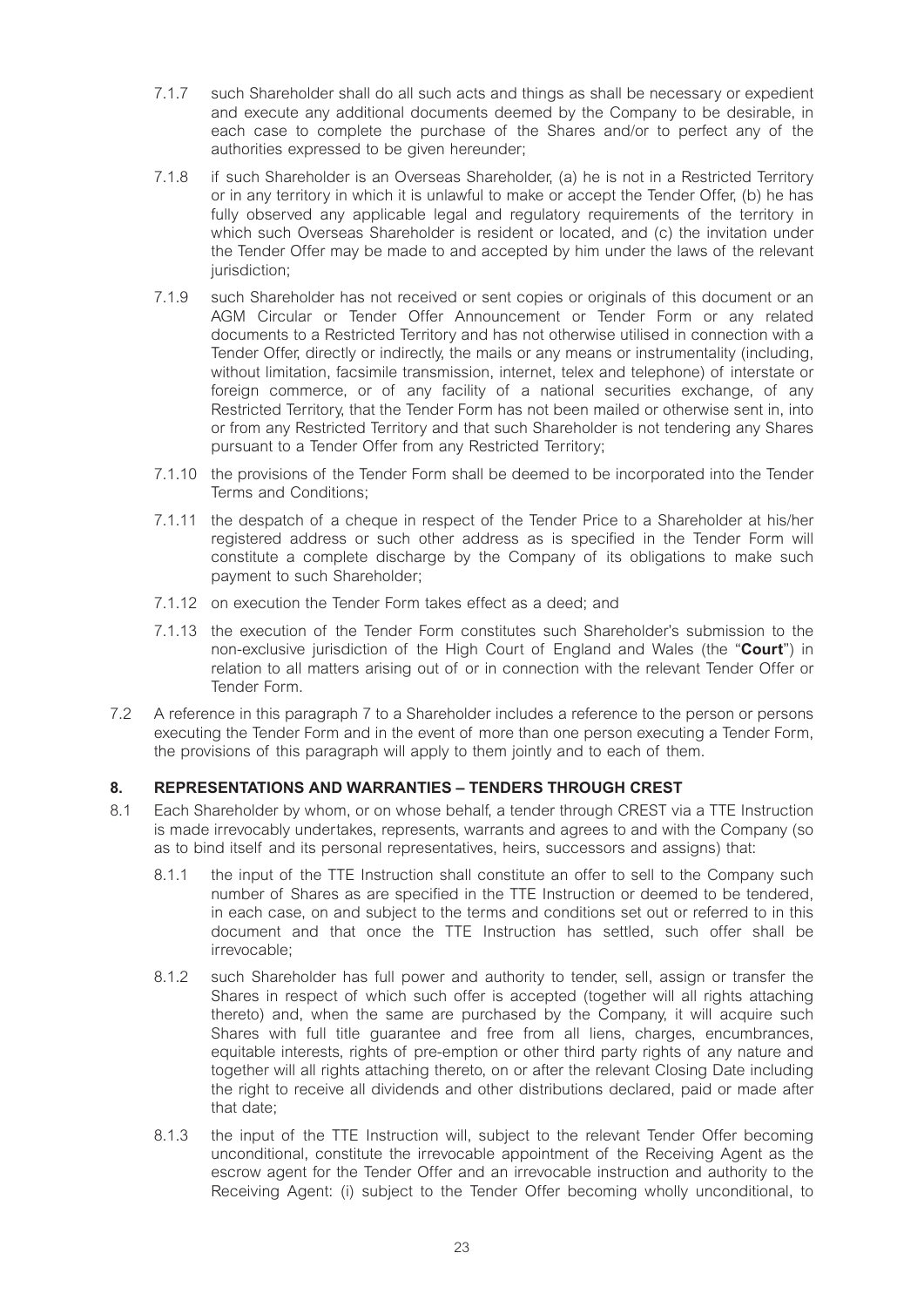transfer to itself by means of CREST and then to transfer to the Company by means of CREST all of the Relevant Shares (as defined below) in respect of which the Tender Offer is accepted or deemed to be accepted, or to provide all or any instructions on behalf of the relevant Shareholder in respect of transferring the Relevant Shares (as defined below) in CREST to such person or persons as the Company may direct, in each case not exceeding the number of Shares which have been tendered pursuant to the Tender Offer; and (ii) if the Tender Offer is terminated or does not become unconditional and lapses, or there are Shares which have not been successfully tendered under the Tender Offer, to give instructions to Euroclear UK & Ireland, as promptly as practicable after such lapse, termination or unsuccessful tender, to transfer Relevant Shares to the original available balances from which those Shares came. For the purposes of this paragraph, "**Relevant Shares**" means Shares in uncertificated form in respect of which a transfer or transfers to escrow has or have been effected pursuant to the procedures described in this paragraph;

- 8.1.4 such Shareholder agrees to ratify and confirm each and every act or thing which may be done or effected by the Company or any of its Directors or any person nominated by the Company or the Receiving Agent in the proper exercise of its powers and/or authorities hereunder;
- 8.1.5 such Shareholder shall do all such acts and things as shall be necessary or expedient and execute any additional documents deemed by the Company to be desirable, in each case to complete the purchase of the Shares and/or to perfect any of the authorities expressed to given hereunder;
- 8.1.6 if such Shareholder is an Overseas Shareholder, (a) he is not in the Restricted Territories or in any territory in which it is unlawful to make or accept the Tender Offer, (b) he has fully observed any applicable legal and regulatory requirements of the territory in which such Overseas Shareholder is resident or located, and (c) the Overseas Shareholder has ensured that the invitation under the Tender Offer may be made to and accepted by him under the laws and regulations of the relevant jurisdiction:
- 8.1.7 such Shareholder has not received or sent copies or originals of this document or any related documents to a Restricted Territory and has not otherwise utilised in connection with the Tender Offer, directly or indirectly, the mails or any means of instrumentality (including, without limitation, facsimile transmission, internet, telex or telephone) or interstate or foreign commerce, or of any facility of a national securities exchange, of any Restricted Territory, and that such Shareholder is not tendering any Shares pursuant to the Tender Offer from any Restricted Territory;
- 8.1.8 the creation of a CREST payment in respect of the Tender Price in favour of such Shareholder's payment bank in accordance with the CREST payment arrangements as referred to in paragraph 6.4.2 of this Part 3 will constitute a complete discharge by the Company of its obligations to make such payment to such Shareholder; and
- 8.1.9 the input of the TTE Instruction constitutes such Shareholder's submission to the non-exclusive jurisdiction of the Court in relation to all matters arising out of or in connection with the Tender Offer or the TTE Instruction.
- 8.2 If the appointment of the Receiving Agent as escrow agent for the Tender Offer under paragraph 8.1.3 above shall be unenforceable or invalid or shall not operate so as to afford the benefit or authority expressed to be given in paragraph 8.1.3, the Shareholder shall with all practicable speed do all such acts and things and execute all such documents that may be required to enable Link Group to secure the full benefits of paragraph 8.1.3 above.
- 8.3 If, for any reason, any Shares in respect of which a TTE Instruction has been made are, prior to the relevant Closing Date, converted into certificated form, the tender through CREST in respect of such Shares shall cease to be valid and the Shareholder will need to comply with the procedures for tendering Shares in certificated from as set out in this Part 3 in respect of the Shares so converted, if it wishes to make a valid tender of such Shares pursuant to the Tender Offer.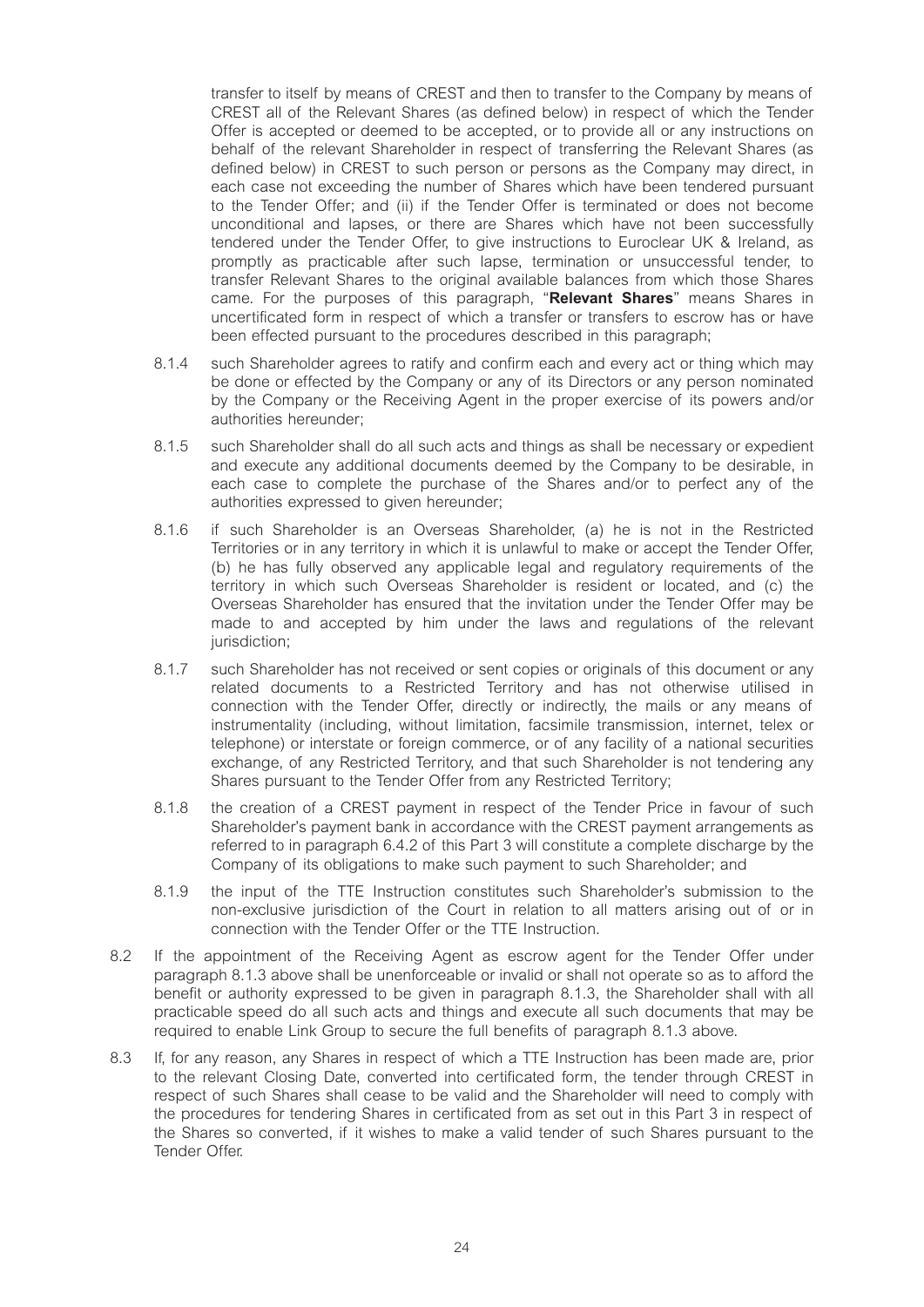# **9. Additional provisions**

- 9.1 Each Shareholder (other than a Restricted Shareholder) will be entitled, subject to the Tender Terms and Conditions, to have accepted in a Tender Offer valid tenders to the Company. In respect of Shares held in certificated form, if in the Company's determination (in its absolute discretion) Box 2 of the Tender Form has not been validly completed in respect of the number of Shares to be tendered and provided that the Tender Form is otherwise in order and accompanied by all other relevant documents, a Shareholder may be deemed to have accepted the Tender Offer in respect of all of the Shares being tendered by the Tendering Shareholder. For the avoidance of doubt, if the number of Shares inserted in Box 2B of the Tender Form is higher than the number of Shares actually held by the Tendering Shareholder on the relevant Record Date or the relevant Closing Date, the Tendering Shareholder will be deemed to have tendered such lower number of Shares.
- 9.2 Shares sold by Shareholders pursuant to a Tender Offer will be acquired with full title guarantee and free from all liens, charges, encumbrances, equitable interests, rights of pre-emption or other third party rights of any nature and together with all rights attaching thereto on or after the relevant Closing Date, including the right to receive all dividends and other distributions declared, paid or made after that date.
- 9.3 Each Shareholder who tenders or procures the tender of Shares will thereby be deemed to have agreed that, in consideration of the Company agreeing to process its tender, such Shareholder, will not revoke its tender or withdraw its Shares. Shareholders should note that once tendered, Tendered Shares may not be sold, transferred, charged or otherwise disposed of pending completion of the relevant Tender Offer.
- 9.4 Any omission to despatch this document, an AGM Circular, a Tender Offer Announcement or the Tender Form or any notice required to be despatched under the terms of a Tender Offer to, or any failure to receive the same by, any person entitled to participate in a Tender Offer shall not invalidate a Tender Offer in any way or create any implication that a Tender Offer has not been made to any such person.
- 9.5 No acknowledgement of receipt of any Tender Form, TTE Instruction, share certificate(s) and/or other document(s) of title will be given. All communications, notices, certificates, documents of title and remittances to be delivered by or sent to or from Shareholders (or their designated agents) will be delivered by or sent to or from such Shareholders (or their designated agents) at their own risk.
- 9.6 All powers of attorney and authorities on the terms conferred by or referred to in this Part 3 or in the Tender Form are given by way of security for the performance of the obligations of the Shareholders concerned and are irrevocable in accordance with section 4 of the Powers of Attorney Act 1971.
- 9.7 Subject to paragraphs 10 (*Miscellaneous*) and 11 (*Restricted Shareholders and other Overseas Shareholders*) below, all tenders by Shareholders holding their Shares in certificated form must be made on the relevant prescribed Tender Form, fully completed in accordance with the instructions set out thereon which constitute part of the Tender Terms and Conditions of a Tender Offer. A Tender Form or TTE Instruction will only be valid when the procedures contained in the Tender Terms and Conditions are complied with. Each Tender Offer will be governed by and construed in accordance with the laws of England and Wales.
- 9.8 If a Tender Offer is terminated or lapses in accordance with the Tender Terms and Conditions, all documents lodged pursuant to a Tender Offer will be returned promptly by post, within 14 Business Days of the Tender Offer terminating or lapsing, to the person or agent whose name and address is set out in Box 1 or, if relevant, Box 4A or 4B of the Tender Form or, if none is set out, to the tendering Shareholder or, in the case of joint holders, the first named at his or her registered address as shown in Box 1. In the case of Shares held in uncertificated form, the Receiving Agent in its capacity as the escrow agent will, within 14 Business Days of a Contractual Quarterly Tender terminating, give instructions to Euroclear to transfer all Shares held in escrow balances and in relation to which it is the escrow agent for the purposes of a Contractual Quarterly Tender by TFE Instruction to the original available balances from which those Shares came. In any of these circumstances, Tender Forms and TTE Instructions will cease to have any effect.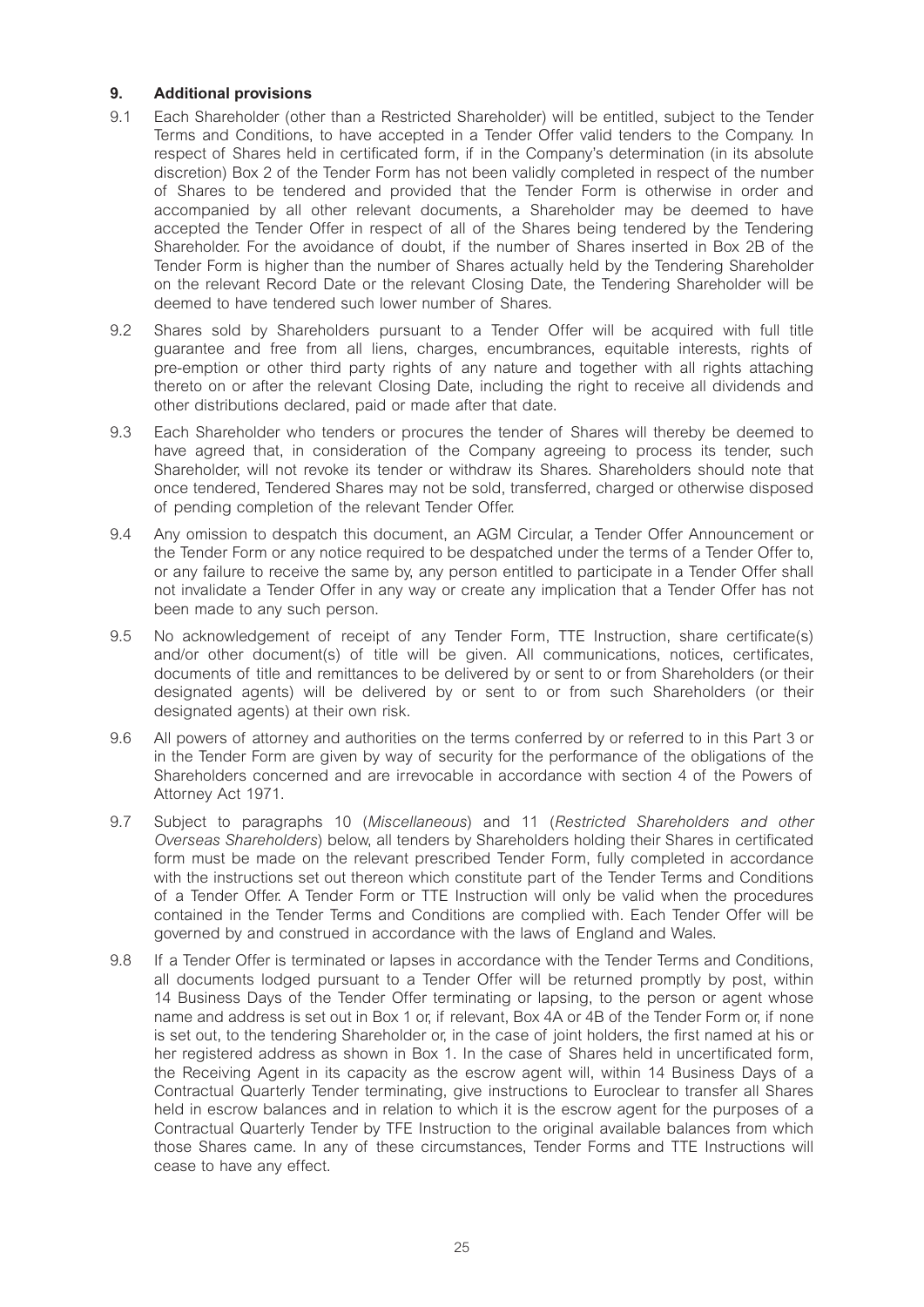- 9.9 The instructions, terms, provisions and authorities contained in or deemed to be incorporated in the Tender Form shall constitute part of the Tender Terms and Conditions. The definitions set out in this document, an AGM Circular or a Tender Offer Announcement (as applicable) apply to all Tender Terms and Conditions of Tender Offers to which that document relates, including the Tender Form.
- 9.10 Subject to paragraphs 10 (*Miscellaneous*) and 11 (*Restricted Shareholders and other Overseas Shareholders*) below, a Tender Offer is open to Shareholders on the Register at the relevant Record Date and will close at the relevant Closing Date. Tender Forms, share certificate(s) and/or other document(s) of title or indemnities or TTE Instructions received after that time may be accepted or rejected by the Company in its absolute discretion.
- 9.11 Further copies of this document, AGM Circulars, Tender Offer Announcements and copies of the Tender Form may be obtained on request from the Company's website at https://www.gulfinvestmentfundplc.com/publications/ and the Receiving Agent on +44 (0)371 664 0321. Calls are charged at the standard geographic rate and will vary by provider. Different charges may apply to calls from mobile telephones. Lines are open from 9.00 a.m. -5.30 p.m., Monday to Friday excluding public holidays in England and Wales. Please note that Link Group cannot provide any financial, legal or tax advice and calls may be recorded and monitored for security and training purposes.
- 9.12 Each Shareholder tendering Shares in a Tender Offer represents, warrants and confirms to the Company that it has observed all relevant legislation and regulations, in particular (but without limitation) that relate to anti-money laundering (the "**Anti-Money Laundering Legislation**"), and, in all such cases, its offer to tender Shares in a Tender Offer is made on the basis that it accepts full responsibility for any and all such requirements under the Anti-Money Laundering Legislation and warrants and represents that such requirements have been satisfied, and each Shareholder tendering Shares in a Tender Offer acknowledges that, due to money laundering prevention requirements operating within their respective jurisdictions, the Company, the Administrator, the Registrar and the Receiving Agent for the relevant Tender Offer may require proof of addresses and identity or corporate existence, as applicable, before an offer to tender Shares can be processed and that each of the Company, the Administrator and the Registrar shall be held harmless and indemnified by each such Shareholder against any loss ensuing due to the failure to process a Shareholder's offer to tender Shares if such information as has been required, has not been provided by it.

# **10. MISCELLANEOUS**

- 10.1 Any change to the terms, or any extension or termination of a Tender Offer will be followed as promptly as practicable by a public announcement thereof no later than 1.00 p.m. on the Business Day following the date of such changes. Such an announcement will be released via a Regulatory Information Service. References to the making of an announcement by the Company includes the release of an announcement on behalf of the Company by Panmure Gordon to the press and delivery of, or telephone or facsimile or other electronic transmission of, such announcement to a Regulatory Information Service.
- 10.2 All Tendered Shares bought back by the Company will be cancelled.
- 10.3 Except as contained in this document, an AGM Circular or a Tender Offer Announcement no person has been authorised to give any information or make any representations with respect to the Company or any Tender Offer and, if given or made, such other information or representations should not be relied on as having been authorised by the Company. Under no circumstances should the delivery of this document, an AGM Circular, a Tender Offer Announcement or the delivery of any consideration pursuant to a Tender Offer create any implication that there has been no change in the assets, properties, business or affairs of the Company since the date of this document, the relevant AGM Circular or the relevant Tender Offer Announcement.
- 10.4 The Company reserves the absolute right to inspect (either itself or through its agents) all Tender Forms and TTE Instructions and may consider void and reject any tender that does not in the Company's sole judgement (acting reasonably) meet the requirements of the Tender Offer to which such Tender Form or TTE Instruction relates. The Company also reserves the absolute right to waive any defect or irregularity in the tender of any Shares, including any Tender Form and/or TTE Instruction (in whole or in part) which is not entirely in order or which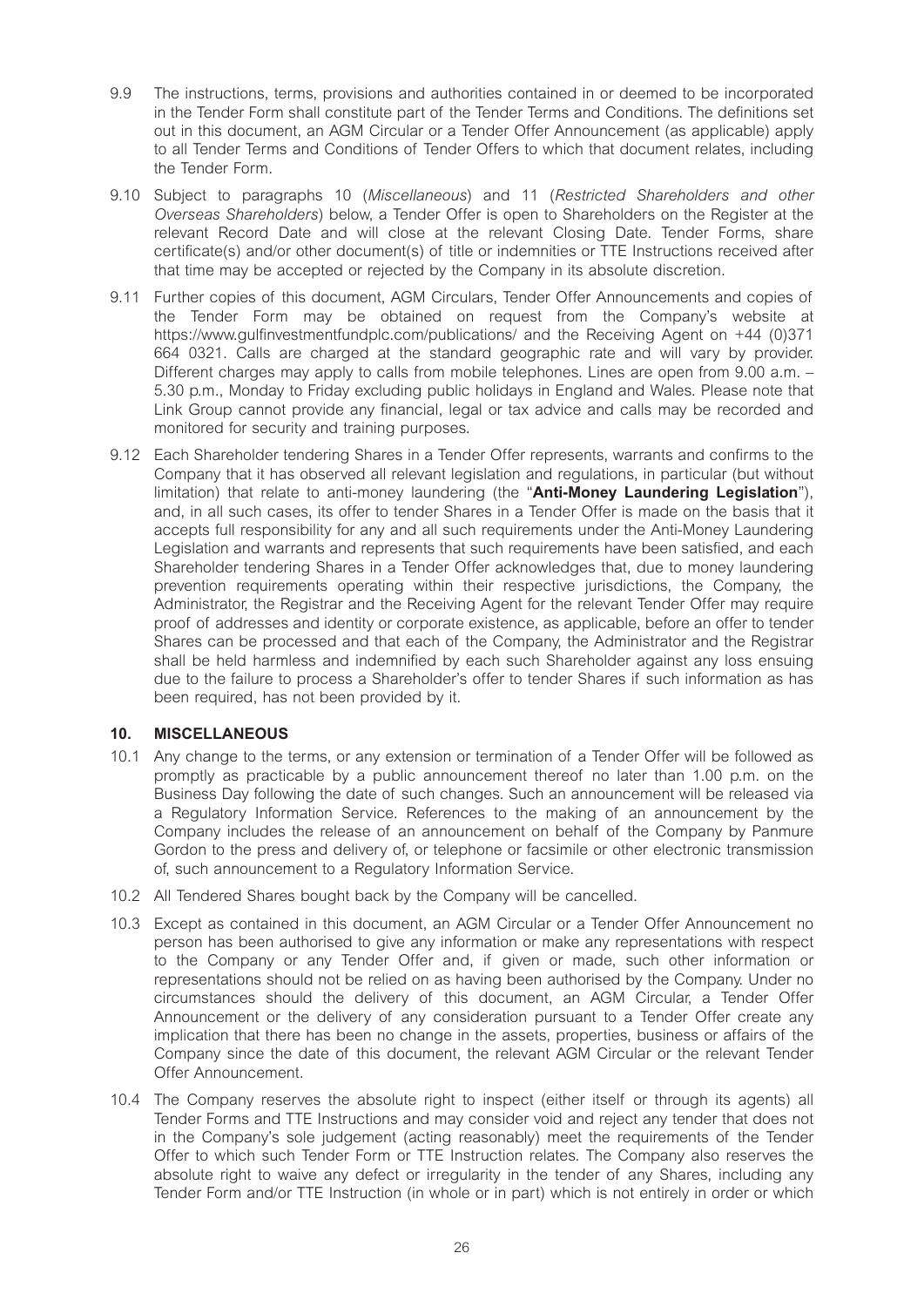is not accompanied by the related share certificate(s) and/or other document(s) of title or an indemnity acceptable to the Company in lieu thereof. In that event, however, the consideration in a Tender Offer will only be despatched when the relevant Tender Form is entirely in order and the relevant share certificate(s) and/or other document(s) of title or indemnities satisfactory to the Company has/have been received. The Company, the Receiving Agent or any other person will not be under any duty to give notification of any defects or irregularities in tenders or incur any liability for failure to give any such notification.

10.5 The provisions of the UK Contracts (Rights of Third Parties) Act 1999 do not apply to Tender Offers.

#### **11. RESTRICTED SHAREHOLDERS AND OTHER OVERSEAS SHAREHOLDERS**

- 11.1 The provisions of this paragraph and any other terms of a Tender Offer relating to Restricted Shareholders may be waived, varied or modified as regards specific Shareholders or on a general basis by the Company but only if the Company is satisfied that such waiver, variance or modification will not constitute or give rise to a breach of applicable securities or other laws.
- 11.2 Overseas Shareholders should inform themselves about and observe any applicable legal requirements. It is the responsibility of any such Overseas Shareholder wishing to tender Shares to satisfy himself/herself as to the full observance of the laws of the relevant jurisdiction in connection herewith, the compliance with other necessary formalities and the payment of any transfer or other taxes or other requisite payments due in such jurisdiction. Any such Overseas Shareholder will be responsible for the payment of any such transfer or other taxes or other requisite payments due by whomsoever payable and the Company and any person acting on its behalf shall be fully indemnified and held harmless by such Overseas Shareholder for any such transfer or other taxes or other requisite payments such person may be required to pay. No steps have been taken to qualify Tender Offers or to authorise the extending of Tender Offers or the distribution of this document, AGM Circulars, Tender Offer Announcements and Tender Forms in any territory outside the United Kingdom.
- 11.3 Tender Offers will not be made to Restricted Shareholders. Restricted Shareholders are being excluded from the Tender Offers to avoid offending applicable local laws relating to the implementation of the Tender Offers. Accordingly, copies of this document, AGM Circulars, Tender Offer Announcements, Tender Forms and any related documents are not being and must not be mailed or otherwise distributed into any Restricted Territory, including to Shareholders with registered addresses in Restricted Territories, or to persons who the Company knows to be custodians, nominees or trustees holding Shares for persons in Restricted Territories. Persons receiving such documents (including, without limitation, custodians, nominees and trustees) should not distribute or send them in or into a Restricted Territory or use such mails or any such means, instrumentality or facility in connection with a Tender Offer, as so doing will render invalid any related purported acceptance of a Tender Offer. Persons wishing to accept a Tender Offer should not use such mails or any such means, instrumentality or facility for any purpose directly or indirectly relating to acceptance of that Tender Offer. Envelopes containing Tender Forms postmarked from a Restricted Territory or otherwise despatched from a Restricted Territory or Tender Forms which provide Restricted Territory addresses for the remittance of cash or return of Tender Forms will be rendered void.
- 11.4 A Shareholder will be deemed not to have made a valid tender if (i) such Shareholder is unable to make the representations and warranties set out in paragraph 7.1.8 (if relevant) and 7.1.9 of this Part 3 or paragraph 8.1.6 (if relevant) and 8.1.7 of this Part 3, or (ii) such Shareholder inserts in Box 4A or 4B of the Tender Form the name and address of a person or agent in a Restricted Territory to whom he wishes the consideration to which such Shareholder is entitled in a Tender Offer to be sent; or (iii) the Tender Form received from him/her is in an envelope postmarked in, or which otherwise appears to the Company or its agents to have been sent from, a Restricted Territory. The Company reserves the right, in its absolute discretion, to investigate, in relation to any acceptance, whether the representations and warranties referred to in paragraph 7.1.8 (if relevant) and 7.1.9 of this Part 3 or in paragraph 8.1.6 (if relevant) and 8.1.7 of this Part 3 given by any Shareholder are correct and, if such investigation is undertaken and as a result the Company determines (for any reason) that such representations and warranties are not correct, such acceptance shall not be valid.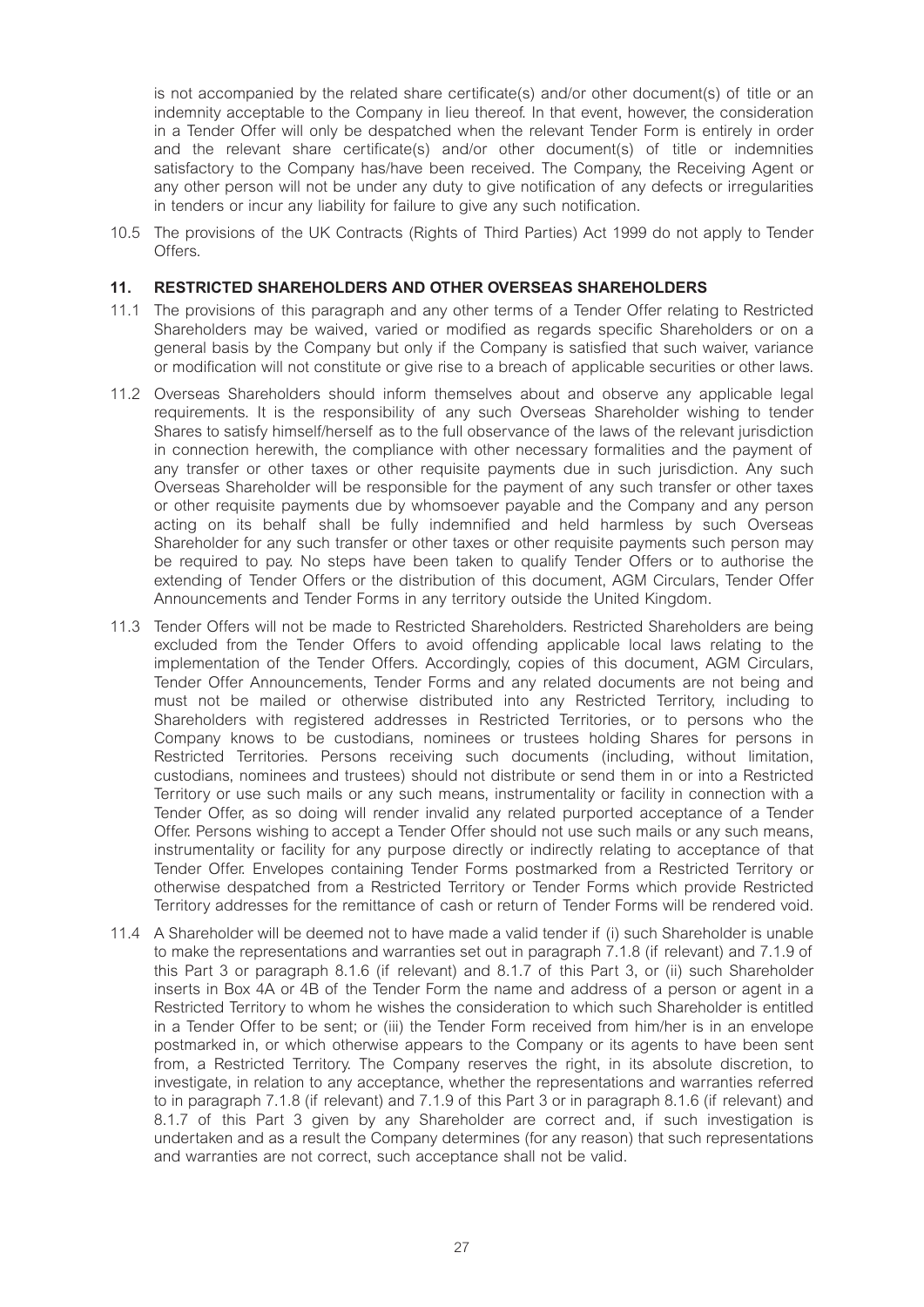- 11.5 If, in connection with a Tender Offer, notwithstanding the restrictions described above, any person (including, without limitation, custodians, nominees and trustees), whether pursuant to a contractual or legal obligation or otherwise, forwards this document, an AGM Circular, a Tender Offer Announcement, the Tender Form or any related offering documents in or into a Restricted Territory or uses the mails of, or any means or instrumentality (including, without limitation, facsimile transmission, telex, internet and telephone) of interstate or foreign commerce of, or any facility of a national securities exchange in, a Restricted Territory in connection with such forwarding, such person should (i) inform the recipient of such fact; (ii) explain to the recipient that such action may invalidate any purported acceptance by the recipient; and (iii) draw the attention of the recipient to this paragraph.
- 11.6 Overseas Shareholders (who are not Restricted Shareholders) should inform themselves about and observe any applicable legal or regulatory requirements. If you are in any doubt about your position, you should consult your professional adviser in the relevant territory.

# **12. MODIFICATIONS**

- 12.1 The Tender Terms and Conditions shall have effect subject to such non-material modifications or additions as the Company may from time to time approve in writing. The times and dates referred to in this document, an AGM Circular or a Tender Offer Announcement may be amended by the Company and notified to Shareholders via an announcement through a Regulatory Information Service. Details of any such changes will also appear on the Company's website at https://www.gulfinvestmentfundplc.com/publications/.
- 12.2 The Company may, in its discretion, require some or all of a Shareholder's Tendered Shares to instead be transferred to a third party purchaser and each Shareholder shall comply in a timely fashion with any such requirements of the Company, provided always that each such Shareholder shall not receive less consideration for the transfer of the Tendered Shares than it would have received from the Company pursuant to the relevant Tender Offer. Each Shareholder shall be deemed to have given the same representations and warranties (mutatis mutandis) referred to in this Part 3 in respect of the Tendered Shares to be transferred to a third party.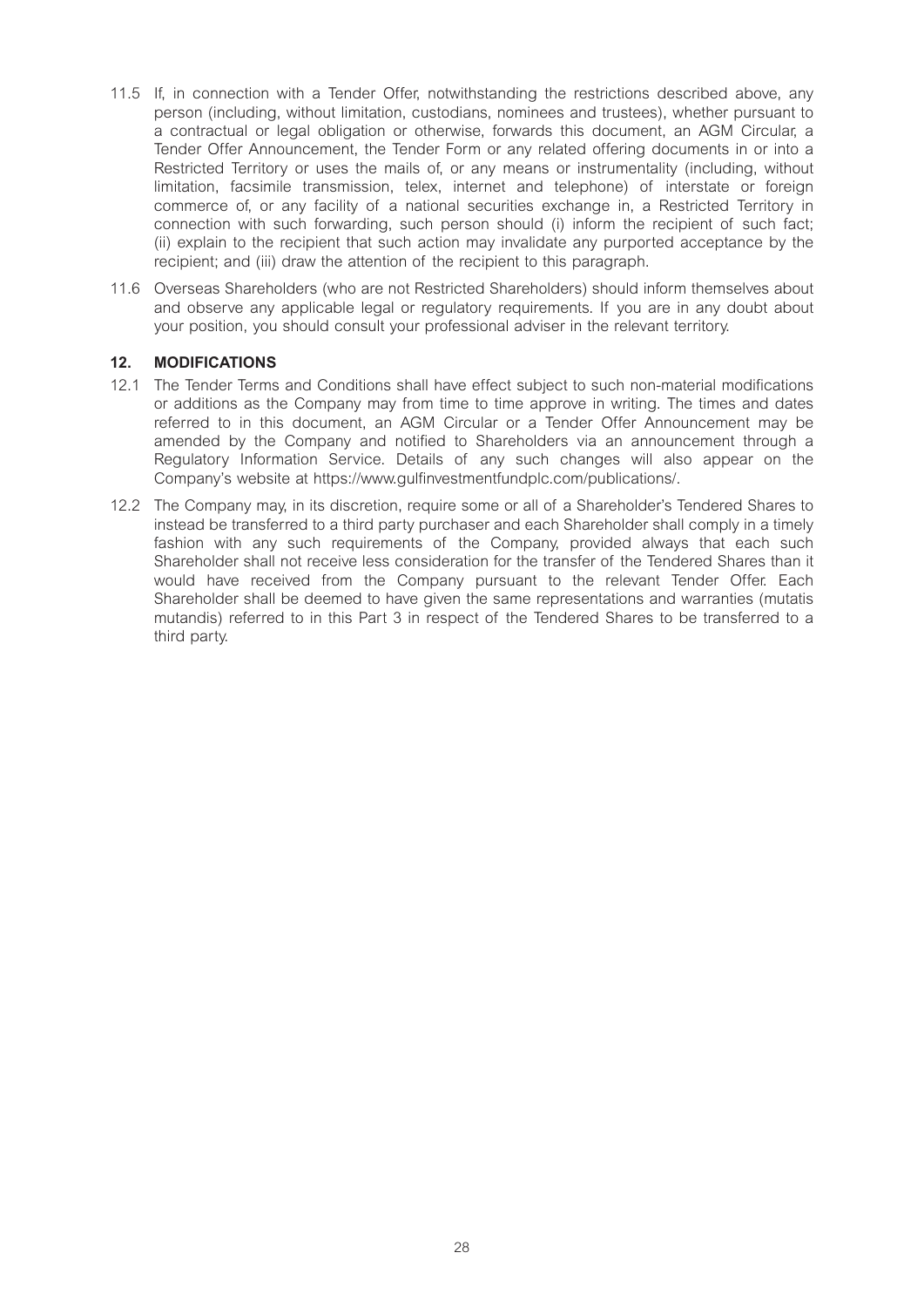#### **PART 4**

# **CONSIDERATIONS UNDER THE TAKEOVER CODE AND PANEL WAIVER**

# **1. THE TAKEOVER CODE**

The Initial Tender Offer gives rise to certain considerations under the Takeover Code. As a company which has its shares admitted to trading on the Main Market of the London Stock Exchange, the Company is subject to the Takeover Code and therefore Shareholders are entitled to the protections afforded by the Takeover Code.

Under Rule 9 of the Takeover Code, if any person acquires, whether by a series of transactions over a period of time or by one specific transaction, an interest (as defined in the Takeover Code) in shares which (when taken together with shares in which he and persons acting in concert with him are interested) carry 30 per cent. or more of the voting rights of a company which is subject to the Takeover Code, that person is normally required by the Panel to make a Rule 9 Offer to the remaining shareholders to acquire their shares.

Rule 9 of the Takeover Code also provides, among other things, that if any person, together with persons acting in concert with him, is interested in shares which in the aggregate carry not less than 30 per cent. of the voting rights of a company which is subject to the Takeover Code but does not hold shares carrying more than 50 per cent. of such voting rights of that company and such person, or any person acting in concert with him, acquires an interest in any other shares which increases the percentage of shares carrying voting rights in such company in which he is interested, then that person or persons acting in concert with him will normally be required by the Panel to make a Rule 9 Offer to the remaining shareholders to acquire their shares.

An offer under Rule 9 of the Takeover Code must be in cash (or with a cash alternative) and at the highest price paid within the preceding 12 months for any interest in shares in the company by the person required to make the offer or any person acting in concert with him.

For the purposes of the Takeover Code, persons acting in concert include persons who, pursuant to an agreement or understanding (whether formal or informal), co-operate to obtain or consolidate control of a company or frustrate the successful outcome of an offer for a company subject to the Takeover Code. For the purposes of the Takeover Code, 'control' means an interest or interests in shares carrying in aggregate 30 per cent. or more of the voting rights of a company, irrespective of whether such interest or interests give de facto control.

Under Rule 37 of the Takeover Code, any increase in the percentage of shares carrying voting rights held by a shareholder or persons acting in concert with the shareholder resulting from the purchase by a company of its own shares will be treated as an acquisition for the purpose of Rule 9 of the Takeover Code.

# **2. THE INVESTMENT ADVISER**

The Investment Adviser is a composite insurer listed on the Qatar Exchange. It was founded in 1964 and was the first domestic insurance company in the State of Qatar. Previously referred to as "Qatar Insurance Company S.A.Q.", in 2019, in accordance with the applicable companies laws and regulations in Qatar, public companies in Qatar were required to begin using "Q.S.P.C." at the end of their names, which stands for "Qatar Shareholding Public Companies". Accordingly, the Investment Adviser became known as "Qatar Insurance Company Q.S.P.C.".

Further information about the Investment Adviser, its business and financial and trading prospects appear in the financial information relating to the Investment Adviser that is incorporated by reference into this document and referred to in Part 6 (*Financial Information*) of this document. Please refer to the "*Board of Directors' Report*" on pages 24 – 27, the "*Group President's Message*" on pages 34-37 and the "*Business Performance Overview*" on pages 53 – 57 of the Investment Adviser's 2019 Annual Report (being the last available audited financial information of the Investment Adviser prior to the date of this document.

As at the Latest Practicable Date, the Investment Adviser held 17,319,759 Shares in the Company representing approximately 33.4 per cent. of the voting rights of the Company.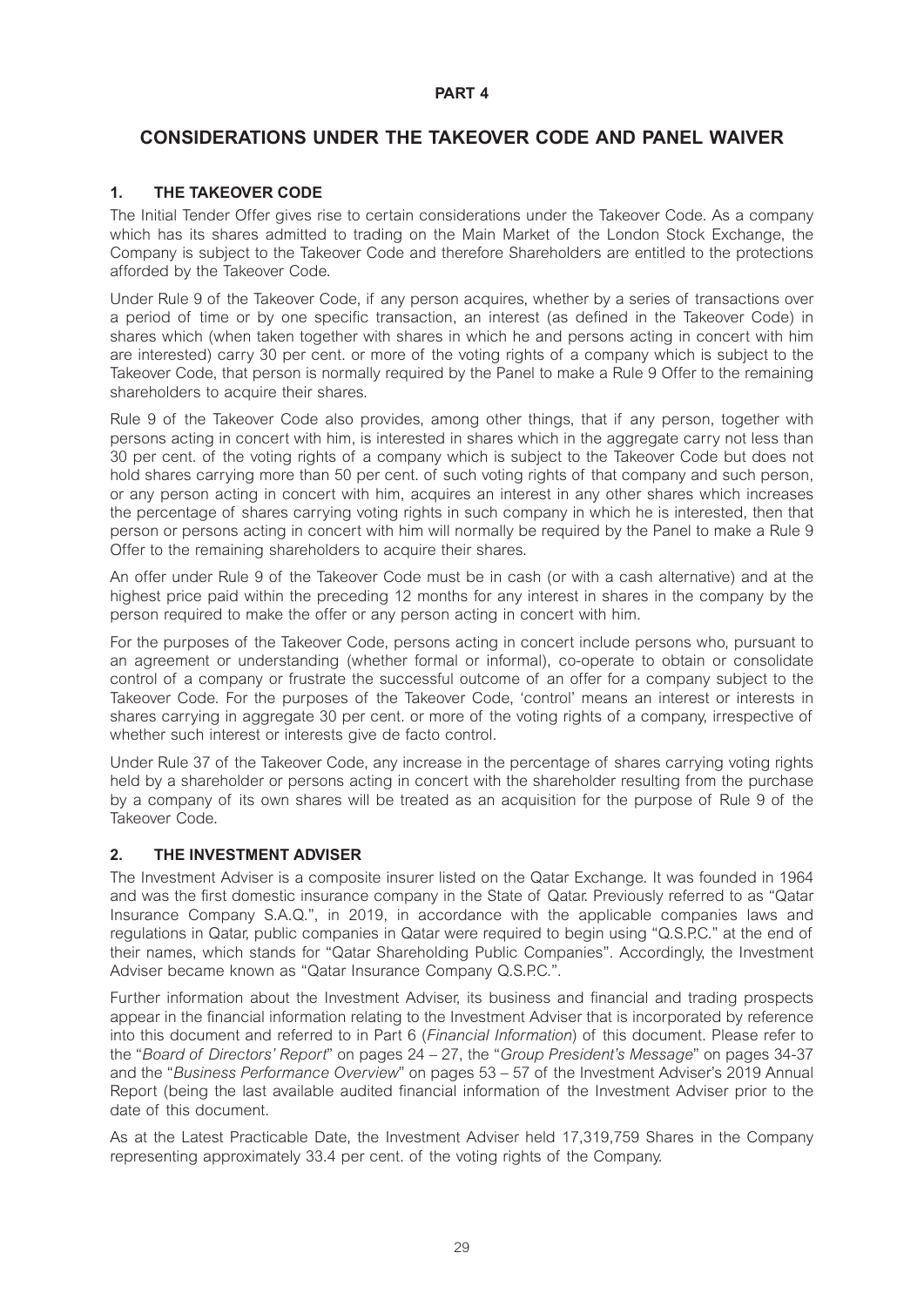In the event that the Initial Tender Offer becomes wholly unconditional and assuming that:

- <sup>l</sup> the Investment Adviser does not participate in the Initial Tender Offer (which it has confirmed it does not intend to do);
- <sup>l</sup> the Investment Adviser does not acquire any additional Shares prior to the implementation of the Initial Tender Offer;
- <sup>l</sup> the number of Shares that are validly tendered by all other Shareholders represents the maximum number of Shares that can be tendered under the Tender Offer whilst still satisfying the Initial Tender Offer Minimum Size Condition;
- <sup>l</sup> there are no other changes to the Share Capital such that the number of Shares in issue following completion of the Initial Tender Offer will be equal to 38,000,000,

it is expected that the Investment Adviser's interest in the voting rights of the Company will increase to approximately 45.6 per cent.

In such case, without a waiver of the obligations under Rule 9 of the Takeover Code, the Investment Adviser would be required to make a Rule 9 Offer to the Company's remaining Shareholders.

The Initial Tender Offer is not expected to have any impact on the Investment Adviser's earnings, assets and liabilities.

# **3. WAIVER OF RULE 9 OBLIGATION**

Under Note 1 on the Notes on the Dispensations from Rule 9 of the Takeover Code, the Panel will normally waive the requirement for a Rule 9 Offer if, *inter alia*, those shareholders of the company who are independent of the persons who would otherwise be required to make a Rule 9 Offer pass an ordinary resolution on a poll at a general meeting approving such a waiver.

The Company has therefore applied to the Panel for a waiver of the obligation of the Investment Adviser under Rule 9 of the Takeover Code that would otherwise arise and require it to make a Rule 9 Offer to the Company's other Shareholders as a result of the implementation of the Initial Tender Offer. Subject to the approval of the Independent Shareholders of the Whitewash Resolution, to be taken on a poll at the Extraordinary General Meeting, the Panel has agreed to waive such obligation to make a Rule 9 Offer. To be passed, the Whitewash Resolution will require a simple majority of the votes cast on a poll by the Independent Shareholders voting at the Extraordinary General Meeting. The Investment Adviser will not be permitted to vote on the Whitewash Resolution and has undertaken to the Company that it will not do so.

The Notice of the Extraordinary General Meeting, at which the Whitewash Resolution will be proposed, is set out at the end of this document. Should Independent Shareholder approval not be obtained for the Whitewash Resolution, the Initial Tender Offer will not proceed.

Following implementation of the Initial Tender Offer, the Investment Adviser's aggregate holding of voting rights of the Company will continue to exceed 30 per cent. or more of the Company's voting share capital (as described above), but will not exceed 50 per cent. or more of the Company's voting share capital. Any further increase in its interest in Shares will be subject to the provisions of Rule 9 of the Takeover Code.

The Investment Adviser will not be restricted from making a subsequent offer in the future for the Company in the event that the Whitewash Resolution is approved by the Independent Shareholders. For the avoidance of doubt, the waiver from the obligation that the Investment Adviser would otherwise have to make a Rule 9 Offer to the Company's other shareholders granted pursuant to the Whitewash Resolution applies only in respect of increases in the Investment Adviser's shareholdings resulting from the implementation of the Initial Tender Offer and not in respect of other increases in its holding.

# **4. DISQUALIFYING TRANSACTIONS**

The waiver to which the Panel has agreed, subject to the Whitewash Resolution, under the Takeover Code will be invalidated if any purchases are made by the Investment Adviser, or any person acting in concert with it, in the period between the date of this document and the Extraordinary General Meeting. Neither the Investment Adviser, nor any person acting in concert with it, has purchased or acquired an interest in Shares in the 12 months preceding the date of this document.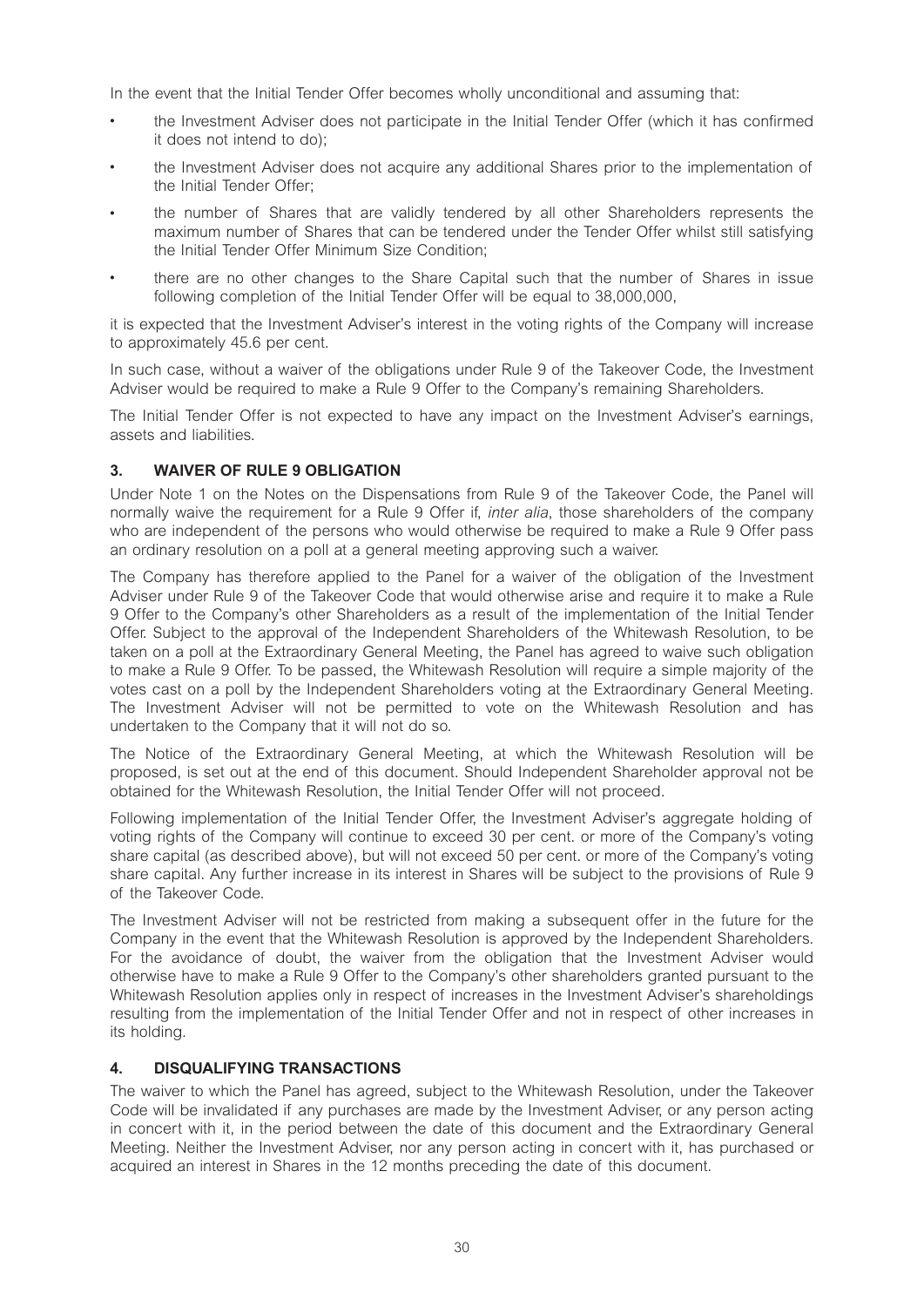# **5. INTENTIONS OF THE INVESTMENT ADVISER**

The Investment Adviser has no intention of making any changes in relation to the future business or strategic plans of the Company, any research and development functions of the Company (of which there are none), the pension arrangements of the Company (of which there are none), the redeployment of the Company's fixed assets (of which it has none), nor the Company's place of business.

The Company has no employees and the Investment Adviser has no intention of changing that, nor the management of the Company or the Company's subsidiary. Neither does the Investment Adviser have any intention to materially change the balance of the skills and functions of the Company's or the Company's subsidiary's management. The Investment Adviser has no intention to propose any management incentivisation arrangements for the Board or the board of the Company's subsidiary.

The Investment Adviser has no intention of changing the location and function of the Company's headquarters or headquarter functions. Accordingly, the Investment Adviser does not believe that its plans for the Company will have repercussions on the Company or on the locations of the Company's places of business.

The Investment Adviser has no intention of making any changes to the maintenance of the existing trading facilities for the Shares.

The Directors fully agree with the statements made above by the Investment Adviser (and the Investment Adviser's lack of intentions or strategic plans in relation to the Company), in particular, in relation to employment and the locations of the Company's place of business.

# **6. RULE 37 OF THE TAKEOVER CODE**

Rule 37 of the Takeover Code states that when a company redeems or purchases its own voting shares, any resulting increase in the percentage of shares carrying voting rights in which a person or group of persons acting in concert is interested will be treated as an acquisition for the purposes of Rule 9 of the Takeover Code. However, Note 1 of Rule 37.1 states that a person who comes to exceed the limits in Rule 9.1 in consequence of a company's redemption or purchase of its own shares will not normally incur an obligation to make a mandatory offer unless that person is, or is presumed to be, acting in concert with any of the directors. A person who has appointed a representative to the board of the company, and investment managers of investment trusts, will be treated for these purposes as a director.

As at the Latest Practicable Date, City of London Investment Management Company ("**City of London**") held 20,964,026 Shares, representing approximately 40.5 per cent. of the Company's issued share capital.

In the event that the Initial Tender Offer becomes wholly unconditional and assuming that:

- <sup>l</sup> the Investment Adviser does not participate in the Initial Tender Offer (which it has confirmed it does not intend to do);
- the Investment Adviser does not acquire any additional Shares prior to the implementation of the Initial Tender Offer;
- the number of Shares that are validly tendered by all other Shareholders represents the maximum number of Shares that can be tendered under the Initial Tender Offer whilst still satisfying the Initial Tender Offer Minimum Size Condition;
- <sup>l</sup> there are no other changes to the Share Capital such that the number of Shares in issue following completion of the Initial Tender Offer will be equal to 38,000,000; and
- City of London does not participate in the Initial Tender Offer,

City of London's interest in the voting rights of the Company will increase to up to approximately 55.2 per cent.

It is noted that the maximum aggregate interests of the Investment Adviser and City of London in the Share Capital following the implementation of the Initial Tender Offer set out in paragraphs 2 and 6 of this Part 4 exceeds 100 per cent. This is because each of their maximum potential holdings is calculated discretely based on their shareholding as at the Latest Practicable Date and the minimum number of Shares required to be in issue post implementation of the Initial Tender Offer whilst still satisfying the Initial Tender Offer Minimum Size Condition. If neither of the Investment Adviser nor City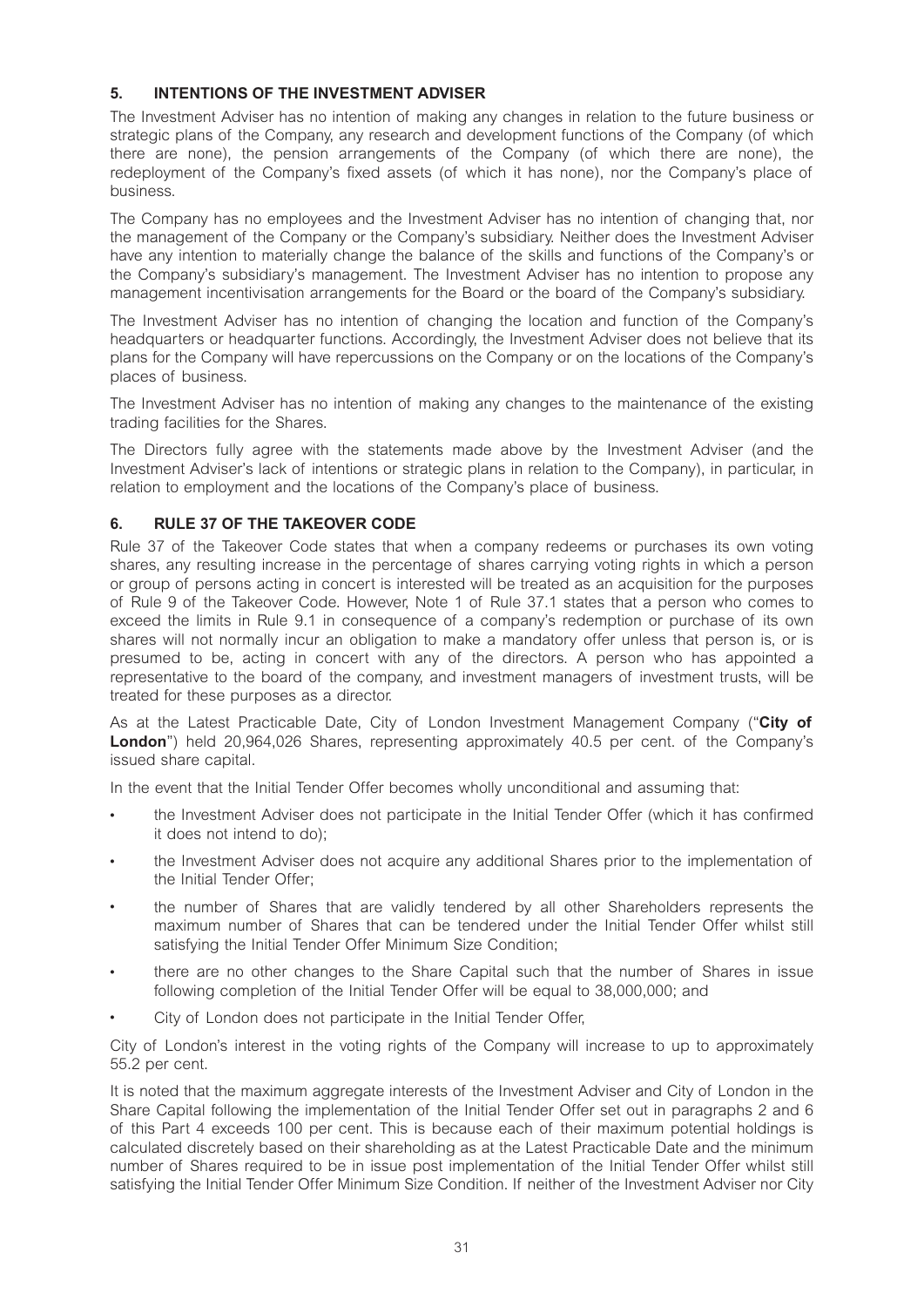of London tender any of their Shares pursuant to the Initial Tender Offer, the number of Shares in issue post implementation of the Initial Tender Offer will be higher than the required share capital following completion of the Initial Tender Offer and therefore, in aggregate, their interests will not exceed 100 per cent.

It has been confirmed with the Panel that, provided City of London is not acting in concert with the Company or any of the Directors (such that they should be treated as 'innocent bystanders' in relation to any increase in their holdings of Shares as a result of the Initial Tender Offer), the Panel will not require City of London, or any person deemed to be acting in concert with it, to make a mandatory offer under Rule 9 of the Takeover Code on the grounds that its or their interest in the Share Capital has increased only as a result of the purchase by the Company of Shares pursuant to the authority conferred by the Initial Tender Offer Resolution.

When the Company makes Tender Purchases pursuant to a Contractual Bi-Annual Tender Offer, any resulting increase in the percentage of the voting rights in the Company held by a Shareholder (or Shareholders acting in concert) will be treated as an acquisition in accordance with Rule 37 of the Takeover Code and, if such percentage reaches 30 per cent. of the voting rights in the Company, or if a Shareholder (or Shareholders acting in concert) already hold(s) 30 per cent. of the voting rights in the Company and such percentage Shareholding increases further, the relevant Shareholder or Shareholders would be required to make a Rule 9 Offer. If such a situation arises or is likely to arise, it is the intention of the Directors to seek a waiver from the Panel of the requirement that the relevant Shareholder or Shareholders make a Rule 9 Offer as a result of Share purchases. However, the Directors cannot guarantee that such a waiver will be obtained or that the relevant Shareholder or Shareholders would not be required to make a general offer to the remaining Shareholders to acquire their Shares.

The Initial Tender Offer Minimum Size Condition will be no lower than as set out in this document.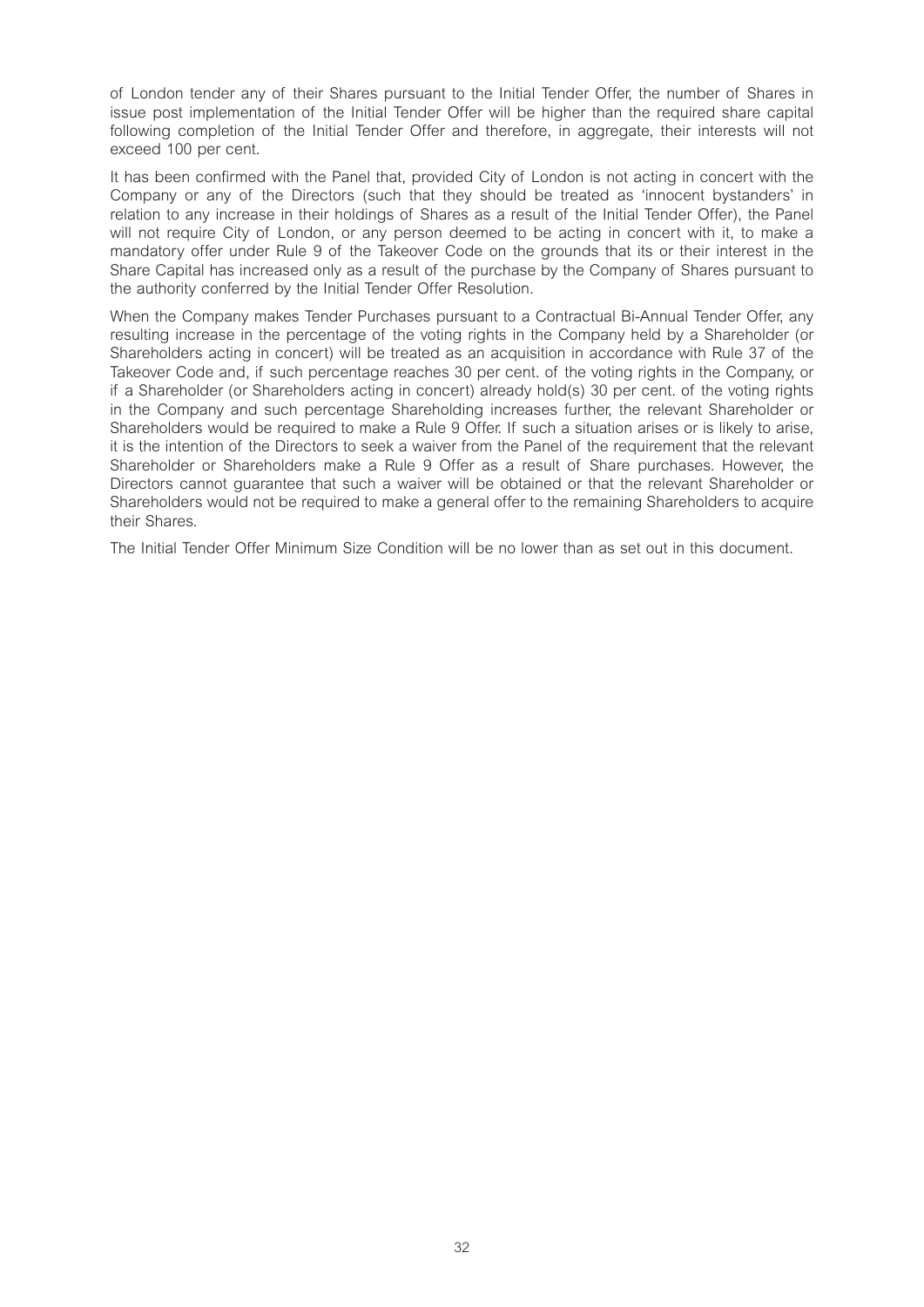# **IMPLICATIONS OF THE PROPOSED CANCELLATION AND TRANSFER**

The Specialist Fund Segment is a segment of the Main Market of the London Stock Exchange which is designed to appeal to alternative funds and sophisticated investors. As a segment of the Main Market, the Specialist Fund Segment is a UK regulated market and therefore the Company will continue to be subject to the Prospectus Regulation Rules, the Disclosure Guidance and Transparency Rules (as implemented in the UK through FSMA), the UK Market Abuse Regulation and the Admission and Disclosure Standards of the London Stock Exchange. However, following the cancellation of the Company's listing on the Premium Segment, the Listing Rules (and certain provisions of the DTRs) applicable to closed-ended investment companies which are listed on the Premium Segment under Chapter 15 of the Listing Rules will cease to apply to the Company.

Notwithstanding this, the Directors intend that, as a matter of best practice and good corporate governance, the Company will conduct its affairs in accordance with the following key provisions of the Listing Rules and the DTRs in such manner as they would apply to the Company were it still admitted to the Premium Segment under Chapter 15 of the Listing Rules.

In particular, the Company intends to continue to comply with the following:

- <sup>l</sup> the Listing Principles and the Premium Listing Principles set out in Chapter 7 of the Listing Rules;
- the following provisions of Chapter 9 of the Listing Rules: (i) Listing Rule 9.3 (Continuing obligations: holders); (ii) Listing Rule 9.5 (Transactions); (iii) Listing Rule 9.6.4 to Listing Rule 9.6.21 other than Listing Rule 9.6.19(2) and Listing Rule 9.6.19(3) (Notifications); (iv) Listing Rule 9.7A (Preliminary statement of annual results and statement of dividends); and (v) Listing Rule 9.8 (Annual financial report);
- in relation to any transaction which would constitute a "related party transaction" as defined in the DTRs, DTR 7.3 under which, *inter alia*, any "material" related party transaction will require an announcement to be made via an RIS providing certain information relating to the relevant transaction by no later than the time the terms of the transaction are agreed. For these purposes, a transaction will be considered material where any percentage ratio resulting from the application of the class tests in Annex 1 to DTR 7 is 5 per cent. or more. However, Listing Rule 11 which requires independent shareholder approval of certain related party transactions (as defined in the Listing Rules) will no longer apply to the Company;
- in relation to the purchase of its own shares, the provisions of Listing Rules 12.4.1 and 12.4.2 by adopting a policy consistent with such provisions;
- the following provisions of Chapter 13 of the Listing Rules: (i) Listing Rule 13.3 (Contents of all circulars); (ii) Listing Rule 13.4 (Class 1 circulars); (iii) Listing Rule 13.5 (Financial information in Class 1 Circulars); (iv) Listing Rule 13.7 (Circulars about purchase of own equity shares); and (v) Listing Rule 13.8 (Other circulars); and
- <sup>l</sup> the following provisions of Chapter 15 of the Listing Rules: (i) Listing Rule 15.4.2 to Listing Rule 15.4.11 (Continuing obligations); (ii) Listing Rule 15.5.2 (Transactions); and (iii) Listing Rule 15.6 (Notifications and periodic financial information).

Admission to trading on the Specialist Fund Segment will not affect the way in which Shareholders buy or sell the Shares. Share certificates representing Shares held in certificated form will continue to be valid and no new share certificates will be issued.

The Board intends that there will be no alteration to the standards of reporting and governance which the Company maintains currently and the Company will continue to apply the principles and recommendations of the UK Code on Corporate Governance and the AIC's Code, as described in the Company's annual report and accounts. In particular, the Company will maintain its existing Audit Committee and Management Engagement Committee.

It is emphasised that the Proposed Cancellation and Transfer will have no impact on the existing assets and liabilities of the Company and the Company will continue to pursue the same Investment Objective and Investment Policy following admission of the Shares to the Specialist Fund Segment.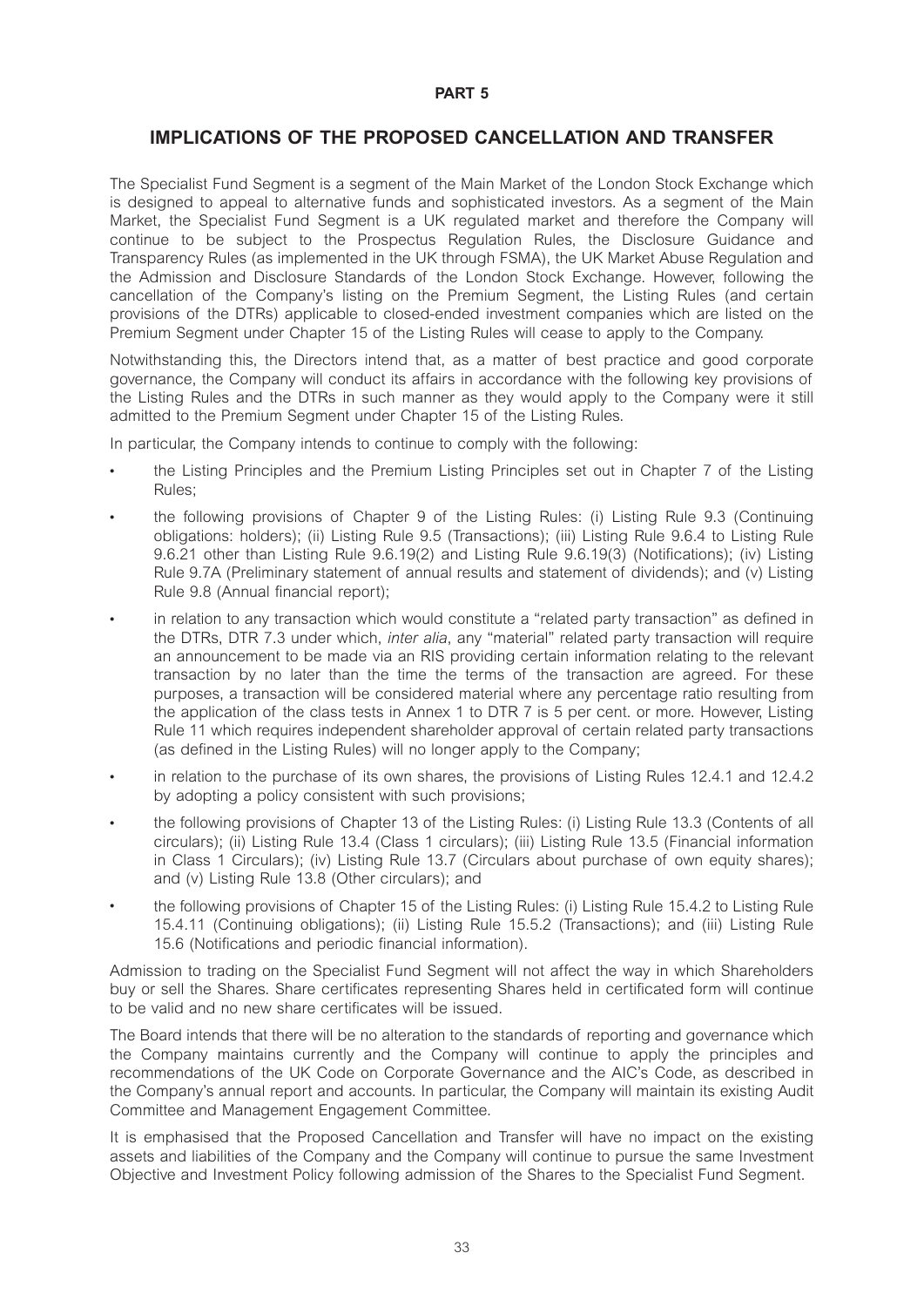# **FINANCIAL INFORMATION**

# **1. FINANCIAL INFORMATION ON THE COMPANY AND THE INVESTMENT ADVISER**

The information listed below is being provided as a part of the required disclosures under the Takeover Code and is not information required by the Listing Rules. The information listed below relating to the Company and the Investment Adviser is hereby incorporated by reference into this document for the purposes of the Takeover Code and is not incorporated by reference for any other purpose, including for the purposes of the Prospectus Rules.

The Company's consolidated interim report for the six months ended 31 December 2020 (contained in pages 14 to 25) can be found at: https://www.gulfinvestmentfundplc.com/fileadmin/uploads/qif/ Documents/Interim\_Reports/GIF\_31\_12\_2020\_FINAL.pdf.

The Company's accounts for the year ended 30 June 2020 (contained in pages 42 to 66 of the 2020 Annual Report) can be found at: https://www.gulfinvestmentfundplc.com/fileadmin/uploads/qif/ Documents/Annual Reports/Epicure Qatar 30\_06\_2020\_\_vFINAL.pdf.

The Company's accounts for the year ended 30 June 2019 (contained in pages 38 to 64 of the Annual Report for the year 30 June 2019) can be found at: https://www.gulfinvestmentfundplc.com/ fileadmin/uploads/qif/Documents/Annual\_Reports/Epicure\_Qatar\_30\_06\_19\_FINAL.pdf.

The Investment Adviser's accounts for the year ended 31 December 2020 (contained in pages 78 to 133 of the Annual Report for the year ended 31 December 2020) can be found at: https://s3-qicgroup.s3-apsoutheast-1.amazonaws.com/11+March+2021/QIC+Annual+Report+2020+English.pdf.

The Investment Adviser's accounts for the year ended 31 December 2019 (contained in pages 65 to 119 of the Annual Report for the year ended 31 December 2019) can be found at: https://s3 qicgroup.s3-ap-southeast-1.amazonaws.com/27feb2020/Annual+Report+2019+English.pdf.

If you are reading this document in hard copy, please enter the above web addresses in your web browser to be brought to the relevant document. If you are reading this document in soft copy, please click on the web addresses above to be brought to the relevant document.

Any Shareholder, person with information rights or other person to whom this document is sent may request in writing or verbally a hard copy of each of the documents above incorporated by reference in this document. Hard copies will only be sent where valid requests are received from such persons. Requests for copies of any such documents should be directed to the Registrar, Link Group, at The Registry, 34 Beckenham Road, Beckenham BR3 4TU or by telephoning the Receiving Agent on +44 (0)371 664 0321. Calls are charged at the standard geographic rate and will vary by provider. Different charges may apply to calls from mobile telephones. Calls outside the United Kingdom will be charged at the applicable international rate. Lines are open between 9.00 a.m. – 5.30 p.m., Monday to Friday excluding public holidays in England and Wales. **Please note that Link Group cannot provide any financial, legal or tax advice and calls may be recorded and monitored for security and training purposes.**

# **2. NO SIGNIFICANT CHANGE**

There has been no significant change in the financial or trading position of the Company since the publication of the consolidated interim report for the six months ended 31 December 2020 (being the date to which the Company's most recent financial results have been prepared), save for the change in the Company's Net Asset Value per Share from US\$1.5043 (unaudited) as at 31 December 2020 to US\$1.5427 (unaudited) as at close of business on 11 March 2021 (being the date of the latest available unaudited NAV per Share prior to the publication of this document).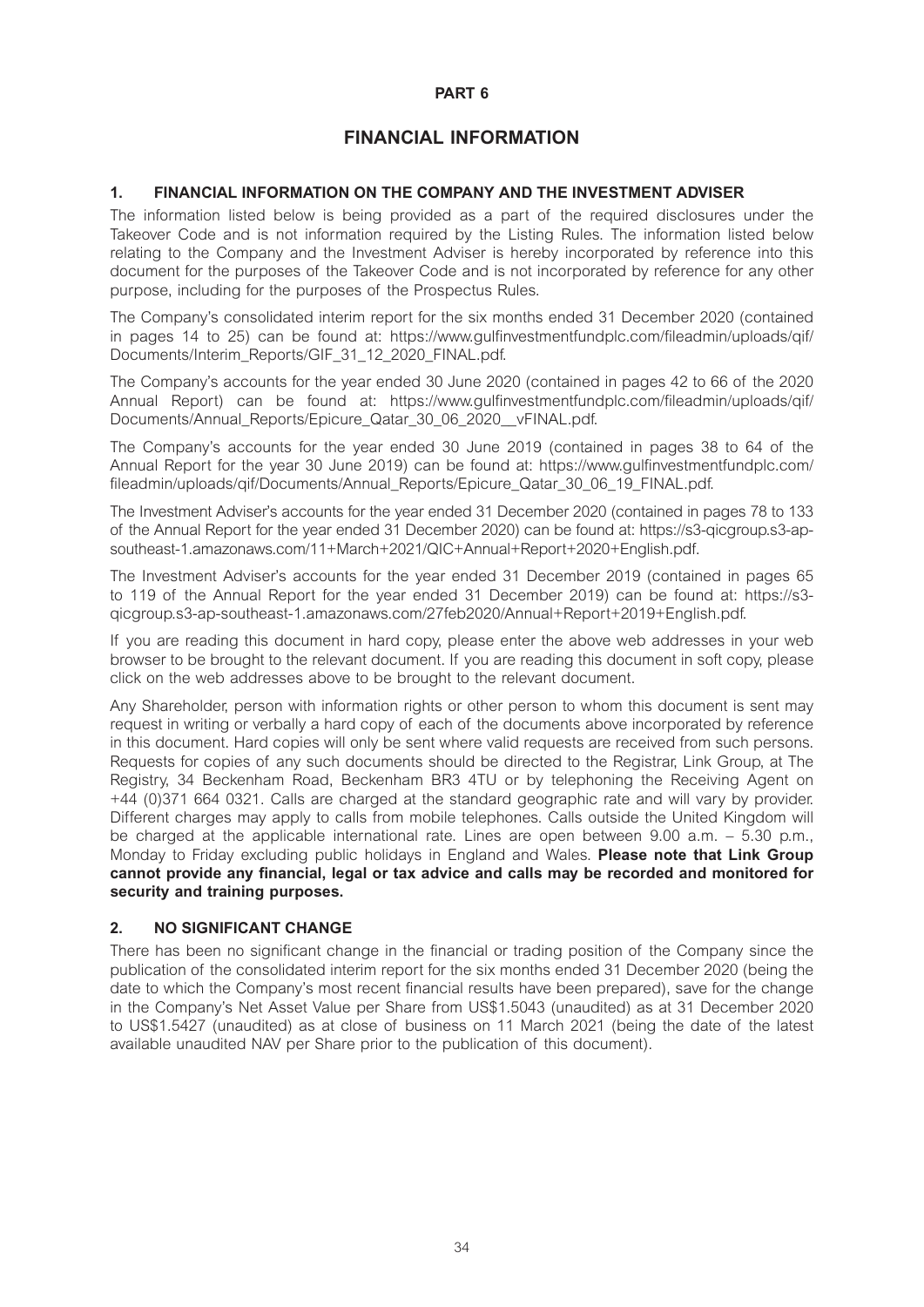#### **PART 7**

# **TAXATION IN THE UNITED KINGDOM**

**The following comments do not constitute tax advice. They are intended only as a general guide based on UK law and HMRC's published practice as at the date of this document. Both law and practice may change at any time.** 

**Except where express reference is made to the position of non-UK residents, these comments relate only to Shareholders who are, and have at all relevant times been, resident for tax purposes solely in the UK. They apply only to Shareholders who are the absolute beneficial owners of their Shares and of any dividends payable on them and who hold their Shares as investments.** 

**Certain categories of Shareholders may be subject to special tax rules. These include dealers in securities, financial institutions, insurance companies, collective investment schemes, Shareholders who benefit from an exemption from tax, Shareholders who (either alone or together with persons connected with them) have an interest in 25 per cent. or more of the shares in, returns from, or voting rights in respect of, the Company, and Shareholders who are treated as having acquired their Shares by reason of any office or employment. The position of such Shareholders is not addressed in these comments. Nor is the position of any Shareholders who are involved in arrangements to avoid tax or obtain a tax advantage.** 

**You should seek professional tax advice if you are resident, domiciled or subject to tax in any jurisdiction outside the UK or if you are in any doubt as to your tax position.** 

#### **OFFSHORE FUND RULES**

#### **Reporting fund status**

The Company is treated as an "offshore fund" under the Offshore Fund Rules and is currently approved by HMRC as a "reporting fund". The Company intends to continue to comply with the requirements for maintaining reporting fund status, but Shareholders should note that this cannot be guaranteed. The statements below assume that the Company maintains its status as a reporting fund.

# **Reported income**

As a reporting fund under the Offshore Fund Rules, the Company is required to provide relevant Shareholders with a report of the Company's income for each reporting period (as calculated for the purposes of the Offshore Fund Rules). This information is required to be provided to Shareholders (and HMRC) within six months of the end of the relevant reporting period. Reporting periods will generally be the same as the Company's accounting periods.

If the amount of income reported to Shareholders exceeds the amount actually distributed for a relevant reporting period, UK resident Shareholders will generally be taxed as if a notional dividend equal to the excess had been received. **As such, Shareholders could be taxed by reference to income they have not actually received to the extent that distributions paid are less than the reported income of the Company.** 

# **Equalisation**

Shareholders should note that the Company does not intend to operate equalisation arrangements. Accordingly, subject to any manual adjustments to reported income that the Company may make to take account of changes in shareholdings during a reporting period, reportable income for a particular reporting period will generally be split on a pro-rata basis across the number of Shares in issue at the end of the relevant reporting period. Accordingly, buy-backs of Shares undertaken by the Company in connection with the Initial Tender Offer could result in proportionately higher amounts of income being reported to remaining Shareholders in respect of the reporting periods in which those Shares are bought back.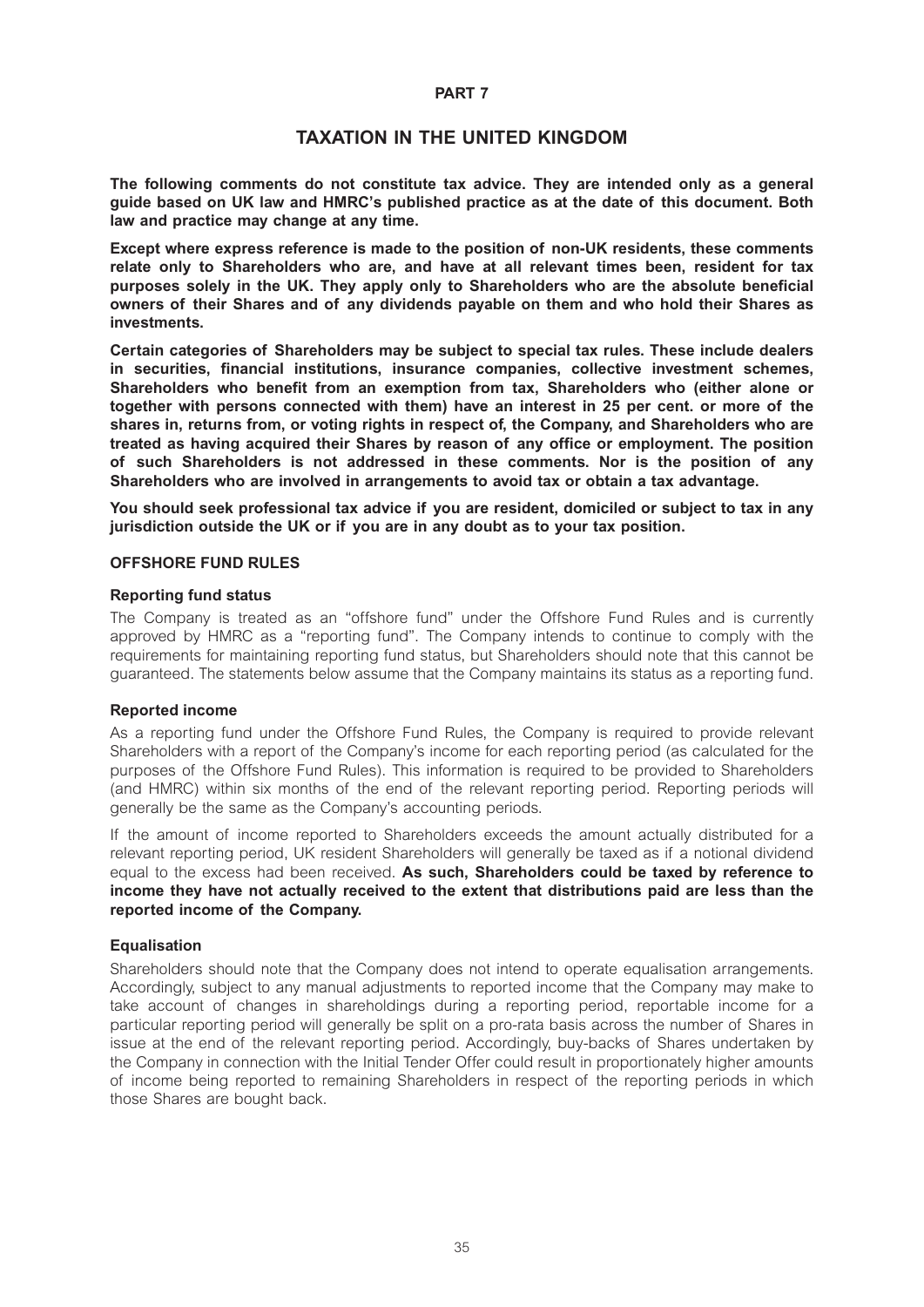# **DISPOSALS PURSUANT TO A TENDER OFFER**

# **No withholding**

The Company is not required to deduct or withhold any amount in respect of UK tax from the Tender Price paid to Shareholders who sell their Shares to the Company pursuant to a Tender Offer.

# **General**

Shares which are tendered by Shareholders pursuant to a Tender Offer will either be bought back directly by the Company and cancelled or, if the Company so elects (as referred to in paragraph 12 of Part 3 (*Tender Terms and Conditions*) of this document), will be sold in the market to third party purchasers identified by the Company. In either case, the Shareholder will be treated as making a disposal of their Shares for the purposes of UK taxation of chargeable gains.

The general rule is that, for UK tax purposes, chargeable gains and allowable losses fall to be calculated in sterling. Accordingly, where Shares are acquired and/or disposed of for non-sterling consideration, a chargeable gain or allowable loss could arise by reference to exchange rate movements. For Shareholders that are companies within the charge to UK corporation tax, the extent to which this general rule applies may depend on what the company's functional currency is and whether any designated currency election has been made. Shareholders who are in any doubt as to the consequences for them of these rules should seek appropriate professional advice.

Shareholders who are not resident in the UK for taxation purposes will not normally be liable to UK taxation on chargeable gains arising from the sale of their Shares unless those Shares are held for the purposes of a trade, profession or vocation carried on by those Shareholders through a UK branch, agency or permanent establishment, although they may be subject to non-UK taxation depending on their personal circumstances. This assumes that the Company is not treated as deriving 75 per cent. or more of its value from interests in UK real estate. Individual Shareholders who are only temporarily not resident in the UK for tax purposes may, depending on their personal circumstances, become liable to capital gains tax under tax anti-avoidance legislation and, therefore, should seek personal tax advice.

A sale of Shares to third parties identified by the Company should generally be treated in the same way as any other sale of Shares in the market. Accordingly, such a disposal may depending on the Shareholder's circumstances and subject to any available exemption or relief, give rise to a chargeable gain or allowable loss.

The treatment of a sale of Shares directly to the Company is described in further detail below.

# **Individual Shareholders – buy-back by Company**

As noted above, a UK resident individual who sells Shares to the Company pursuant to a Tender Offer will be treated as making a disposal of those Shares for the purposes of UK capital gains tax. Such disposal may, depending on the Shareholder's circumstances and subject to any available exemption or relief, give rise to a chargeable gain or allowable loss.

Provided that the Tender Price received is treated for UK tax purposes as a receipt of a capital nature, rather than income, a UK resident individual who sells Shares to the Company pursuant to a Tender Offer should not be subject to income tax in respect of the Tender Price received.

The question of whether the Tender Price is of a capital or an income nature for these purposes depends on both the nature of the payment as a matter of Isle of Man company law and on the application of UK tax principles derived from case law. Although the position cannot be guaranteed, it is considered that, as the Tender Offers will take effect by means of an Isle of Man company law process for effecting a reduction in the share capital of the Company and cancelling Shares, the Tender Price should be treated for UK tax purposes as capital in nature. If that were not the case and the Tender Price were to be treated as income, a UK resident individual Shareholder would, to that extent, be subject to income tax on the Tender Price (but the amount subject to income tax should then generally be excluded from the calculation of any chargeable gain arising on the disposal of the relevant Shares).

# **Corporate Shareholders – buy-back by Company**

As noted above, a Shareholder within the charge to UK corporation tax that sells Shares to the Company pursuant to a Tender Offer will be treated as making a disposal of those Shares for the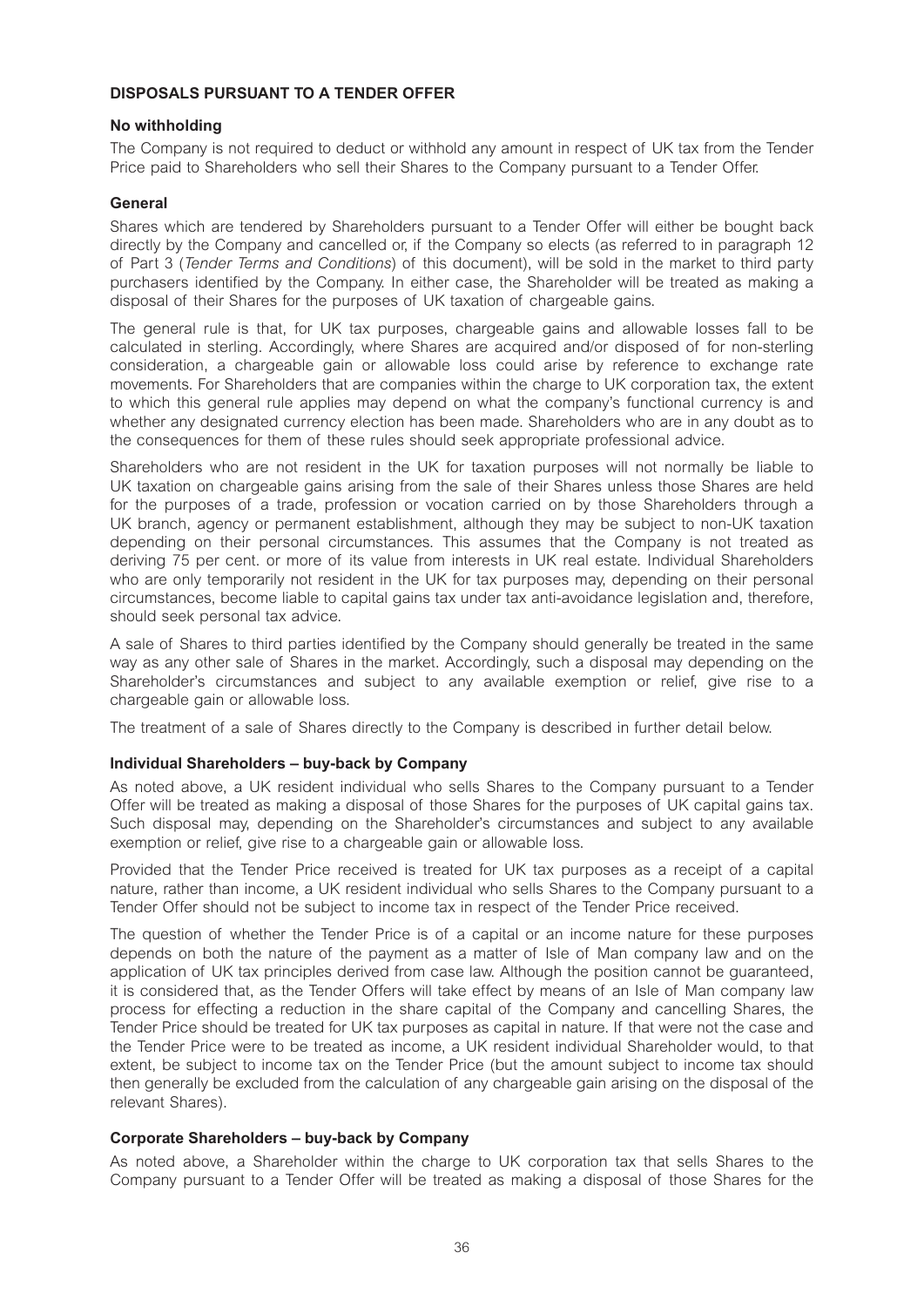purposes of UK corporation tax on chargeable gains. Such disposal may, depending on the Shareholder's circumstances and subject to any available exemption or relief, give rise to a chargeable gain or allowable loss.

Such Shareholders will also be treated for corporation tax purposes as receiving a distribution to the extent that the Tender Price received exceeds the amount that is treated for tax purposes as representing the capital paid up on the relevant Shares (which is generally ascertained by reference to the amount originally subscribed, to the extent there has not been a previous cancellation or return of share capital in respect of those Shares).

Shareholders within the charge to UK corporation tax will be subject to corporation tax on any distribution from the Company in connection with a Tender Offer unless the distribution qualifies for exemption under Part 9A of the Corporation Tax Act 2009. Whether exemption applies depends in part on whether the Shareholder in question is treated as a "small company" for the purposes of the exemption.

Shareholders that are "small companies" for the purposes of Part 9A of the Corporation Tax Act 2009 will not qualify for exemption and accordingly will be subject to corporation tax on any such distribution. However, to the extent that the distribution element is charged to corporation tax, it should generally be excluded from the calculation of any chargeable gain arising on the disposal of the relevant Shares.

For Shareholders that are not "small companies" for the purposes of Part 9A of the Corporation Tax Act 2009 any such distribution should generally qualify for exemption, although it should be noted that the exemption is not comprehensive, requires a number of conditions to be met, and is subject to anti-avoidance rules. To the extent that any distribution element does qualify for exemption from corporation tax it will not then be excluded from the calculation of any chargeable gain arising on the disposal of the relevant Shares.

#### **Anti-avoidance etc**

The UK tax code contains provisions which permit HMRC to counteract tax advantages arising from certain transactions in securities by (among other things) treating some or all of the proceeds of capital disposals as distributions of income. These provisions should generally not apply where it can be shown to the satisfaction of HMRC that the transactions in question were entered into for genuine commercial reasons and did not involve as one of their main objects or purposes the obtaining of a tax advantage. Shareholders are advised to take their own independent advice as to the potential application of these and other anti-avoidance provisions in the light of their own particular circumstances. Application has not been made to HMRC for clearance as to these matters.

**The information relating to taxation set out above is a general guide and is not exhaustive. It does not constitute tax advice. It is based on law and published practice currently in force in the United Kingdom and is subject to changes therein (potentially with retrospective effect). If you are in any doubt as to your tax position you should consult an appropriate professional adviser without delay.**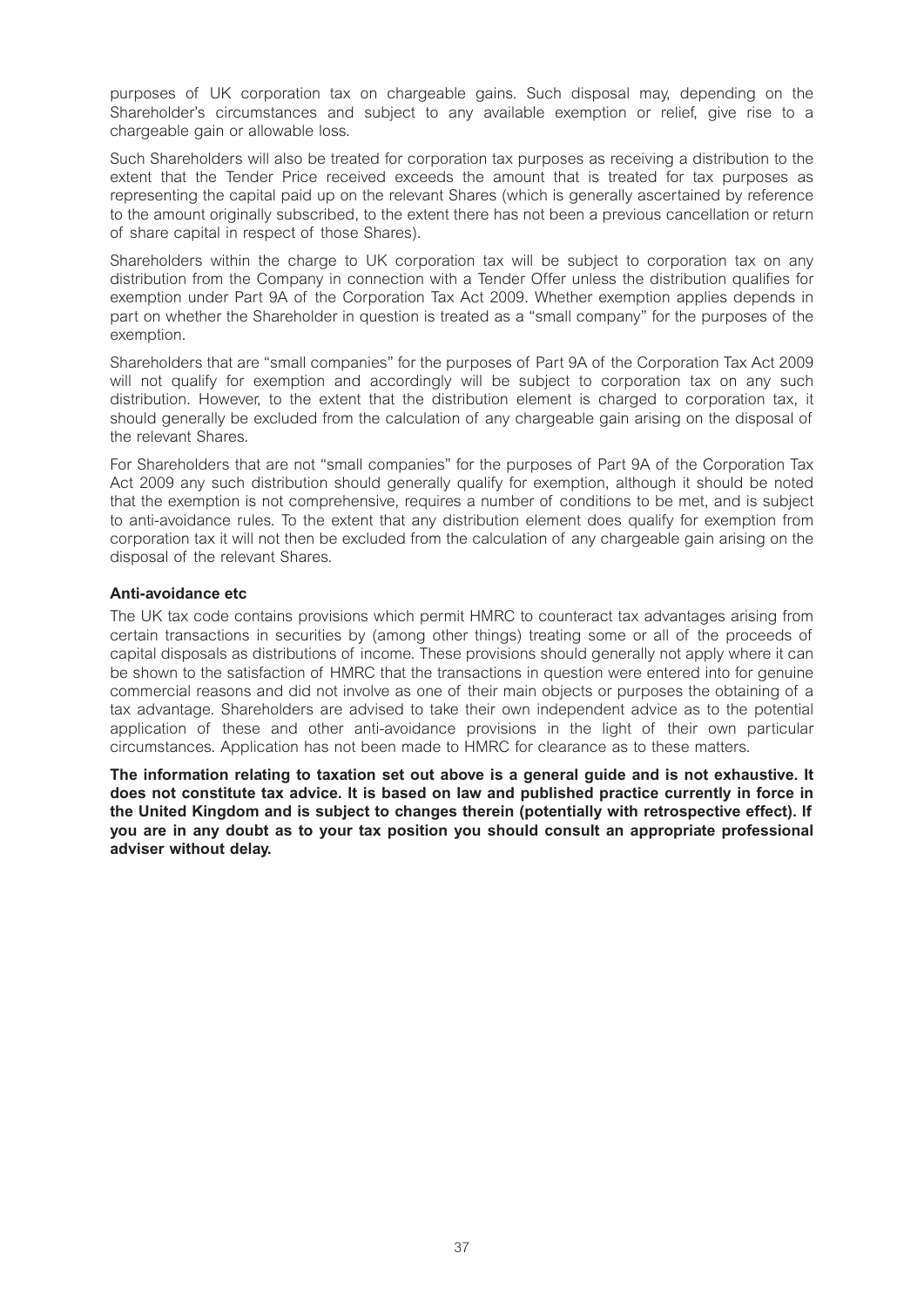#### **PART 8**

# **ADDITIONAL INFORMATION**

# **1. RESPONSIBILITY**

- 1.1 The Directors, whose names appear in paragraph 2.1 below, accept responsibility for the information contained in this document and opinions expressed herein, except for the information for which responsibility is taken by the directors of the Investment Adviser pursuant to paragraph 1.2 of this Part 8 below. To the best of the knowledge and belief of the Directors (who have taken all reasonable care to ensure that such is the case) the information contained in this document for which they are responsible is in accordance with the facts and does not omit anything likely to affect the import of such information.
- 1.2 The Investment Adviser's directors, whose names appear in paragraph 2.3 below, accept responsibility for the information contained in this document, and opinions expressed herein relating to the Investment Adviser, including its intentions. To the best of the knowledge and belief of the Investment Adviser's directors (who have taken all reasonable care to ensure that such is the case) the information contained in this document for which they are responsible is in accordance with the facts and does not omit anything likely to affect the import of such information.

# **2. DIRECTORS AND REGISTERED OFFICES**

2.1 The Directors of the Company are:

Nicholas Wilson (Independent Non-Executive Chairman) Neil Benedict (Independent Non-Executive Director) David Humbles (Independent Non-Executive Director)

- 2.2 The registered office address of the Company is Millennium House, 46 Athol Street, Douglas, Isle of Man, IM1 1JB.
- 2.3 The directors of the Investment Adviser are:

Sheikh Khalid bin Mohammed bin Ali Al-Thani (Chairman and Managing Director) Mr Abdullah bin Khalifa Al-Attiya (Deputy Chairman) Mr Khalifa Abdulla Turki Al-Subaey (Group President) Mr Hussain Ibrahim Al-Fardan (Director) Sheikh Jassim bin Hamad bin Jassim bin Jabor Al-Thani (Director) Sheikh Saoud bin Khalid bin Hamad Al-Thani (Director) Mr Ali Youssef Hussein Kamal (Director) Mr Jassim Mohammed Al-Jaidah (Director) Sheikh Hamad bin Faisal bin Thani Al-Thani (Director) Mr Khalaf Ahmed Al-Mannai (Director) Sheikh Faisal bin Thani bin Faisal Al-Thani (Director) Sheikh Abd El Rahman bin Saoud bin Fahad Al-Thani (Director)

2.4 The address of the head office of the Investment Adviser is QIC Building, Tamin Street, West Bay, P.O. Box 666, Doha, State of Qatar.

# **3. INTERESTS AND DEALINGS**

- 3.1 For the purposes of this paragraph 3 and paragraph 8 (*Additional disclosures required by the Takeover Code*) below:
	- a. references to persons '**acting in concert**' comprise persons who, pursuant to an agreement or understanding (whether formal or informal), co-operate to obtain or consolidate control (as defined below) of a company or to frustrate the successful outcome of an offer for a company. A person and each of its affiliated persons will be deemed to be acting in concert with each other. Without prejudice to the general application of this definition, the following persons will be presumed to be persons acting in concert with other persons in the same category unless the contrary is established: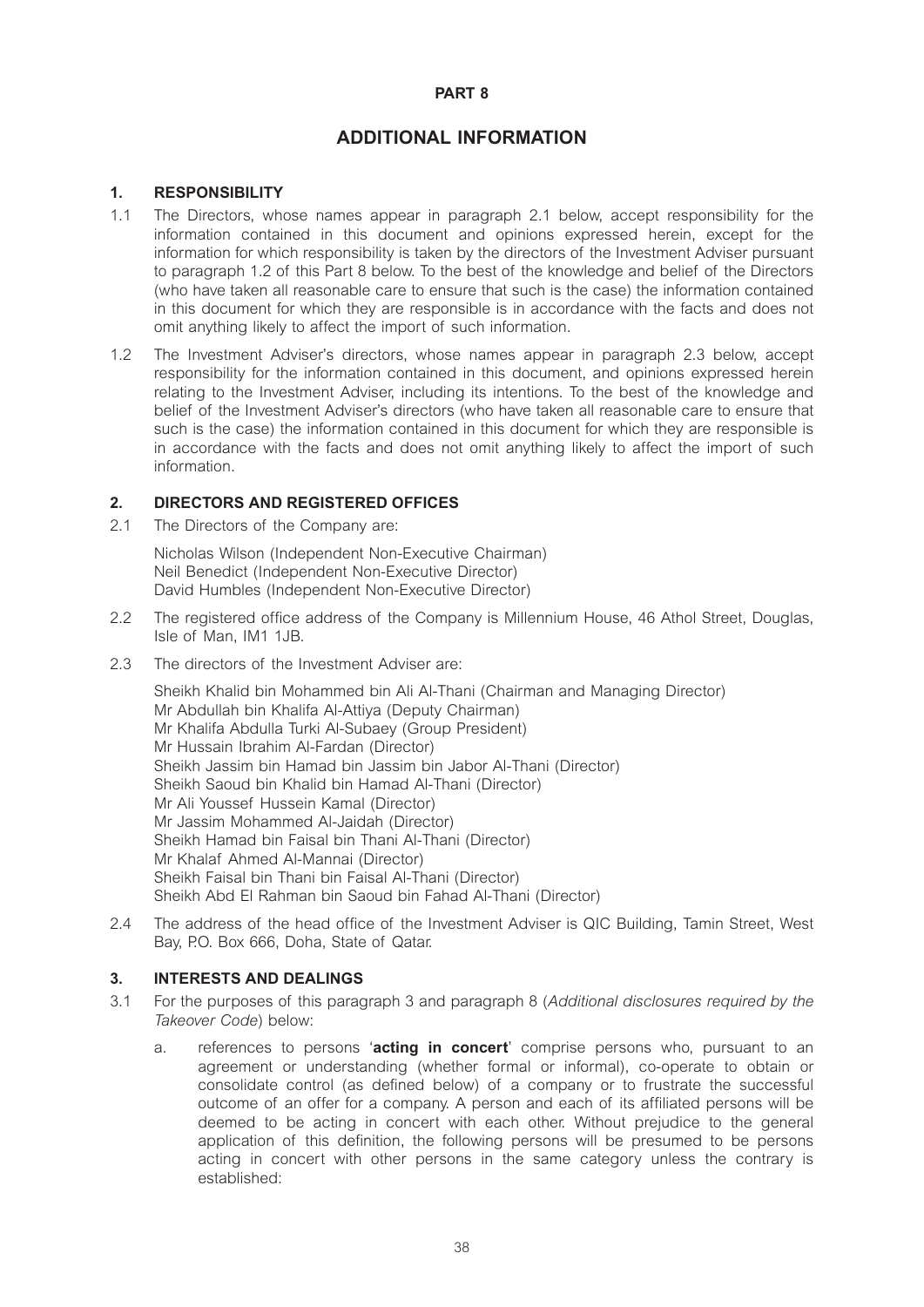- i. a company, its parent, subsidiaries and fellow subsidiaries, and their associated companies, and companies of which such companies are associated companies, all with each other (for this purpose ownership or control of 20 per cent. or more of the equity share capital of a company is regarded as the test of associated company status);
- ii. a company with any of its directors (together with their close relatives and the related trusts of any of them);
- iii. a company with any of its pension schemes and the pension schemes of any company covered in (i);
- iv. a fund manager (including an exempt fund manager) with any investment company, unit trust or other person whose investments such fund manager manages on a discretionary basis, in respect of the relevant investment accounts;
- v. a person, the person's close relatives, and the related trusts of any of them, all with each other:
- vi. the close relatives of a founder of a company to which the Takeover Code applies, their close relatives, and the related trusts of any of them, all with each other;
- vii. a connected adviser with its client and, if its client is acting in concert with an offeror or with the offeree company, with that offeror or with that offeree company respectively, in each case in respect of the interests in shares of that adviser and persons controlling, controlled by or under the same control as that adviser (except in the capacity of an exempt fund manager or an exempt principal trader);
- viii. directors of a company which is subject to an offer or where the directors have reason to believe a *bona fide* offer for their company may be imminent; and
- ix. shareholders in a private company who sell their shares in that company in consideration for the issue of new shares in a company to which the Takeover Code applies, or who, following the re-registration of that company as a public company in connection with an initial public offering or otherwise, become shareholders in a company to which the Takeover Code applies.
- b. an '**arrangement**' includes any indemnity or option arrangements and any agreement or understanding, formal or informal, of whatever nature, relating to Relevant Securities which may be an inducement to deal or refrain from dealing, as described in Note 11 to the definition of 'acting in concert' set out in the Takeover Code;
- c. a '**connected adviser**' has the meaning attributed to it in the Takeover Code;
- d. '**connected person**' a director, those persons whose interests in Shares the director would be required to disclose pursuant to Part 22 of the UK Companies Act and related regulations and includes any spouse, civil partner, infants (including step children), relevant trusts and any company in which a director holds at least 20 per cent. of its voting capital;
- e. '**control**' means an interest, or interests, in shares carrying in aggregate 30 per cent. or more of the voting rights (as defined below) of a company, irrespective of whether such interest or interests give de facto control;
- f. '**dealing**' includes the following:
	- i. the acquisition or disposal of Relevant Securities, of the right (whether conditional or absolute) to exercise or direct the exercise of the voting rights attaching to Relevant Securities, or of general control of Relevant Securities;
	- ii. the taking, granting, acquisition, disposal, entering into, closing out, termination, exercise (by either party) or variation of an option (including a traded option contract) in respect of any Relevant Securities;
	- iii. subscribing or agreeing to subscribe for Relevant Securities;
	- iv. the exercise or conversion, whether in respect of new or existing securities, of any Relevant Securities carrying conversion or subscription rights;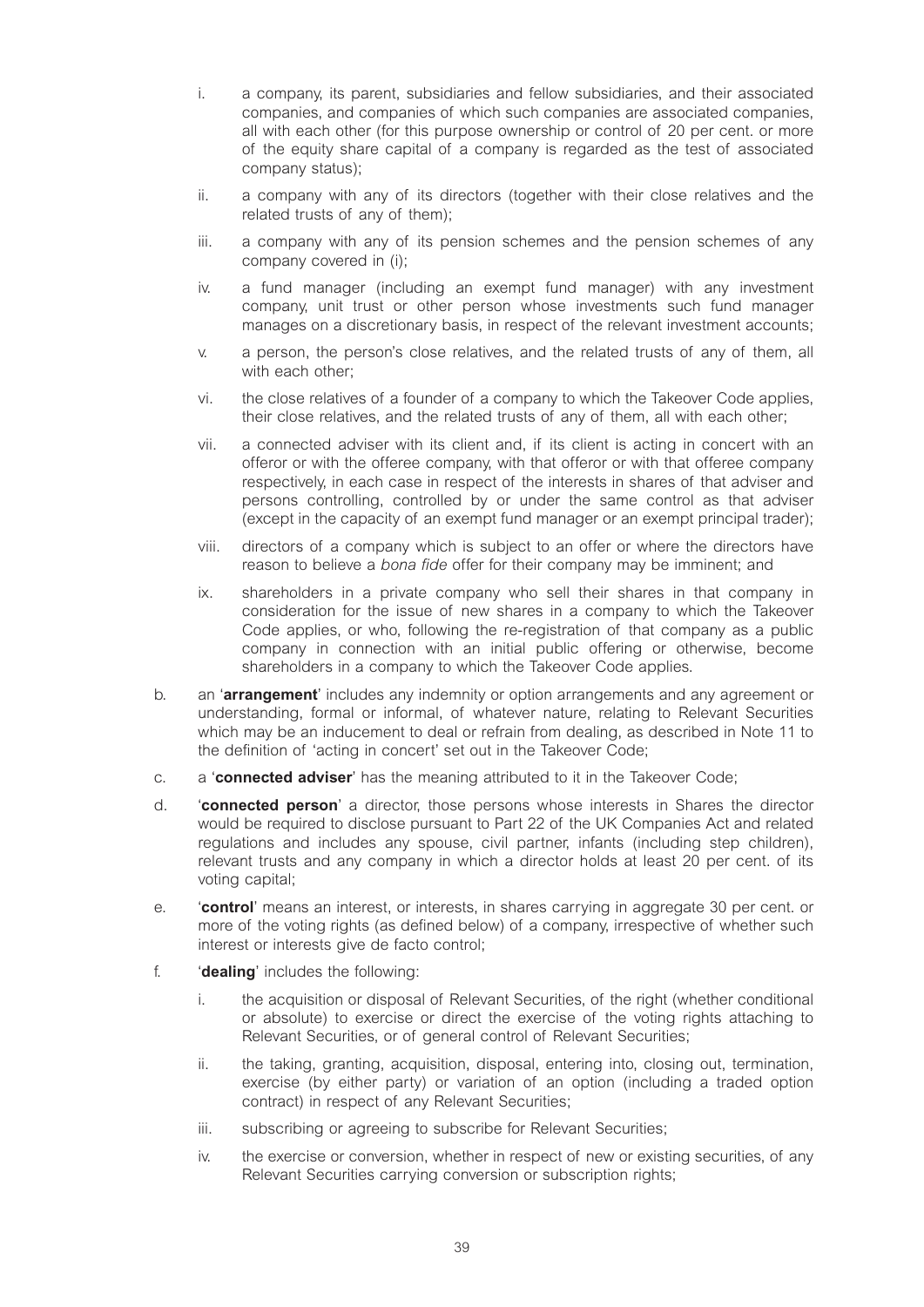- v. the acquisition of, disposal of, entering into, closing out, exercise (by either party) of any rights under, or variation of, a derivative referenced, directly or indirectly, to Relevant Securities;
- vi. entering into, terminating or varying the terms of any agreement to purchase or sell Relevant Securities;
- vii. the redemption or purchase of, or taking or exercising an option over, any of its own Relevant Securities by the offeree company or an offeror; and
- viii. any other action resulting, or which may result, in an increase or decrease in the number of Relevant Securities in which a person is interested or in respect of which he has a short position:
- g. '**derivative**' includes any financial product whose value in whole or in part is determined, directly or indirectly, by reference to the price of an underlying security;
- h. '**disclosure date**' means 24 March 2021, being the latest practicable date prior to the publication of this document;
- i. '**disclosure period**' means the period of 12 months ending on the disclosure date;
- j. an '**exempt fund manager**' means a person who manages investment accounts on a discretionary basis and is recognised by the Panel as an exempt fund manager for the purposes of the Takeover Code;
- k. an '**exempt principal trader**' means a person who is recognised by the Panel as an exempt principal trader for the purposes of the Takeover Code;
- l. being '**interested**' in Relevant Securities includes where a person:
	- i. owns Relevant Securities; or
	- ii. has the right (whether conditional or absolute) to exercise or direct the exercise of the voting rights attaching to Relevant Securities or has general control of them; or
	- iii. by virtue of any agreement to purchase, option or derivative, (a) has the right or option to acquire Relevant Securities or to call for their delivery or (b) is under an obligation to take delivery of them, in each case whether the right, option or obligation is conditional or absolute and whether it is in the money or otherwise; or
	- iv. is party to any derivative (a) whose value is determined by reference to their price and (b) which results, or may result, in his having a long position in them;
	- v. in the case of Rule 5 of the Takeover Code only, he has received an irrevocable commitment in respect of them.

Further, a person who has long economic exposure, whether absolute or conditional, to changes in the price of Relevant Securities will be treated as interested in those Relevant Securities. A person who only has a short position in Relevant Securities will not be treated as interested in those Relevant Securities;

#### m. '**Relevant Securities**' include:

- i. securities of the offeree company which are being offered for or which carry voting rights;
- ii. equity share capital of the offeree company and an offeror;
- iii. securities of an offeror which carry substantially the same rights as any to be issued as consideration for the offer;
- iv. securities of the offeree company and an offeror carrying conversion or subscription rights into any of the foregoing;
- n. '**short position**' means any short position (whether conditional or absolute and whether in the money or otherwise) including any short position under a derivative, any agreement to sell or any delivery obligation or right to require any other person to purchase or take delivery;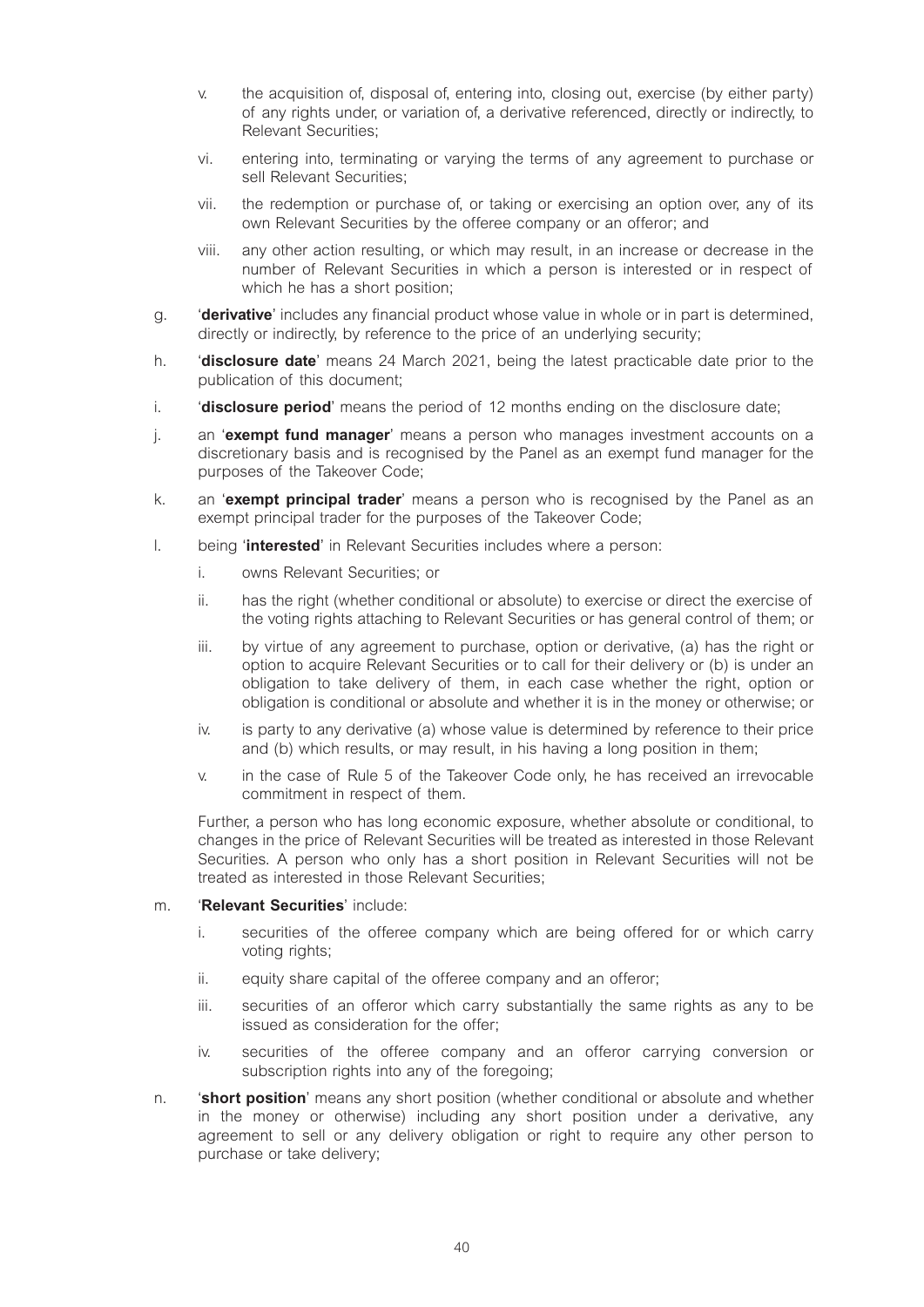- o. '**voting rights**' of a company means all the voting rights attributable to its share capital which are currently exercisable at a general meeting. Except for treasury shares, any shares which are subject to: (a) a restriction on the exercise of voting rights: (i) in an undertaking or agreement by or between a shareholder and the company or a third party; or (ii) arising by law or regulation; or (b) a suspension of voting rights implemented by means of the company's articles of association or otherwise, will normally be regarded as having voting rights which are currently exercisable at a general meeting.
- 3.2 The interests of the Directors, their immediate families or persons connected with them (within the meaning of Part 22 of the UK Companies Act and related regulations) and any persons acting in concert with the Company in Relevant Securities of the Company as at the disclosure date are set out below:

|                 | <b>Number of Relevant Securities</b><br>of the Company held at | <b>Percentage of Relevant</b><br>Securities in the Company |
|-----------------|----------------------------------------------------------------|------------------------------------------------------------|
| <b>Director</b> | disclosure date                                                | at disclosure date (%)                                     |
| Nicholas Wilson | 39.600                                                         | 0.07                                                       |

- 3.3 Save as disclosed in paragraph 3.2 above, as at the disclosure date, none of the Directors, their immediate families or persons connected with them (within the meaning of Part 22 of the UK Companies Act and related regulations) nor any person acting in concert with the Company had any interests, rights to subscribe or short positions (whether conditional or absolute and whether in the money or otherwise), including any short position under a derivative, any agreement to sell or any delivery obligation or right to require another person to purchase or take delivery, in any Relevant Securities of the Company.
- 3.4 Neither the Company nor any person acting in concert with it has, in respect of Relevant Securities in the Company, borrowed or lent (including for these purposes any financial collateral arrangements of the kind referred to in Note 4 on Rule 4.6 of the Takeover Code), save for any borrowed shares which have been either on-lent or sold.
- 3.5 There have been no dealings in Relevant Securities of the Company by the Directors (including persons connected with the Directors within the meaning of section 252 of the UK Companies Act and any member of the Director's family (as defined in the Listing Rules)) in the disclosure period.
- 3.6 The interests of the Investment Adviser, its directors, their immediate families or persons connected with them (within the meaning of Part 22 of the UK Companies Act and related regulations) and any persons acting in concert with any of them in Relevant Securities of the Company as at the disclosure date are set out below:

| Name of Shareholder              | <b>Number of Relevant Securities</b><br>of the Company held at<br>disclosure date | <b>Percentage of Relevant</b><br>Securities in the Company<br>at disclosure date (%) |
|----------------------------------|-----------------------------------------------------------------------------------|--------------------------------------------------------------------------------------|
| Qatar Insurance Company Q.S.P.C. | 17.319.759                                                                        | 33.4                                                                                 |

- 3.7 Save as disclosed in paragraph 3.6 above, as at the disclosure date, none of the Investment Adviser, no directors of the Investment Adviser, their immediate families or persons connected with them (within the meaning of Part 22 of the UK Companies Act and related regulations) nor any person acting in concert with any of them had any interests, rights to subscribe or short positions (whether conditional or absolute and whether in the money or otherwise), including any short position under a derivative, any agreement to sell or any delivery obligation or right to require another person to purchase or take delivery, in any Relevant Securities of the Company.
- 3.8 Neither the Investment Adviser nor any person acting in concert with it has borrowed or lent any Relevant Securities in the Company (including, for these purposes, any financial collateral arrangements of the kind referred to in Note 4 on Rule 4.6 of the Takeover Code), save for any Relevant Securities in the Company which have been either on-lent or sold.
- 3.9 There have been no dealings in Relevant Securities of the Company by the Investment Adviser, any director of the Investment Adviser their immediate families or persons connected with them (within the meaning of Part 22 of the UK Companies Act and related regulations), nor any person acting in concert with the Investment Adviser in the disclosure period.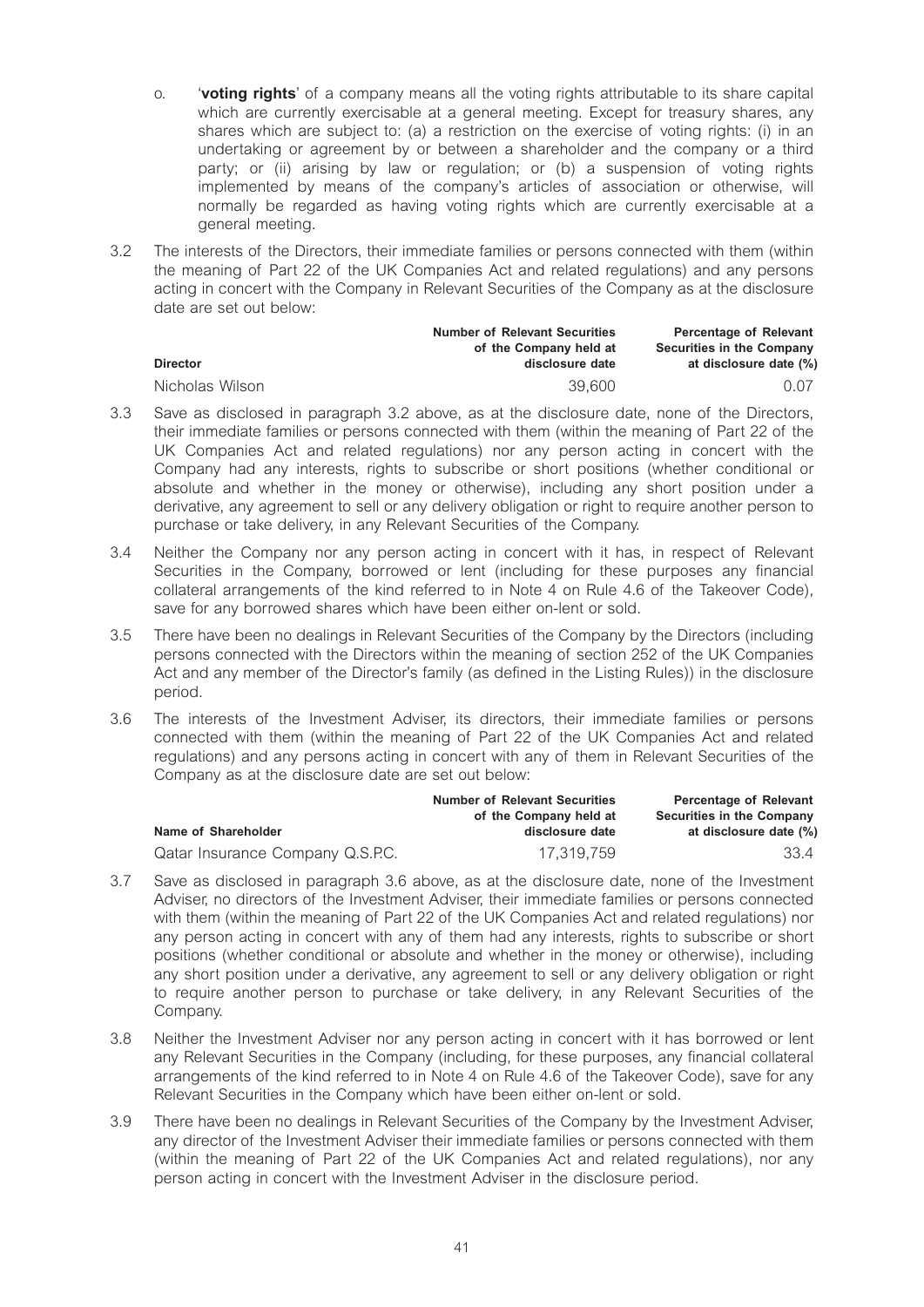3.10 None of the Company nor any of the Directors, their immediate families or persons connected with them (within the meaning of Part 22 of the UK Companies Act and related regulations) had any interest in, or right to subscribe for, or had any short position (whether conditional or absolute and whether in the money or otherwise), including any short position under a derivative, any agreement to sell or any delivery obligation or right to require another person to purchase or take delivery, in relation to any Relevant Securities of the Investment Adviser as at the disclosure date.

# **4. MAJOR SHAREHOLDERS**

As at the Latest Practicable Date, insofar as known to the Company, the following persons had an interest in the Company's Share Capital which is notifiable under Chapter 5 of the FCA's Disclosure Guidance and Transparency Rules:

| Name of Shareholder                          | <b>Number of Shares</b> | % of Share Capital |
|----------------------------------------------|-------------------------|--------------------|
| City of London Investment Management Company | 20.964.026              | 40.5               |
| Qatar Insurance Company Q.S.P.C.             | 17.319.759              | 33.4               |
| 1607 Capital Partners LLC                    | 8.222.666               | 15.9               |

# **5. DIRECTORS' LETTERS OF APPOINTMENT**

All of the Directors are non-executive and do not have service contracts with the Company. Instead, the Directors are appointed pursuant to letters of appointment, details of which are set out below:

| <b>Director</b> | <b>Position</b>           | Date of<br>Letter of<br>Appointment                             | <b>Current</b><br>annual<br>remuneration | Compensation<br>on early<br>termination                                                                         | Notice period                                                                                                                                          |
|-----------------|---------------------------|-----------------------------------------------------------------|------------------------------------------|-----------------------------------------------------------------------------------------------------------------|--------------------------------------------------------------------------------------------------------------------------------------------------------|
| Nicholas Wilson | Non-executive<br>Chairman | 19 July 2007<br>(and side letter<br>dated 1 January<br>2021)    | £43,750                                  | Accrued but<br>unpaid fees<br>as at the<br>termination<br>date. No<br>additional<br>compensation<br>is payable. | Subject to the<br>Existing<br>Articles. The<br>appointment<br>can be<br>terminated by<br>the Company<br>without notice<br>and without<br>compensation. |
| Neil Benedict   | Non-executive<br>Director | 5 November<br>2010 (and side<br>letter dated<br>1 January 2021) | £24,500                                  | Accrued but<br>unpaid fees<br>as at the<br>termination<br>date. No<br>additional<br>compensation<br>is payable. | Subject to the<br>Existing<br>Articles. The<br>appointment<br>can be<br>terminated by<br>the Company<br>without notice<br>and without<br>compensation. |
| David Humbles   | Non-executive<br>Director | 5 June 2017<br>(and side<br>letter dated<br>1 January 2021)     | £26,250                                  | Accrued but<br>unpaid fees<br>as at the<br>termination<br>date. No<br>additional<br>compensation<br>is payable. | Subject to the<br>Existing<br>Articles. The<br>appointment<br>can be<br>terminated by<br>the Company<br>without notice<br>and without<br>compensation. |

Each Director also has the benefit of a directors and officers insurance policy. There have been no new Directors' letters or terms of appointment or amendments to existing Directors' letters or terms of appointment within the period of six months prior to the date of this document.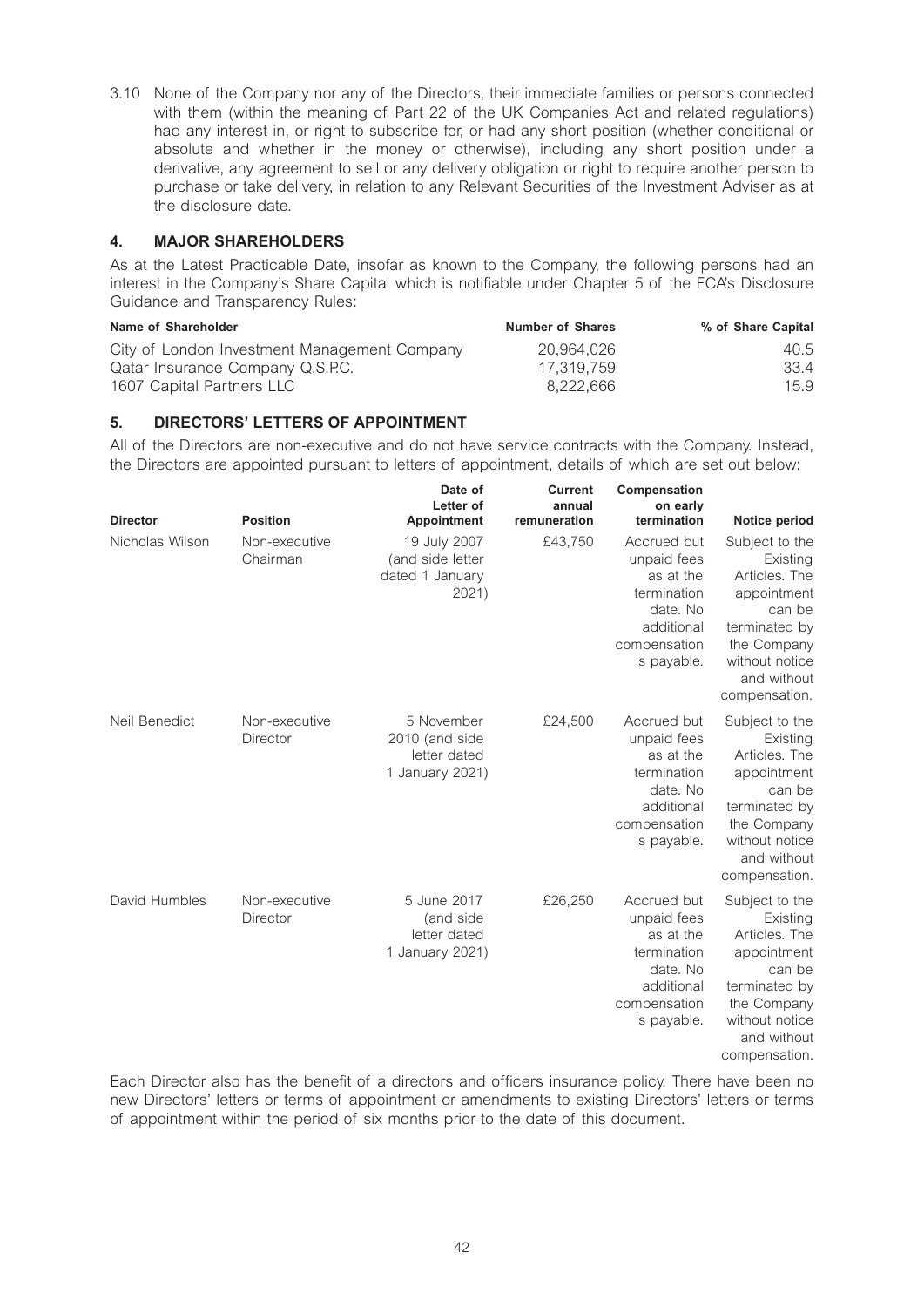# **6. MIDDLE MARKET QUOTATIONS**

The following table sets out the middle market quotations for a Share, as derived from the Daily Official List of London Stock Exchange, for the first Business Day of each of the six months immediately preceding the date of this document and on 24 March 2021 (being the Latest Practicable Date):

| Date            | Price per Share (US\$) |
|-----------------|------------------------|
| 1 October 2020  | 1.355                  |
| 2 November 2020 | 1.315                  |
| 1 December 2020 | 1.35                   |
| 4 January 2021  | 1.35                   |
| 1 February 2021 | 1.47                   |
| 1 March 2021    | 1.425                  |
| 24 March 2021   | 1.435                  |

# **7. MATERIAL CONTRACTS**

The following are the material contracts (not being contracts entered into in the ordinary course of business) which has been entered into by the Company or its subsidiary within the two years immediately preceding the date of this document:

# **Side Letter to the Investment Management Agreement**

On 24 March 2021, the Company and the Investment Manager entered into a side letter to the Investment Management Agreement to reflect that the management fee payable by the Company to the Investment Manager with effect from 1 January 2021 shall be reduced from 0.9 per cent. of Net Asset Value to 0.8 per cent. of Net Asset Value. This amendment is part of the cost reduction program being implemented by the Company to reduce the ongoing charges of the Company, as described in the 2020 Circular.

The rest of the terms of the Investment Management Agreement remain unchanged.

The Investment Manager is treated as a related party of the Company in accordance with the Listing Rules. Accordingly, this amendment to the Investment Management Agreement constitutes a related party transaction under Chapter 11 of the Listing Rules. It is classified as a small related party transaction and so Shareholder approval was not required.

The side letter to the Investment Management Agreement is governed by the laws of England and Wales.

# **Repurchase Agreement**

The Company and Panmure Gordon entered into a repurchase agreement on 23 November 2020 in connection with the tender offer that was the subject of the 2020 Circular. On and subject to the terms and conditions of the Repurchase Agreement, the parties agreed that Panmure Gordon would, as principal, purchase, on market, at the relevant tender price, those Shares that were successfully tendered to it. Immediately following the purchase by Panmure Gordon of all such Shares the Company purchased from Panmure Gordon all such Shares at a price per Share equal to the relevant tender price. All transactions were carried out on the London Stock Exchange.

In consideration for its services provided pursuant to the Repurchase Agreement, the Company paid Panmure Gordon a commission of 0.2 per cent. of the value, at the relevant tender price, of the Shares purchased by Panmure Gordon pursuant to the tender offer and reimbursed Panmure Gordon for its reasonable costs and expenses incurred connection with the tender offer.

The Repurchase Agreement was governed by the laws of England and Wales.

# **8. ADDITIONAL DISCLOSURES REQUIRED BY THE TAKEOVER CODE**

As at the disclosure date:

- 8.1 neither the Investment Adviser, nor any person acting in concert with the Investment Adviser, has any arrangement with any person;
- 8.2 neither the Investment Adviser nor any person acting in concert with it has entered into an agreement, arrangement or understanding (including any compensation arrangement) with any of the Directors, recent directors, Shareholders, recent shareholders or any other person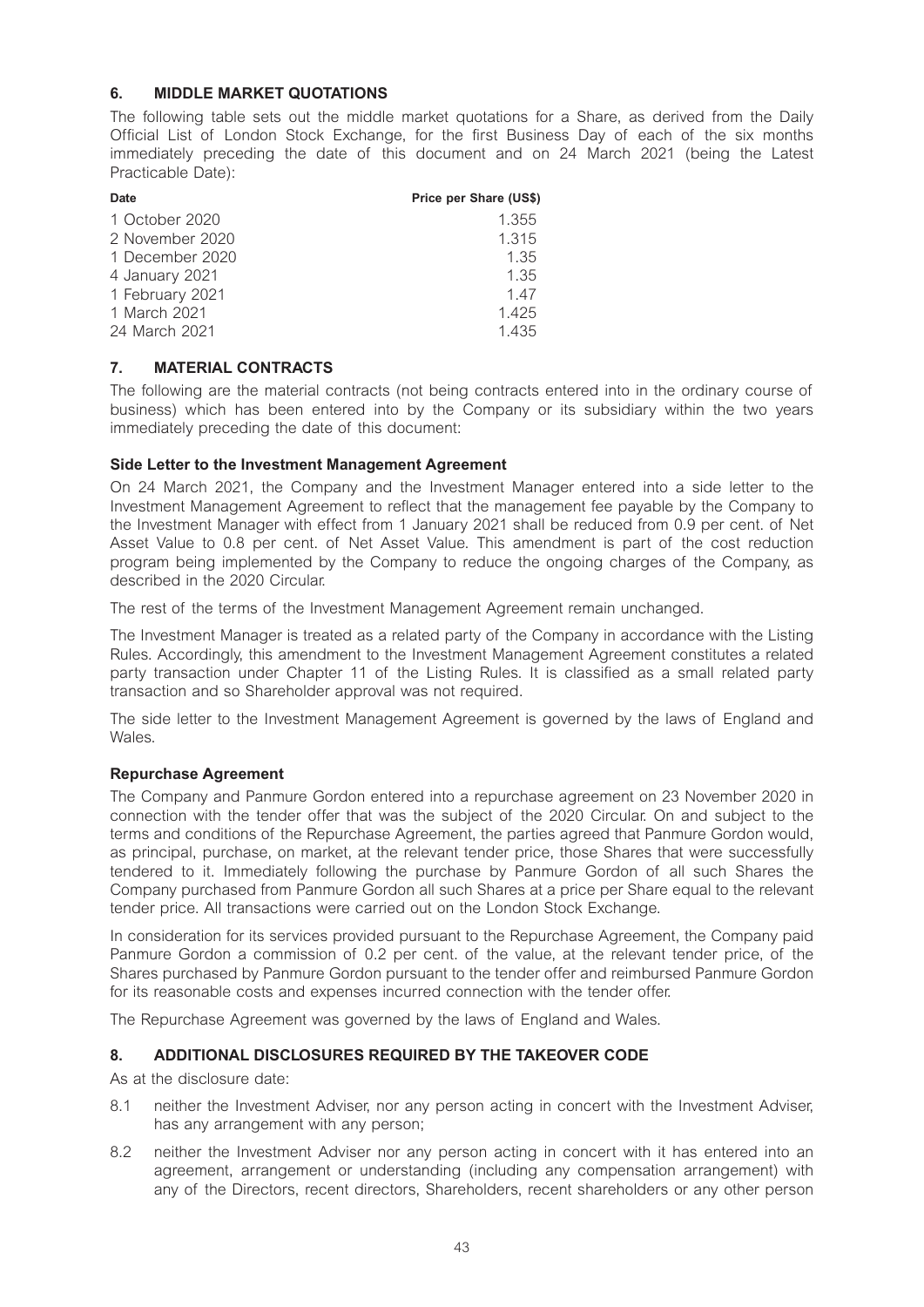interested or recently interested in Shares which are connected with or dependent upon the outcome of the Initial Tender Offer;

- 8.3 the Investment Adviser has not entered into any agreement, arrangement or understanding to transfer any interest acquired in the Company, pursuant to the Initial Tender Offer;
- 8.4 there are no relationships (personal, financial or commercial), arrangements or understandings between the Investment Adviser and Panmure Gordon or any person who is, or is presumed to be, acting in concert with Panmure Gordon, save that Panmure Gordon acts as corporate broker to the Company; and
- 8.5 in addition to the Directors, Panmure Gordon, with its registered office at One New Change, London EC4M 9AF, as corporate broker to the Company is presumed to be acting in concert with the Company.

# **9. COSTS**

- 9.1 The costs in connection with the implementation of the Initial Tender Offer and the Contractual Bi-Annual Tender Offers are estimated to be approximately £193,000 (not including portfolio realisation costs or VAT). The Board will apportion these costs between the Initial Tender Offer and subsequent Contractual Bi-Annual Tender Offers as it, in its discretion, considers appropriate.
- 9.2 The costs in connection with the implementation of the Proposed Cancellation and Transfer are expected to be approximately £74,000 (excluding VAT and SFS admission fees). These costs will be borne by the Company.

# **10. CONSENT**

Panmure Gordon has given and not withdrawn its written consent to the inclusion in this document of its name in the form and context in which it its included.

# **11. DOCUMENTS AVAILABLE FOR INSPECTION**

- 11.1 From the date of this document until the completion, lapse or termination of the Initial Tender Offer, copies of the following documents will be available for inspection via the Company's website at https://www.gulfinvestmentfundplc.com/publications/:
	- 11.1.1 the Company's memorandum and Existing Articles and the proposed New Articles;
	- 11.1.2 the articles of association of the Investment Adviser;
	- 11.1.3 the irrevocable undertaking from the Investment Adviser (i) to vote in favour of the Initial Tender Offer Resolution to be proposed at the Extraordinary General Meeting and to abstain from voting on the Whitewash Resolution; and (ii) for such time as the Investment Adviser holds the right to exercise voting rights attaching to 30 per cent. or more of the issued share capital of the Company, to exercise such voting rights in favour of any resolution proposed in order to give effect to the Contractual Bi-Annual Tender Offers;
	- 11.1.4 the unaudited consolidated interim report of the Company for the period ended 31 December 2020 and the audited accounts of the Company for the two financial periods ended 30 June 2020 and 30 June 2019;
	- 11.1.5 the audited accounts of the Investment Adviser for the two financial periods ended 31 December 2020 and 31 December 2019;
	- 11.1.6 the material contracts referred to in paragraph 7 of this Part 8;
	- 11.1.7 the written consent referred to in paragraph 10 (*Consent*) of this Part 8; and
	- 11.1.8 this document.

Dated: 25 March 2021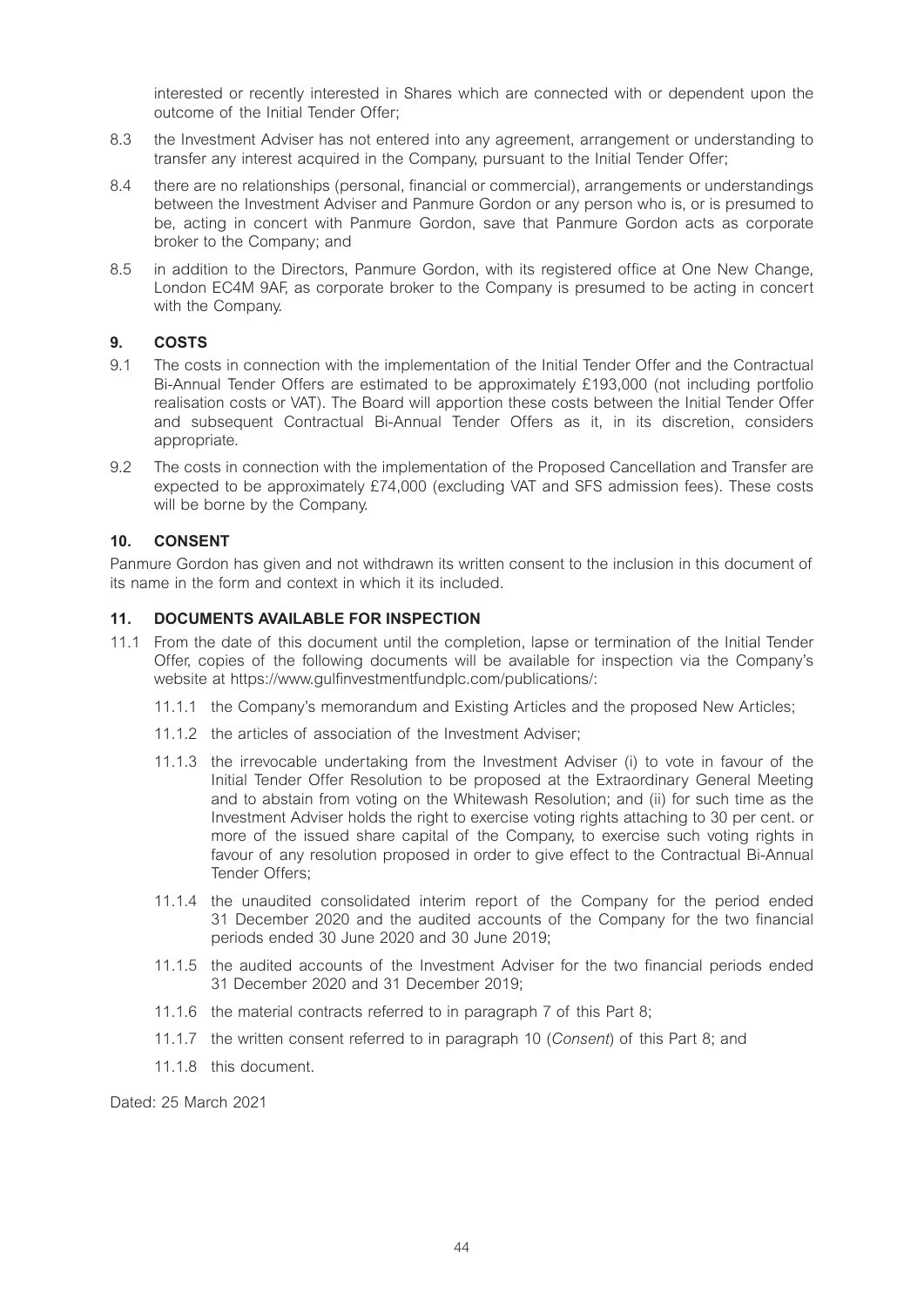#### **PART 9**

# **RISKS RELATING TO THE PROPOSALS**

In addition to the other relevant information set out in this document, the Directors consider that the risk factors set out in this Part 9 should be considered by Shareholders before deciding how to cast their votes at the Extraordinary General Meeting and whether or not to participate in the Initial Tender Offer.

The Directors believe that the risks below are the material risks relating to the Shares, the Initial Tender Offer, the Proposed Cancellation and Transfer and the adoption of the New Articles at the date of this document. Additional risks and uncertainties not currently known to the Directors, or that the Directors deem immaterial at the date of this document, may also have an adverse effect on the performance of the Company and the value of the Shares. **Shareholders in any doubt about the action they should take should consult a suitably qualified independent financial adviser authorised under FSMA if in the United Kingdom, or from another appropriately authorised independent financial adviser if in a territory outside of the United Kingdom, without delay.** 

# **A. RISKS RELATING TO THE INITIAL TENDER OFFER**

# **Conditionality of the Initial Tender Offer**

Implementation of the Initial Tender Offer is conditional on, *inter alia*, the Whitewash Resolution and the Initial Tender Offer Resolution being passed at the Extraordinary General Meeting and the Initial Tender Offer Minimum Size Condition being satisfied. In the event that neither one or none of such conditions is met, the Initial Tender Offer will not proceed and the Company would have to bear the abortive costs of having proposed the Initial Tender Offer. As set out in paragraph 9 of Part 8 (*Additional Information*) of this document, the costs of the implementation of the Proposals as a whole are estimated to be approximately £267,000 (not including VAT, portfolio realisation costs or any SFS admission fees).

# **Impact on the size of the Company**

The repurchase by the Company of Shares pursuant to the Initial Tender Offer will result in the issued share capital of the Company being reduced and the Company may therefore be smaller. Consequently, the fixed costs of the Company would be spread over fewer Shares and the Company's on-going charges ratio may increase.

# **Tender Price and realisation of the Tender Pool**

Shareholders who elect to participate in the Initial Tender Offer will receive the Tender Price in consideration for their Tendered Shares, which may be less than the price at which they acquired their Shares. The Tender Price will be dependent on the price at which the assets comprising the Tender Pool are fully realised and after paying for all costs associated with the Initial Tender Offer. There can be no assurance as to the value that will be fully realised from such assets as this will depend on the performance of individual assets within the Tender Pool, the ability of the Investment Adviser to sell them and the value fully realised from the assets relative to the Company's current valuation of them. The Tender Price may therefore represent a discount to NAV per Share at the Calculation Date due primarily to the costs of the Initial Tender Offer, costs of realising the assets in the Tender Pool and any stamp duty or stamp duty reserve tax payable on the repurchase of the Tendered Shares. COVID-19 and volatility in global equity markets may also have a material effect on the ability of the Investment Adviser to realise those assets comprising the Tender Pool in a timely manner and/or at full value. Shareholders should also note that there could be a significant period of time between the relevant Closing Date and the date on which all of the assets comprising the Tender Pool will be fully realised, which will be the date when Shareholders receive full payment of the Tender Price.

# **B. RISKS ASSOCIATED WITH THE PANEL WAIVER AND WHITEWASH RESOLUTION**

The Independent Shareholders should note that, regardless of whether the Whitewash Resolution is passed at the Extraordinary General Meeting, this does not provide any guarantee that in any future situation where Rule 9 of the Takeover Code became relevant to the Company, the Panel would be similarly willing to grant such a waiver.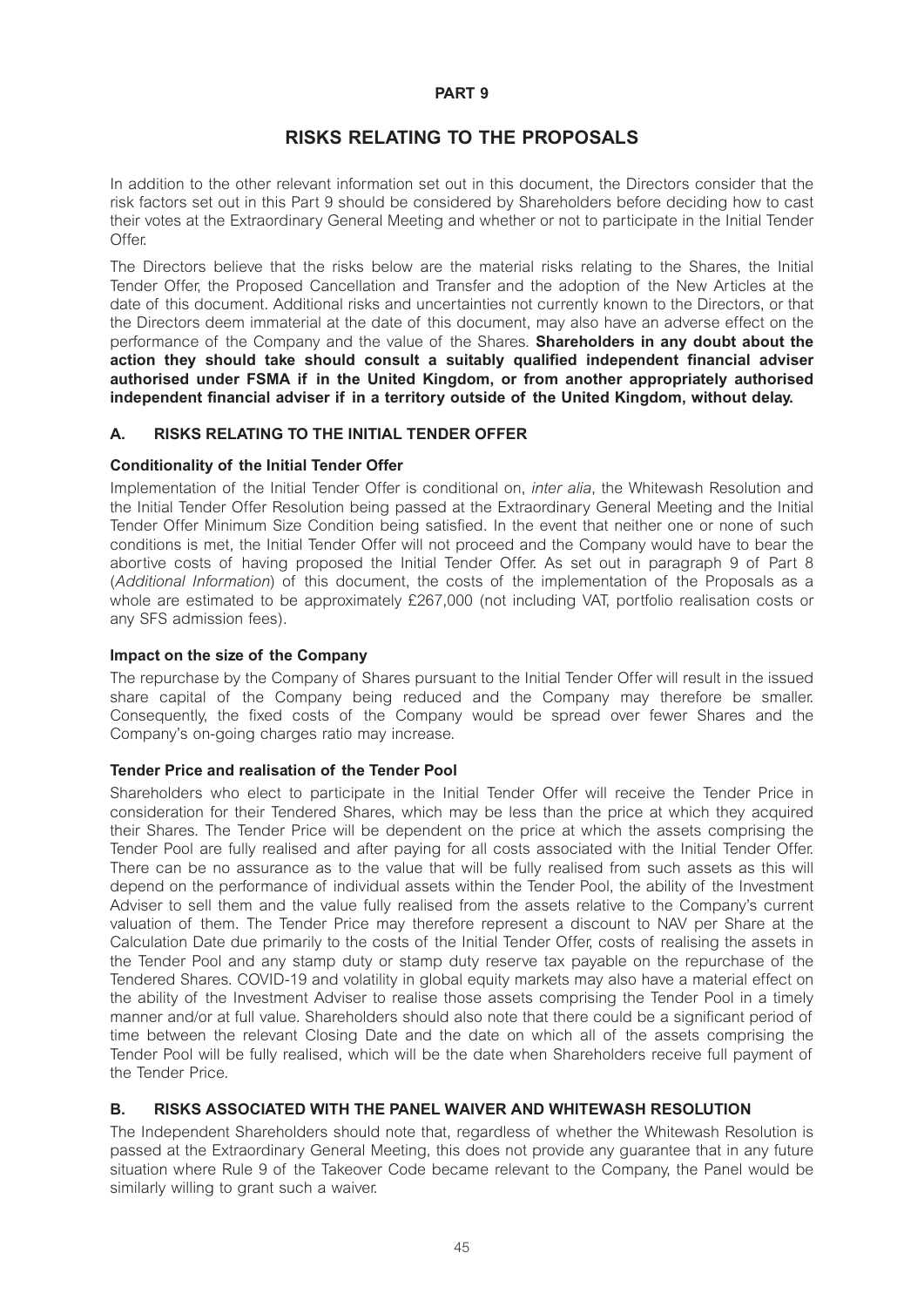#### **C. RISKS ASSOCIATED WITH THE PROPOSED CANCELLATION AND TRANSFER AND WITH TRADING ON THE SPECIALIST FUND SEGMENT**

Although the Company intends to apply for all of the Shares to be admitted to trading on the Specialist Fund Segment in connection with the Proposed Cancellation and Transfer, there can be no assurance that an active or liquid trading market for the Shares will develop or, if developed, that it will be maintained following such admission.

Investment in shares traded on the Specialist Fund Segment may have limited liquidity and may experience greater price volatility than shares listed on the Premium Segment of the Main Market. Limited liquidity and high price volatility may result in Shareholders being unable to sell their Shares at a price that would result in them recovering their original investment.

Typical investors in companies which are admitted to the Specialist Fund Segment are expected to be institutional, professional and knowledgeable investors (including those who are professionally advised) who understand, or have been advised of, the potential risk of investing in companies admitted to the Specialist Fund Segment. However, the Company will continue to conduct its business and affairs as it has done while admitted to the Premium Segment and the Board does not anticipate any higher degree of investment risk as a result of the Proposed Cancellation and Transfer.

Whilst the Company intends to comply voluntarily with certain of the Listing Rules as described above, it should be noted that the FCA will not monitor the Company's voluntary compliance with such Listing Rules nor will it impose sanctions in respect of any failure of such compliance by the Company.

Specialist Fund Segment securities are not admitted to the Official List of the Financial Conduct Authority, therefore the Company will not be required to satisfy the eligibility criteria for admission to listing on the Official List and will not be required to comply with the Financial Conduct Authority's Listing Rules (save in respect of those Listing Rules with which the Company intends to voluntarily comply, as set out in this document). The London Stock Exchange has not examined or approved the contents of this document.

Once admitted to trading on the Specialist Fund Segment, the Company will no longer be required by the Listing Rules to ensure that 25 per cent. of the Shares are publicly held (as defined by the Listing Rules) at all times, however there is still a requirement to meet the eligibility criteria in the Admission and Disclosure Standards applicable to the Specialist Fund Segment.

# **D. RISKS RELATING TO THE COMPANY AND ITS INVESTMENTS**

# **The Company may not meet its Investment Objective**

Shareholders who choose to remain invested in the Company (whether in whole or in part) should note that there can be no guarantee that the Investment Objective of the Company will be achieved. The Investment Objective of the Company should not be treated as an assurance or guarantee of performance.

# **The Company's financial performance and prospects may be adversely affected by COVID-19, the long-term impact of which is currently unknown**

On 11 March 2020, the World Health Organisation announced that the outbreak of COVID-19 had been declared a global pandemic. The long-term impacts of the outbreak are unknown and rapidly evolving. A widespread health crisis could adversely affect the global economy, resulting in a substantial, and potentially long-term, decline in financial markets. The future development of the outbreak is highly uncertain and there is no assurance that the outbreak will not have a material adverse impact on the future results of undertakings and funds that are directly or indirectly comprised within the Company's portfolio and on the Company itself. The extent of the impact will depend on the continued range of the virus, infection rates, the severity and mortality rates of the virus, the timing and efficacy of a vaccine, the steps taken nationally and globally to prevent the spread of the virus as well as fiscal and monetary stimuli offered by governments globally. COVID-19 may have a material and lasting effect on the performance of the Company's investments.

# **The Company may invest in unlisted investments**

The Company may hold cross-holdings in listed or unlisted investment funds or exchange-traded funds (ETFs) that invest in Qatar or other countries in the GCC region subject to a limit of 10 per cent. of Net Asset Value at any time (calculated at the time of investment). Unlisted investments, by their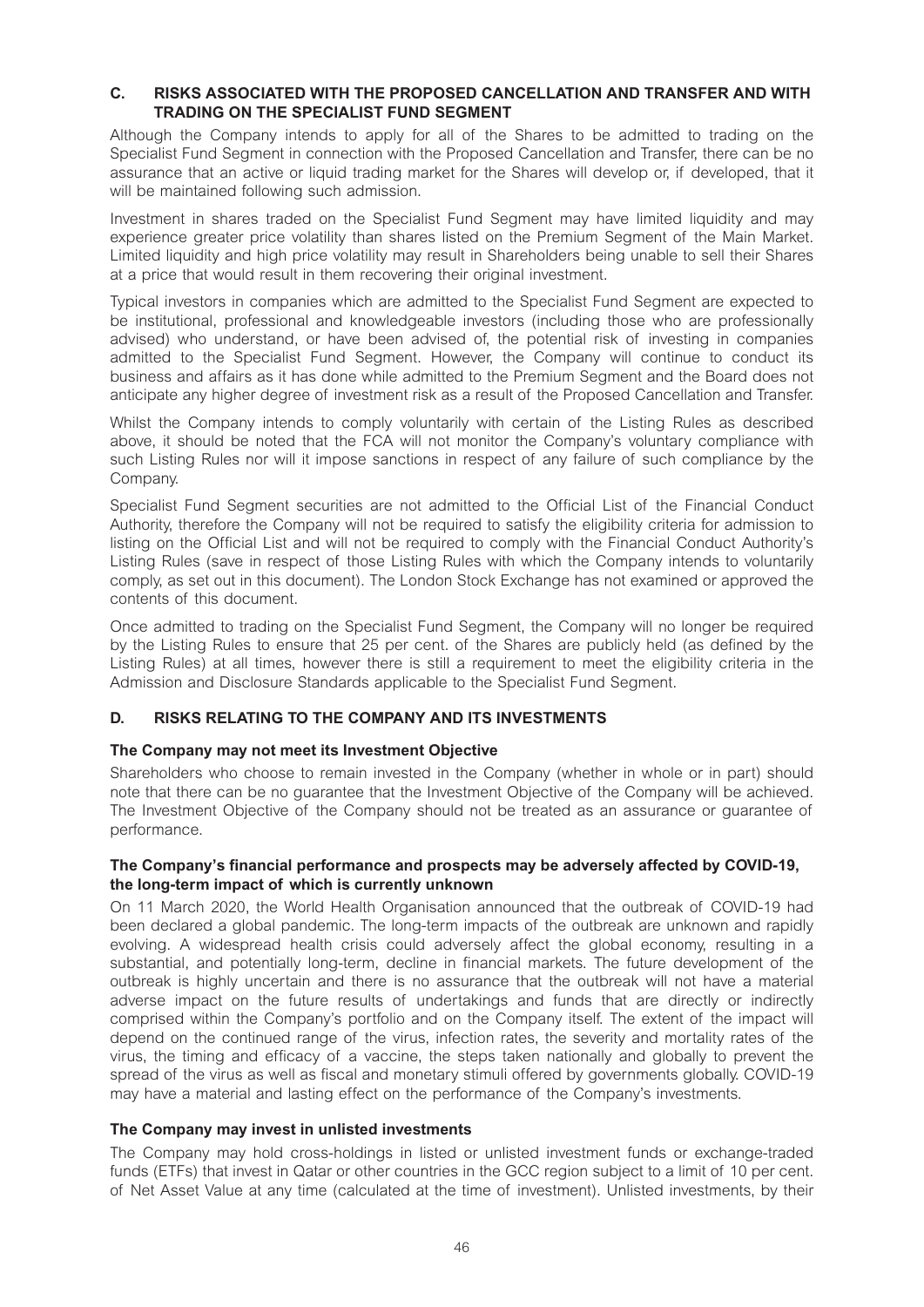nature, involve a higher degree of valuation and performance uncertainties and liquidity risks than investments in quoted securities and they may be more difficult to realise which may adversely affect the Company's business, results of operations and/or financial condition. Investments which are unlisted at the time of acquisition may remain unlisted and may therefore be difficult to value and/or realise. Investment in the securities of smaller companies may involve greater risks than is customarily associated with investments in larger, more established companies. In particular, such companies may often have limited product offerings, markets or financial resources and may be dependent on a small number of key individuals. Investments made by the Company in unlisted securities may rank behind investments made by others, which may mean that more senior ranking investors take actions outside the control of the Company which are adverse to the interests of the Company.

# **Volatility of the value of the Company's assets**

Shareholders should be aware that the value of the Shares may be volatile and may go down as well as up and Shareholders may therefore not recover any or all of their original investment. In addition, the price at which the Company may be able to realise certain of the Company's assets may be influenced by a number of factors, some of which may pertain to the Company, and others of which are extraneous. These factors could include the performance of the Company's investments, currency fluctuations, legislative or regulatory or taxation changes and general economic conditions. The value of the Shares will therefore fluctuate and may not reflect their underlying asset value. Shareholders may realise less than the original amount invested.

# **The Company operates in a highly competitive market**

The Company invests, through its wholly owned subsidiary, in listed companies on one of the GCC exchanges or companies soon to be listed on one of the GCC exchanges. A number of other entities compete with the Company to make such investments. Many of these competitors may be substantially larger and have considerably greater financial, technical and marketing resources than are available to the Company. Several of these competitors may have significant amounts of available capital, and may have similar investment objectives, which may create additional competition for investment opportunities. Some of these competitors may also have a lower cost of capital and access to funding sources that are not available to the Company, which may create competitive disadvantages for the Company with respect to investment opportunities. In addition, some of these competitors may have higher risk tolerances or different risk assessments, which could allow them to consider a wider variety of investments and establish a broader network of business relationships. A failure by the Company to compete effectively with other entities operating in this environment may result in the loss of investment opportunities, which could have a material adverse effect on the Company's business, results of operations or financial condition.

# **Currency**

The Company's operations, via its subsidiary, are conducted in jurisdictions which generate revenue, expenses, assets and liabilities in currencies other than US Dollar. As a result, the Company is subject to the effects of exchange rate fluctuations with respect to these currencies. The GCC countries (other than Kuwait) have historically pegged their currencies to the US Dollar, and, in the case of Kuwait, a basket of OECD currencies. The currencies in GCC countries have thus had comparatively less volatility relative to the US Dollar due to the pegs and trade at a narrow bid/ ask spread. The Company's assets may experience substantial volatility if any of the GCC countries change or remove the pegs. The Company's operations, via its subsidiary, are conducted in jurisdictions which generate revenue, expenses, assets and liabilities in currencies other than US Dollar. As a result, the Company is subject to the effects of exchange rate fluctuations with respect to these currencies. Changes in the US Dollar's rate of exchange with other currencies may adversely affect the value of the Company's investments, the level of income that it receives from those investments and the cost of further calls for investments under existing commitments. The Company will not hedge any of its currency exposure.

# **E. RISKS RELATING TO THE INVESTMENT MANAGER AND THE INVESTMENT ADVISER**

# **Past performance is no indication of future results**

Shareholders who choose to remain invested in the Company, whether in whole or in part, should note that the past performance of other investments managed or advised by the Investment Manager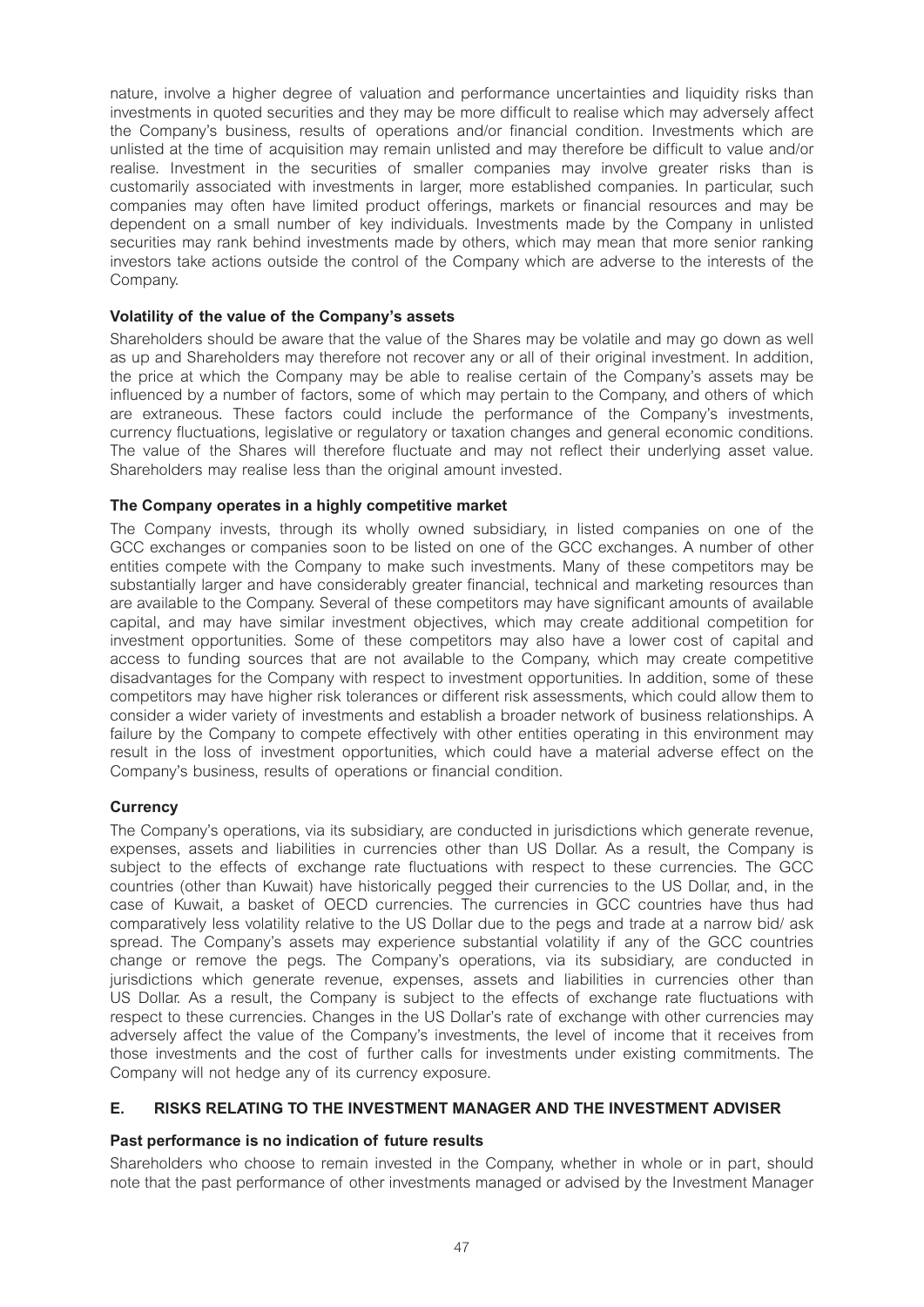or the Investment Adviser or any of their respective investment professionals cannot be relied upon as an indicator of the future performance of the Company. Shareholder returns will be dependent upon the Company successfully pursuing its Investment Objective and Investment Policy.

The achievement of the Company's Investment Objective relative to the market involves risk. An inappropriate asset allocation may result in underperformance against the local index. Monitoring of these risks is carried out by the Board which, at each quarterly Board meeting, considers the asset allocation of the portfolio, the ratio of the larger investments within the portfolio and the management information provided by the Investment Manager and Investment Adviser, who are responsible for actively managing the portfolio in accordance with the Company's Investment Policy.

The success of the Company will depend, amongst other things, on the ability of the Investment Manager and the Investment Adviser to identify, acquire and realise investments in accordance with the Company's Investment Objective and Investment Policy. This, in turn, will depend on their ability to apply their investment analysis processes in a way which is capable of identifying suitable investments for the Company to invest in and to monitor, support and exit such investments effectively.

# **F. RISKS RELATING TO THE SHARES**

# **Shares in public hands**

If the Proposed Cancellation and Transfer Resolution is not passed but the authorities required to implement the Initial Tender Offer are obtained from Shareholders at the Extraordinary General Meeting, depending on the level of participation of certain of the Company's larger Shareholders in the Initial Tender Offer, there is a risk that the percentage of the Company's Shares in public hands may fall further below the required 25 per cent. threshold. In these circumstances, the FCA might suspend or cancel the listing of the Shares in any event.

# **Discount**

The discount to NAV at which the Shares may trade is determined by a number of factors over which the Board has no control. While the Board intends to consult with Shareholders on appropriate future discount and liquidity mechanisms to be adopted by the Company in the event that there is sufficient support for the Company to continue following the implementation of a Tender Offer, the ability of the Board to implement such mechanisms is dependent on, *inter alia*, the ability to purchase Shares in the market, the ability to fund any Share buybacks, the authority to buyback Shares being renewed and the Board's absolute discretion over the making, timing and form of any such mechanisms.

# **The Company's ability to pay any future dividends**

Notwithstanding the future proposals of the Company described in this document, no guarantee is given that any future dividends on the Shares will be paid by the Company. All distributions will be made at the discretion of the Directors and will depend on the Company's earnings, financial condition and such other factors as the Directors may deem relevant from time to time, including limitations under the Companies Acts and any decision by the Company to re-register under the Isle of Man Companies Act 2006 (which would require Shareholder approval). There can be no assurances that the Company will be able to pay dividends in the future. Companies that offer high dividend yields may be more liable to diminish in capital value over time.

#### **It may be difficult for Shareholders to realise their investment and there may not be a liquid market in the Shares**

The price at which the Shares will be traded and the price at which Shareholders may realise their investment will be influenced by a large number of factors, some specific to the Company and its investments and some which may affect companies generally. There may not be a liquid market for the Shares. The market prices of the Shares may not reflect their underlying Net Asset Value. Accordingly, Shareholders may be unable to realise their investment at such Net Asset Value or at all.

# **G. RISKS RELATING TO REGULATION AND TAXATION**

#### **Changes in laws or regulations governing the Company's operations may adversely affect the Company's business**

The Company will be subject to laws and regulations enacted by national and local governments. In particular, the Company will be required to comply with certain regulatory requirements that are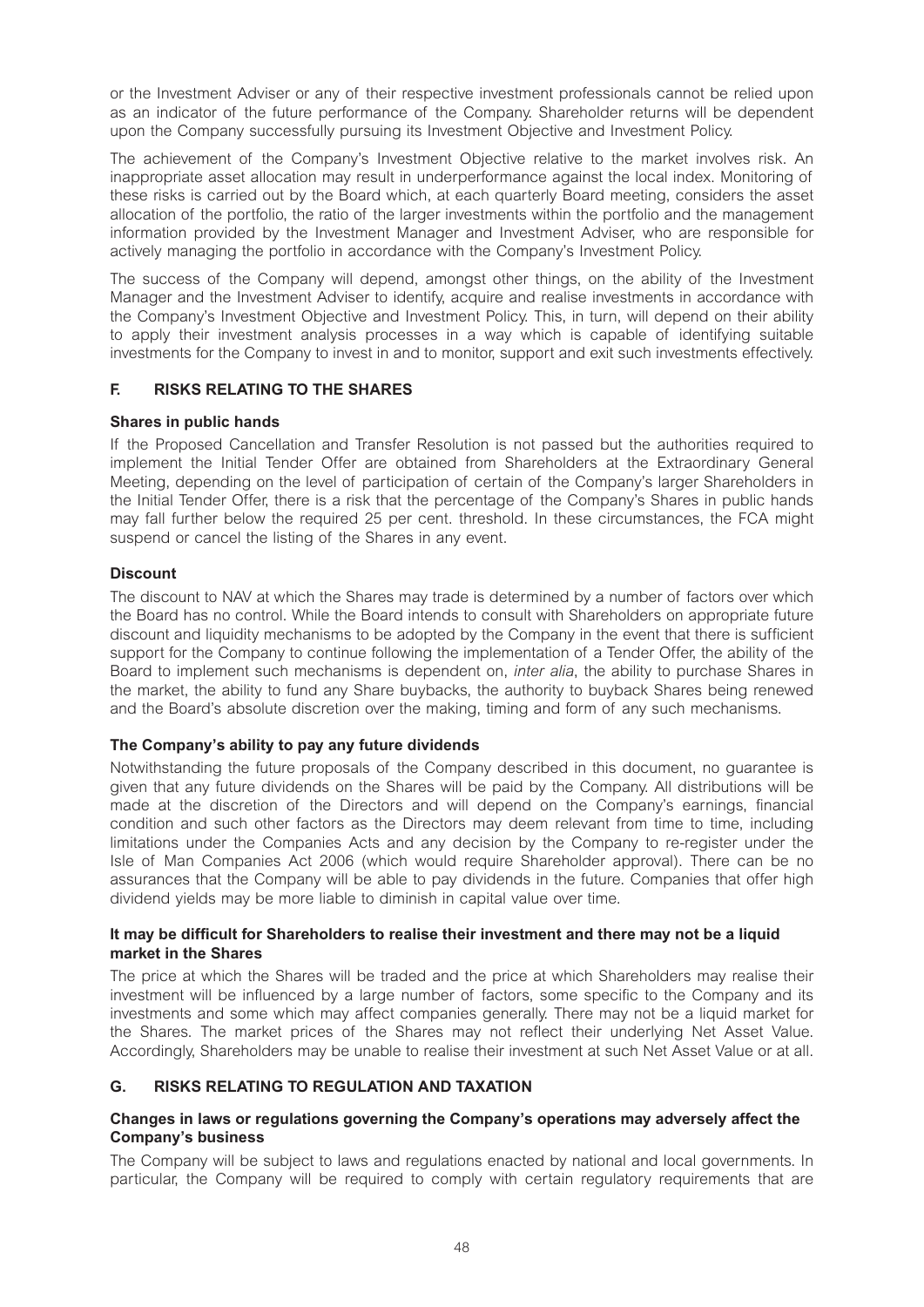applicable to listed closed-ended investment companies. The Company must comply with the Listing Rules, the UK Prospectus Regulation, the Prospectus Regulation Rules, the Disclosure Guidance and Transparency Rules, the UK Market Abuse Regulation and the UK PRIIPs Regulation. In addition, the Company is subject to the continuing obligations imposed by the FCA on all investment companies whose shares are listed on the Official List and is subject to the admission and disclosure standards of the London Stock Exchange. A failure by the Company to comply with those obligations and standards may result in the Shares being suspended from listing.

Any change in the law and regulation affecting the Company may have a material adverse effect on the ability of the Company to carry on its business and successfully pursue its Investment Objective and on the value of the Company and the Shares. In such event, the investment returns of the Company may be materially adversely affected.

# **Regulation and tax in different jurisdictions**

The regulatory and tax regimes which apply in the Isle of Man, Qatar and other GCC countries may change, thereby affecting the Company's tax treatment in these jurisdictions. The Company and the Investment Manager aim to structure the Company's investments in a manner that is generally tax efficient for the majority of Shareholders. However, there can be no assurance that the structure of the Company or of any investment will be tax-efficient to any particular Shareholder.

Changes in taxation legislation or practice may adversely affect the Company and the tax treatment for Shareholders investing in the Company. Changes in taxation legislation or practice, whether in the UK or elsewhere, could affect the value of the investments held by the Company, affect the Company's ability to provide returns to Shareholders, and affect the tax treatment for Shareholders of their investments in the Company (including rates of tax and availability of reliefs). Shareholders should consult their tax advisers with respect to their own particular tax circumstances and the tax effects of the a Tender Offer. Nothing in this document constitutes tax advice and must not therefore be treated as a substitute for independent tax advice.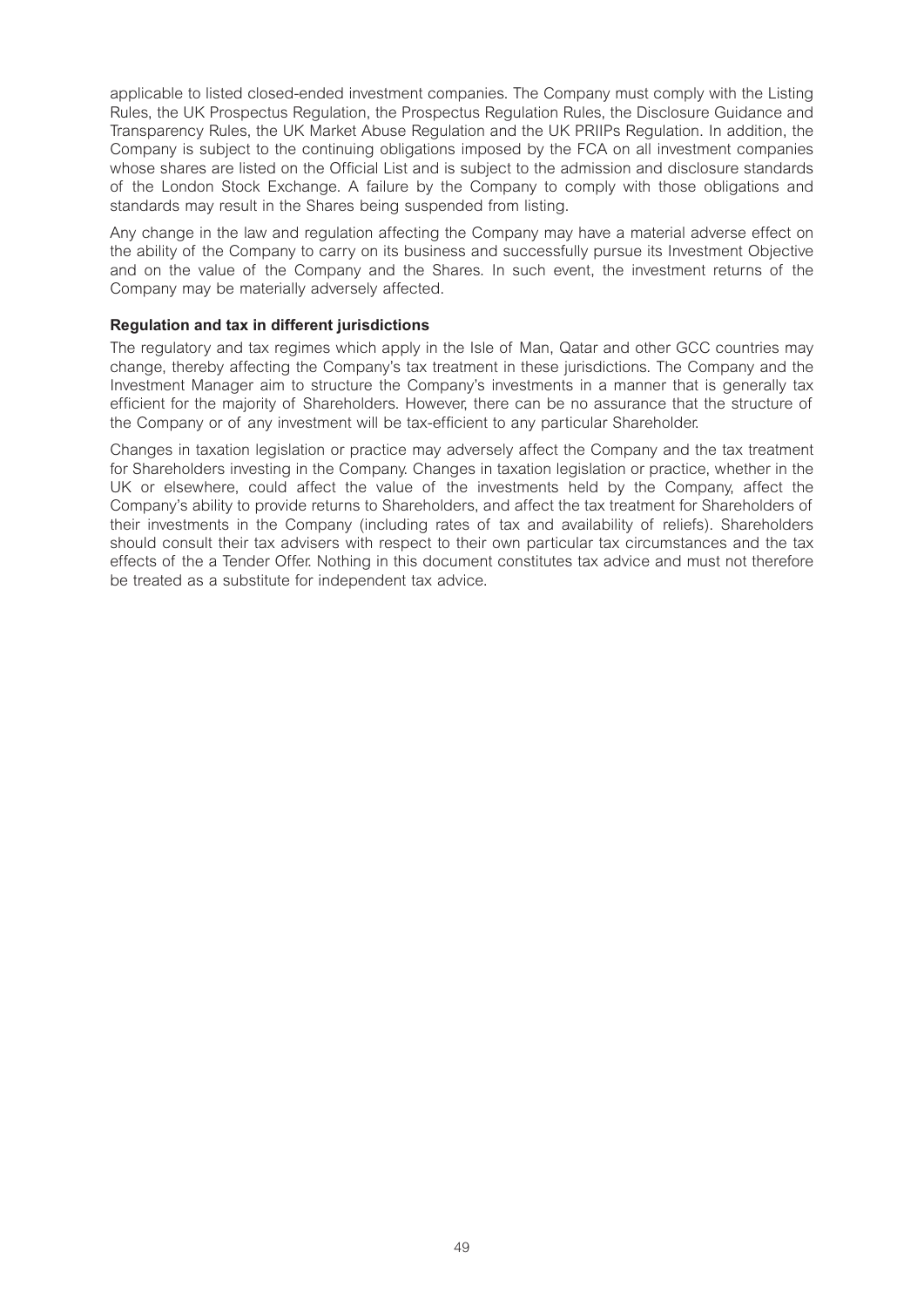# **PART 10**

# **DEFINITIONS**

The following definitions apply throughout this document unless the context requires otherwise:

| "2020 Annual Report"                        | the Company's annual report for the year ended 30 June 2020                                                                                                                                                                  |
|---------------------------------------------|------------------------------------------------------------------------------------------------------------------------------------------------------------------------------------------------------------------------------|
| "2021 AGM"                                  | the Annual General Meeting of the Company to be held in 2021                                                                                                                                                                 |
| "acting in concert"                         | has the meaning given to it in the Takeover Code                                                                                                                                                                             |
| "Administrator"                             | Mainstream Fund Services (IOM) Limited                                                                                                                                                                                       |
| "Admission and Disclosure<br>Standards"     | the Admission and Disclosure Standards of the London Stock<br>Exchange from time to time                                                                                                                                     |
| "AIC"                                       | the Association of Investment Companies                                                                                                                                                                                      |
| "AIC Code"                                  | the AIC Code of Corporate Governance, as amended from time to<br>time                                                                                                                                                        |
| "AGM Circular"                              | the circular distributed to Shareholders in advance of each Annual<br>General Meeting of the Company enclosing the notice of that<br><b>Annual General Meeting</b>                                                           |
| "Annual General Meeting"                    | an annual general meeting of the Shareholders of the Company                                                                                                                                                                 |
| "Board" or "Directors"                      | the board of directors of the Company                                                                                                                                                                                        |
| "Business Day"                              | any day other than a Saturday, Sunday or public holiday in the Isle<br>of Man or the United Kingdom on which clearing banks in the Isle<br>of Man and the United Kingdom are open for general banking<br>business            |
| "Calculation Date"                          | the day on which the Company calculates the Tender Offer<br>Formula Asset Value for the purposes of a Tender Offer, being the<br>time and date specified as such in the relevant Tender Offer<br>Announcement                |
| "certificated" or<br>"in certificated form" | not in uncertificated form                                                                                                                                                                                                   |
| "City of London"                            | City of London Investment Management Company                                                                                                                                                                                 |
| "Closing Date"                              | the latest time and date for receipt of Tender Forms and/or for<br>settlement of TTE Instructions in respect of a Tender Offer, being<br>the time and date specified as such in the relevant Tender Offer<br>Announcement    |
| "Companies Acts"                            | the Isle of Man Companies Acts 1931 to 2004 and subordinate<br>legislation made thereunder and<br>every modification<br>or<br>re-enactment thereof for the time being in force                                               |
| "Company"                                   | Gulf Investment Fund plc, a closed-ended investment company<br>incorporated in the Isle of Man under the Isle of Man Companies<br>Acts 1931 to 2004 with registered number 120108C                                           |
| "Confirmation Date"                         | the date on which the Company will announce via a Regulatory<br>Information Service, among other things, whether the relevant<br>Minimum Size Condition has been met and, therefore, whether a<br>Tender Offer will proceed  |
| "Continuing Pool"                           | the pool of stocks, cash and assets to be created in accordance<br>with the terms of a Tender Offer and relating to those<br>Shareholders who are not Tendering Shareholders or who are not<br>tendering all of their Shares |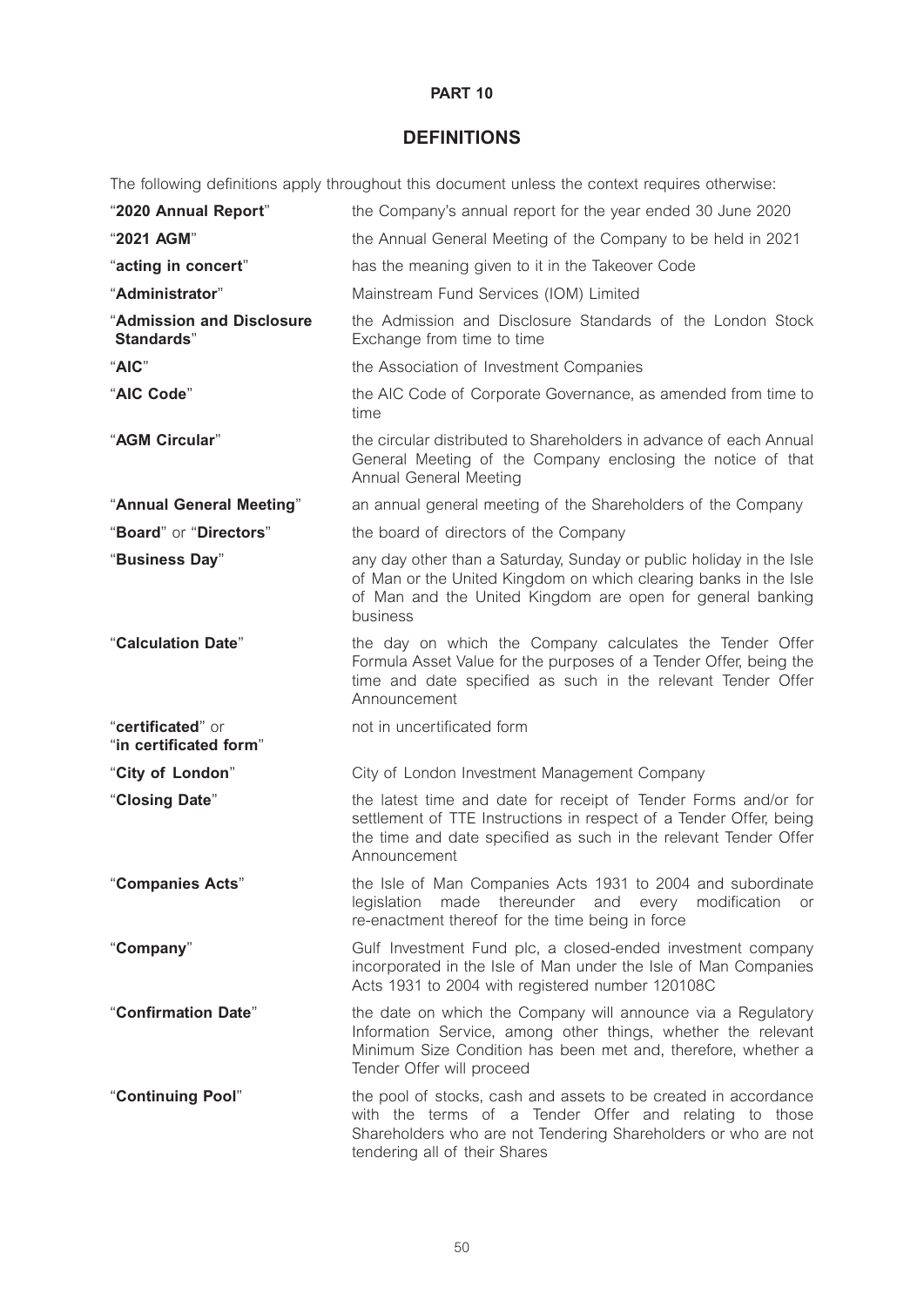| "Contractual Bi-Annual<br><b>Tender Offers"</b>        | the tender offers to be implemented by the Company bi-annually<br>for up to 100 per cent. of each Shareholder's holding of Shares at<br>the relevant Record Date in each case subject to the Tender Terms<br>and Conditions set out in Part 3 (Tender Terms and Conditions) of<br>this document and as set out in the relevant AGM Circular and<br>Tender Offer Announcement |
|--------------------------------------------------------|------------------------------------------------------------------------------------------------------------------------------------------------------------------------------------------------------------------------------------------------------------------------------------------------------------------------------------------------------------------------------|
| "COVID-19"                                             | the novel coronavirus 2019                                                                                                                                                                                                                                                                                                                                                   |
| "CREST Manual"                                         | the compendium of documents entitled CREST Manual issued by<br>Euroclear UK & Ireland from time to time and comprising the<br>CREST Reference Manual, the CREST Central Counterparty<br>Service Manual, the CREST International Manual, CREST Rules,<br>CCSS Operations Manual and the CREST Glossary of Terms                                                               |
| "CREST Regulations"                                    | the Isle of Man Uncertificated Securities Regulations 2005<br>(SD754/05)                                                                                                                                                                                                                                                                                                     |
| "CREST Sponsor"                                        | a CREST participant admitted to CREST as a CREST sponsor<br>being a sponsoring system participant (as defined in the CREST<br>Regulations)                                                                                                                                                                                                                                   |
| "CREST"                                                | the facilities and procedures for the time being of the relevant<br>system of which Euroclear UK & Ireland Limited has been<br>approved as operator pursuant to the CREST Regulations                                                                                                                                                                                        |
| "Disclosure Guidance and<br><b>Transparency Rules"</b> | entitled "The<br>Disclosure<br>publication<br>Guidance<br>the<br>and<br>Transparency Rules" produced by the Financial Conduct Authority<br>forming part of the FCA Handbook                                                                                                                                                                                                  |
| "EUWA"                                                 | the European Union (Withdrawal) Act 2018 (as amended)                                                                                                                                                                                                                                                                                                                        |
| "Existing Articles"                                    | the articles of association of the Company                                                                                                                                                                                                                                                                                                                                   |
| "Extraordinary General<br>Meeting"                     | the extraordinary general meeting of the Company convened for<br>11.00 a.m. on 19 April 2021 (or any adjournment thereof), notice of<br>which is set out at the end of this document                                                                                                                                                                                         |
| "FCA"                                                  | the United Kingdom Financial Conduct Authority                                                                                                                                                                                                                                                                                                                               |
| "Final Tender Offer Asset<br>Value"                    | the unaudited Net Asset Value of the assets in the Tender Pool on<br>the Tender Pool Determination Date (which for the avoidance of<br>doubt will take account of the costs of realisation of the Tender<br>Pool                                                                                                                                                             |
| "Form of Proxy"                                        | the form of proxy accompanying this document, for use by<br>Shareholders in connection with the Extraordinary General<br>Meeting                                                                                                                                                                                                                                             |
| <b>"FSMA"</b>                                          | the Financial Services and Markets Act 2000 (as amended)                                                                                                                                                                                                                                                                                                                     |
| "GCC"                                                  | countries of the Gulf Cooperation Council for the Arab States of<br>the Gulf, being Kuwait, Qatar, the Sultanate of Oman, the Kingdom<br>of Saudi Arabia, the Kingdom of Bahrain and the United Arab<br>Emirates                                                                                                                                                             |
| "HMRC"                                                 | <b>HM Revenue &amp; Customs</b>                                                                                                                                                                                                                                                                                                                                              |
| "Independent Shareholders"                             | Shareholders entitled to vote on the Whitewash Resolution, being<br>Shareholders other than the Investment Adviser                                                                                                                                                                                                                                                           |
| "Initial Tender Offer"                                 | the invitation by the Company to Shareholders (other than<br>Restricted Shareholders) to tender their Shares on the Tender<br>Terms and Conditions set out in Part 3 (Tender Terms and<br>Conditions) of this document in respect of the tender offer<br>expected to take place in September 2021                                                                            |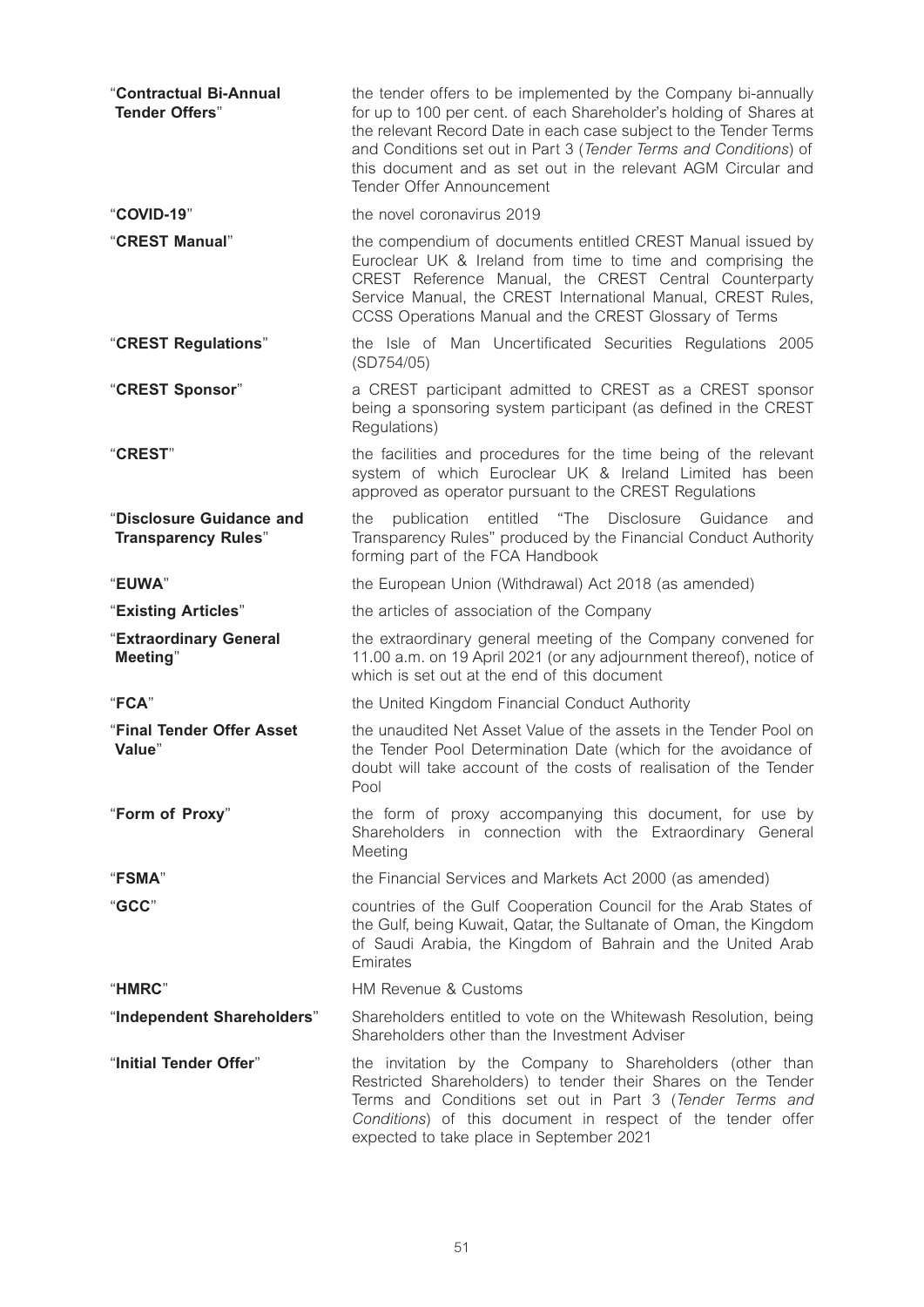| "Initial Tender Offer Minimum<br><b>Size Condition"</b> | the Minimum Size Condition stated in paragraph 3 (Tender<br>Offers) of Part 1 (Letter from the Chairman) of this document in<br>respect of the Initial Tender Offer                                                                                                                                                                                                                                                                                                                                  |
|---------------------------------------------------------|------------------------------------------------------------------------------------------------------------------------------------------------------------------------------------------------------------------------------------------------------------------------------------------------------------------------------------------------------------------------------------------------------------------------------------------------------------------------------------------------------|
| "Initial Tender Offer<br><b>Resolution"</b>             | the ordinary resolution to be proposed at the Extraordinary<br>General Meeting set out as Resolution 2 in the Notice of<br>Extraordinary General Meeting at the end of this document                                                                                                                                                                                                                                                                                                                 |
| "interest in shares"                                    | has the meaning attributed to it in the Takeover Code                                                                                                                                                                                                                                                                                                                                                                                                                                                |
| "Investment Adviser"                                    | Qatar Insurance Company Q.S.P.C                                                                                                                                                                                                                                                                                                                                                                                                                                                                      |
| "Investment Management<br>Agreement"                    | the investment management agreement entered into between the<br>Company and the Investment Manager on 4 November 2019                                                                                                                                                                                                                                                                                                                                                                                |
| "Investment Manager"                                    | Epicure Managers Qatar Limited                                                                                                                                                                                                                                                                                                                                                                                                                                                                       |
| "Investment Objective"                                  | the Company's stated investment objective, as may be amended<br>from time to time                                                                                                                                                                                                                                                                                                                                                                                                                    |
| "Investment Policy"                                     | the Company's stated investment policy, as may be amended from<br>time to time                                                                                                                                                                                                                                                                                                                                                                                                                       |
| "Latest Practicable Date"                               | 24 March 2021, being the last Business Day prior to the<br>publication of this document                                                                                                                                                                                                                                                                                                                                                                                                              |
| "Listing Rules"                                         | the listing rules made by the FCA under section 73A of FSMA                                                                                                                                                                                                                                                                                                                                                                                                                                          |
| "London Stock Exchange"                                 | London Stock Exchange plc                                                                                                                                                                                                                                                                                                                                                                                                                                                                            |
| "Main Market"                                           | the main market for listed securities of the London Stock<br>Exchange                                                                                                                                                                                                                                                                                                                                                                                                                                |
| "Minimum Size Condition"                                | has the meaning given to it in paragraph 3 (Tender Offers) of<br>Part 1 (Letter from the Chairman) of this document, set in<br>accordance with paragraph 2.4 of Part 3 (Tender Terms and<br>Conditions) of this document                                                                                                                                                                                                                                                                             |
| "Net Asset Value" and "NAV"                             | net asset value of the Company as calculated by the Company in<br>accordance with the Company's normal accounting policies. For<br>the avoidance of doubt, this will include all undistributed revenue<br>reserves up to the date of calculation (but will take no account of<br>the costs of a Tender Offer). Net Asset Value per Share on any<br>relevant date shall be calculated by dividing the Net Asset Value<br>by the number of Shares in issue on that date (excluding treasury<br>shares) |
| "New Articles"                                          | the proposed new articles of association of the Company that the<br>Directors propose Shareholders approve by voting in favour of the<br><b>New Articles Resolution</b>                                                                                                                                                                                                                                                                                                                              |
| "New Articles Resolution"                               | the special resolution to be proposed at the Extraordinary General<br>Meeting to approve the adoption of the New Articles as set out in<br>the Notice of Extraordinary General Meeting at the end of this<br>document                                                                                                                                                                                                                                                                                |
| "Official List"                                         | the list maintained by the Financial Conduct Authority in<br>accordance with section 74(1) of FSMA for the purposes of<br>Part VI of FSMA                                                                                                                                                                                                                                                                                                                                                            |
| "Offshore Fund Rules"                                   | UK tax legislation, including related regulations, relating to the<br>taxation of participants in "offshore funds" as defined in Part 8 of<br>the Taxation (International and Other Provisions) Act 2010                                                                                                                                                                                                                                                                                             |
| "Overseas Shareholders"                                 | Shareholders who are resident in or citizens of, territories outside<br>the United Kingdom and the Isle of Man and not resident in, or<br>citizens of, any of the Restricted Territories                                                                                                                                                                                                                                                                                                             |
| "Panel"                                                 | the Panel on Takeovers and Mergers in the UK                                                                                                                                                                                                                                                                                                                                                                                                                                                         |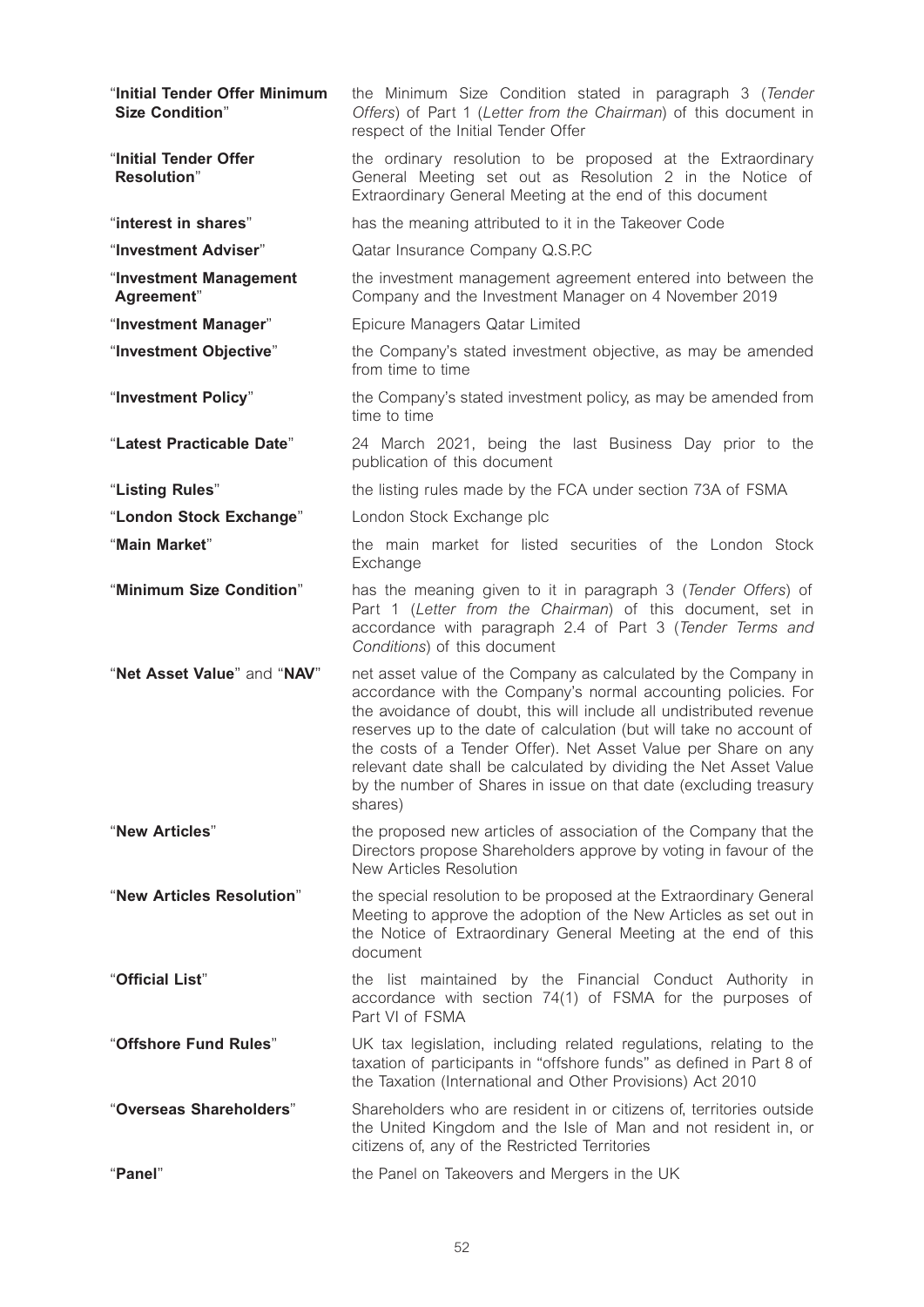| "Panel Waiver"                                            | the waiver granted by the Panel (conditional on the approval of the<br>Whitewash Resolution by the Independent Shareholders) of the<br>obligation that would otherwise arise for the Investment Adviser to<br>make a Rule 9 Offer under the Takeover Code as a consequence<br>of its interest in the share capital of the Company increasing a<br>result of the implementation of the Initial Tender Offer |
|-----------------------------------------------------------|------------------------------------------------------------------------------------------------------------------------------------------------------------------------------------------------------------------------------------------------------------------------------------------------------------------------------------------------------------------------------------------------------------|
| "Panmure Gordon"                                          | Panmure Gordon (UK) Limited, which is authorised and regulated<br>in the United Kingdom by the FCA in the conduct of investment<br>business                                                                                                                                                                                                                                                                |
| "Premium Segment"                                         | the premium listing segment of the Official List                                                                                                                                                                                                                                                                                                                                                           |
| "Proposals"                                               | the recommended proposals to (i) obtain Shareholder approval of<br>the Panel Waiver; (ii) obtain Shareholder authority to implement the<br>Initial Tender Offer; (iii) implement the Contractual Bi-Annual<br>Tender Offers; (iv) approve the Proposed Cancellation and<br>Transfer; and (v) adopt the New Articles                                                                                        |
| "Proposed Cancellation and<br>Transfer"                   | the proposed cancellation of admission of the Shares and to<br>trading on the Main Market and the application for admission of<br>the Shares to trading on the Specialist Fund Segment                                                                                                                                                                                                                     |
| "Proposed Cancellation and<br><b>Transfer Resolution"</b> | the special resolution to be proposed on a poll at the<br>Extraordinary General Meeting to approve the Proposed<br>Cancellation and Transfer as set out in Resolution 3 in the Notice<br>of Extraordinary General Meeting at the end of this document                                                                                                                                                      |
| "Prospectus Regulation Rules"                             | the prospectus regulation rules issued by the FCA exercising its<br>function as the competent authority under Part VI of FSMA                                                                                                                                                                                                                                                                              |
| "Receiving Agent" or<br>"Registrar"                       | Link Group                                                                                                                                                                                                                                                                                                                                                                                                 |
| "Record Date"                                             | in respect of a Tender Offer, the time and date specified as such<br>in the relevant Tender Offer Announcement                                                                                                                                                                                                                                                                                             |
| "Register"                                                | the register of members of the Company                                                                                                                                                                                                                                                                                                                                                                     |
| "Regulatory Information<br>Service"                       | a service approved by the London Stock Exchange for the<br>distribution to the public of announcements                                                                                                                                                                                                                                                                                                     |
| "relevant securities"                                     | has the meaning given to it in the Takeover Code                                                                                                                                                                                                                                                                                                                                                           |
| "Resolutions"                                             | the Whitewash Resolution, the Initial Tender Offer Resolution, the<br>Proposed Cancellation and Transfer Resolution and the New<br>Articles Resolution                                                                                                                                                                                                                                                     |
| "Restricted Shareholders"                                 | Shareholders who are resident in, or citizens of, one of the<br><b>Restricted Territories</b>                                                                                                                                                                                                                                                                                                              |
| "Restricted Territories"                                  | any of the following territories: Australia, Canada, Republic of<br>South Africa, Japan or the United States or any other jurisdiction<br>where the extension or acceptance of a Tender Offer would<br>violate relevant laws and/or regulations of that jurisdiction                                                                                                                                       |
| "Rule 9 Offer"                                            | a general offer under Rule 9 of the Takeover Code                                                                                                                                                                                                                                                                                                                                                          |
| "Share Capital"                                           | the issued share capital of the Company as at the Latest<br>Practicable Date, excluding any Shares held in treasury, being at<br>the date of this document 51,817,824 Shares                                                                                                                                                                                                                               |
| "Shareholders"                                            | holders of Shares                                                                                                                                                                                                                                                                                                                                                                                          |
| "Shares"                                                  | ordinary shares of US\$0.01 each in the capital of the Company                                                                                                                                                                                                                                                                                                                                             |
| "Specialist Fund Segment"<br>or "SFS"                     | the Specialist Fund Segment of the Main Market                                                                                                                                                                                                                                                                                                                                                             |
| "Takeover Code"                                           | The City Code on Takeovers and Mergers published by the Panel                                                                                                                                                                                                                                                                                                                                              |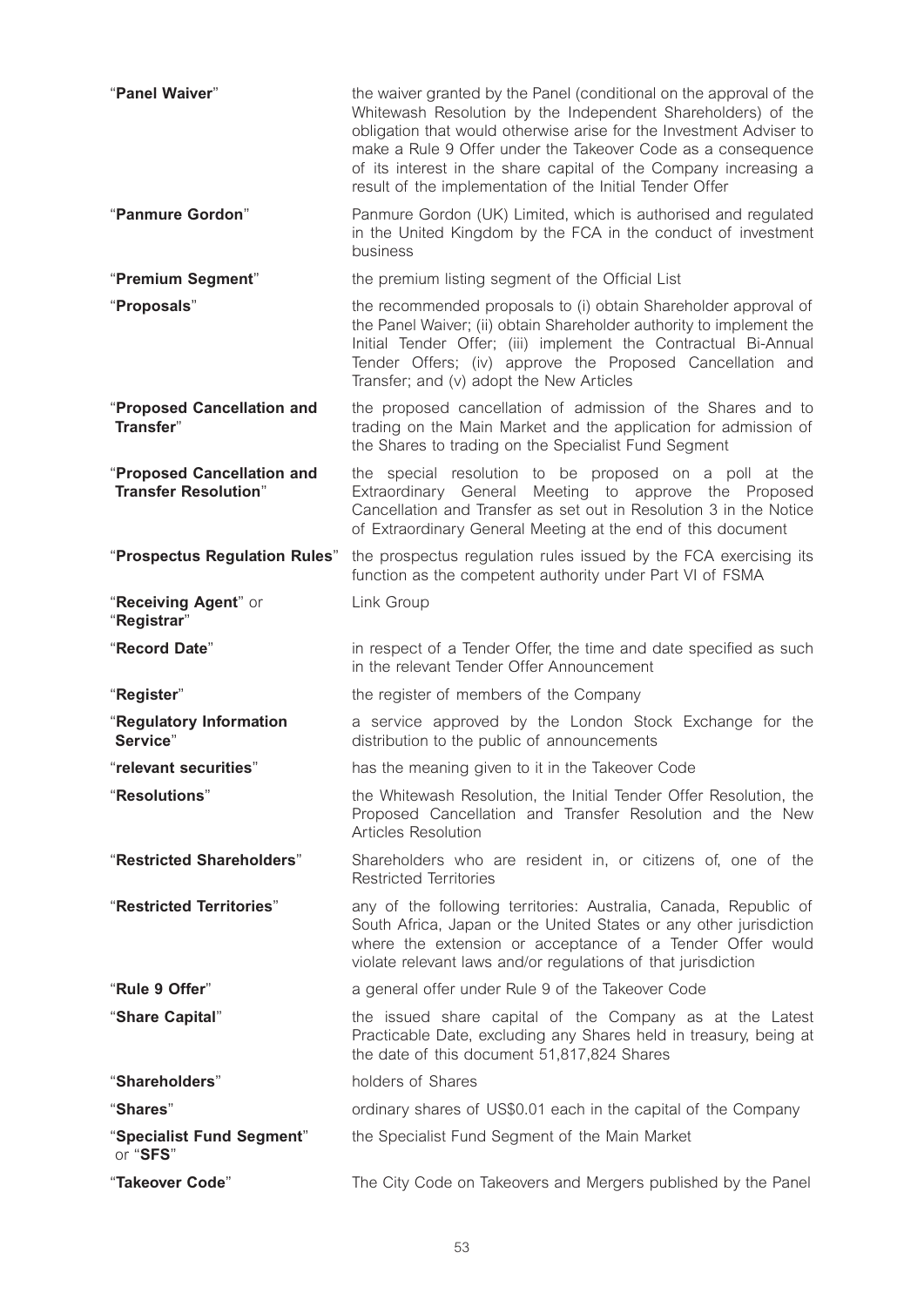| "Tender Form"                         | the prescribed tender form for use by Shareholders who hold their<br>Shares in certificated form in connection with a Tender Offer                                                                                                                                                                                                                                                                                                |
|---------------------------------------|-----------------------------------------------------------------------------------------------------------------------------------------------------------------------------------------------------------------------------------------------------------------------------------------------------------------------------------------------------------------------------------------------------------------------------------|
| "Tendering Shareholders"              | those Shareholders who have tendered some or all of their Shares<br>pursuant to a Tender Offer                                                                                                                                                                                                                                                                                                                                    |
| "Tender Offer Announcement"           | shall have the meaning given to it in paragraph 3.1 of Part 3<br>(Tender Terms and Conditions) of this document                                                                                                                                                                                                                                                                                                                   |
| "Tender Offer Formula Asset<br>Value" | shall be calculated in accordance with paragraph 4 of Part 3<br>(Tender Terms and Conditions) of this document                                                                                                                                                                                                                                                                                                                    |
| "Tender Offers"                       | the Initial Tender Offer and/or the Contractual Bi-Annual Tender<br>Offers, and a "Tender Offer" shall mean any one of them, as the<br>context may require                                                                                                                                                                                                                                                                        |
| "Tender Pool"                         | means the pool of stocks, cash, assets and liabilities to be<br>created in accordance with the terms of a Tender Offer and<br>relating to the Tendering Shareholders                                                                                                                                                                                                                                                              |
| "Tender Pool Determination<br>Date"   | the date specified by the Directors being as soon as practicable<br>following the date on which all assets in the Tender Pool (other<br>than any contingent assets, if any) have been fully realised and<br>settled and liabilities (other than any stamp duty or stamp duty<br>reserve tax to be payable) have been met and on which the Final<br>Tender Offer Asset Value attributable to the Tender Pool will be<br>calculated |
| "Tender Price"                        | the price per Share at which Shares will be purchased pursuant to<br>a Tender Offer calculated as provided in Part 3 (Tender Terms and<br>Conditions) of this document                                                                                                                                                                                                                                                            |
| "Tender Purchases"                    | the Shares purchased by the Company pursuant to a Tender Offer                                                                                                                                                                                                                                                                                                                                                                    |
| "Tendered Shares"                     | Shares which have been successfully tendered for purchase by<br>the Company pursuant to the terms of a Tender Offer                                                                                                                                                                                                                                                                                                               |
| "Tendering Shareholders"              | means a Shareholder who has tendered Shares pursuant to a<br><b>Tender Offer</b>                                                                                                                                                                                                                                                                                                                                                  |
| "TFE Instruction"                     | a transfer from escrow instruction (as defined by the CREST<br>Manual)                                                                                                                                                                                                                                                                                                                                                            |
| "TTE Instructions"                    | a transfer to escrow instruction (as defined by the CREST Manual)                                                                                                                                                                                                                                                                                                                                                                 |
| "UK Companies Act"                    | the UK Companies Act 2006                                                                                                                                                                                                                                                                                                                                                                                                         |
| "UK Corporate Governance<br>Code"     | The UK Corporate Governance Code published by the UK<br>Financial Reporting Council, as amended from time to time                                                                                                                                                                                                                                                                                                                 |
| "UK Market Abuse Regulation"          | Regulation (EU) No.596/2014 of the European Parliament and of<br>the Council of 16 April 2014 on market abuse as it forms part of<br>the domestic law of the United Kingdom by virtue of EUWA                                                                                                                                                                                                                                     |
| "UK PRIIPs Regulation"                | Regulation (EU) No 1286/2014 of the European Parliament and of<br>the Council of 26 November 2014 on key information documents<br>for packaged retail and insurance-based investment products,<br>together with its implementing and delegated acts, as they form<br>part of the domestic law of the United Kingdom by virtue of the<br><b>EUWA</b>                                                                               |
| "UK Prospectus Regulation"            | Regulation (EU) 2017/1129 of the European Parliament and of the<br>Council of 14 June 2017 on the prospectus to be published when<br>securities are offered to the public or admitted to trading on a<br>regulated market, and repealing Directive 2003/71/EC, as it forms<br>part of the domestic law of the United Kingdom by virtue of the<br><b>EUWA</b>                                                                      |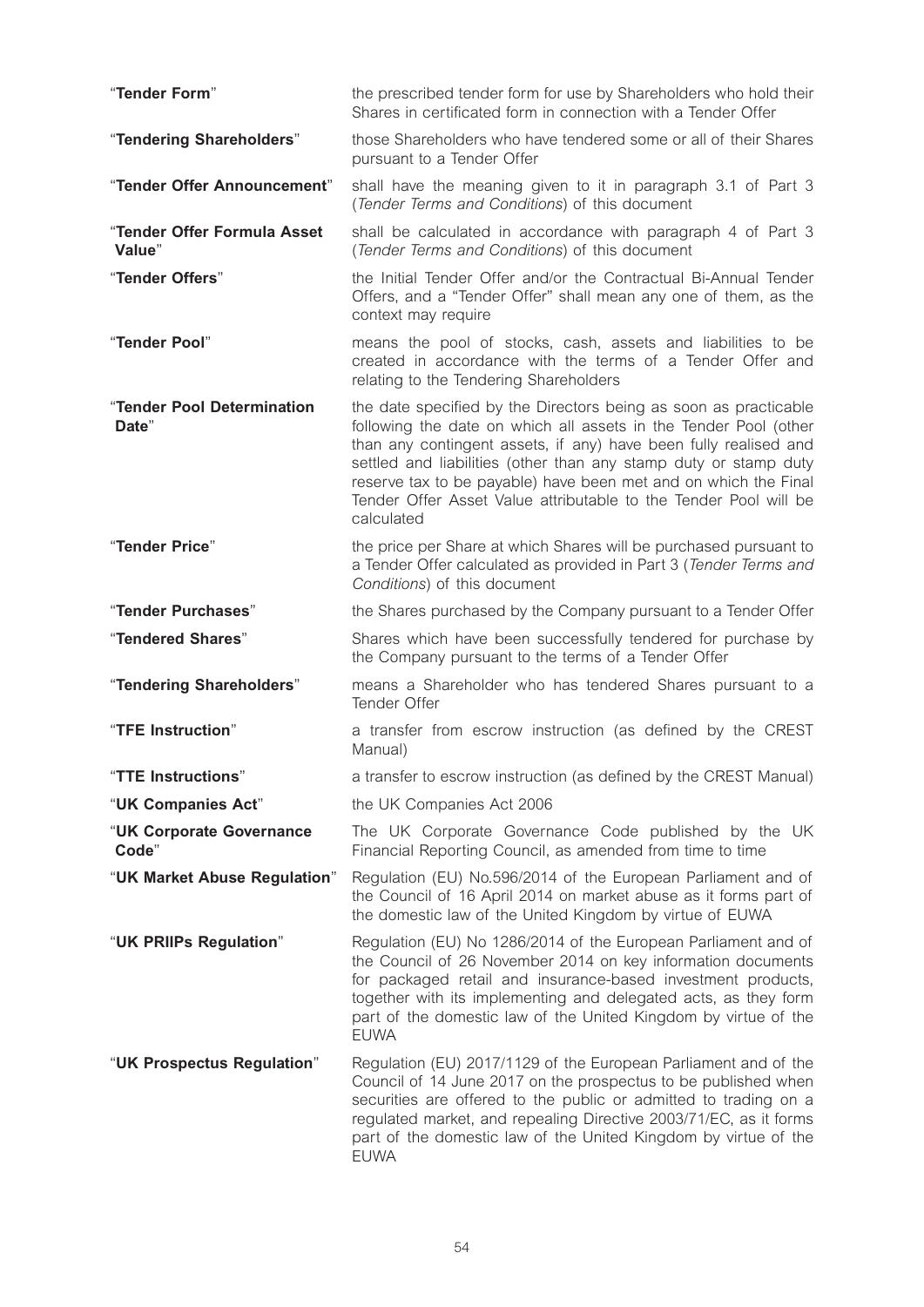"**uncertificated**" or a Share recorded on the Register as being held in uncertificated<br>"**in uncertificated form**" form in CREST and title to which, by virtue of the CREST form in CREST and title to which, by virtue of the CREST Regulations may be transferred by means of CREST "**United States**" or "US" the United States of America, its territories and possession, any state of the United States and the District of Columbia "**US Dollar**" or "**USD**" or "**\$**" the lawful currency of the United States "**Whitewash Resolution**" the ordinary resolution of the Independent Shareholders to approve the Panel Waiver, to be proposed on a poll at the Extraordinary General Meeting and set out as Resolution 1 in the Notice of Extraordinary General Meeting at the end of this document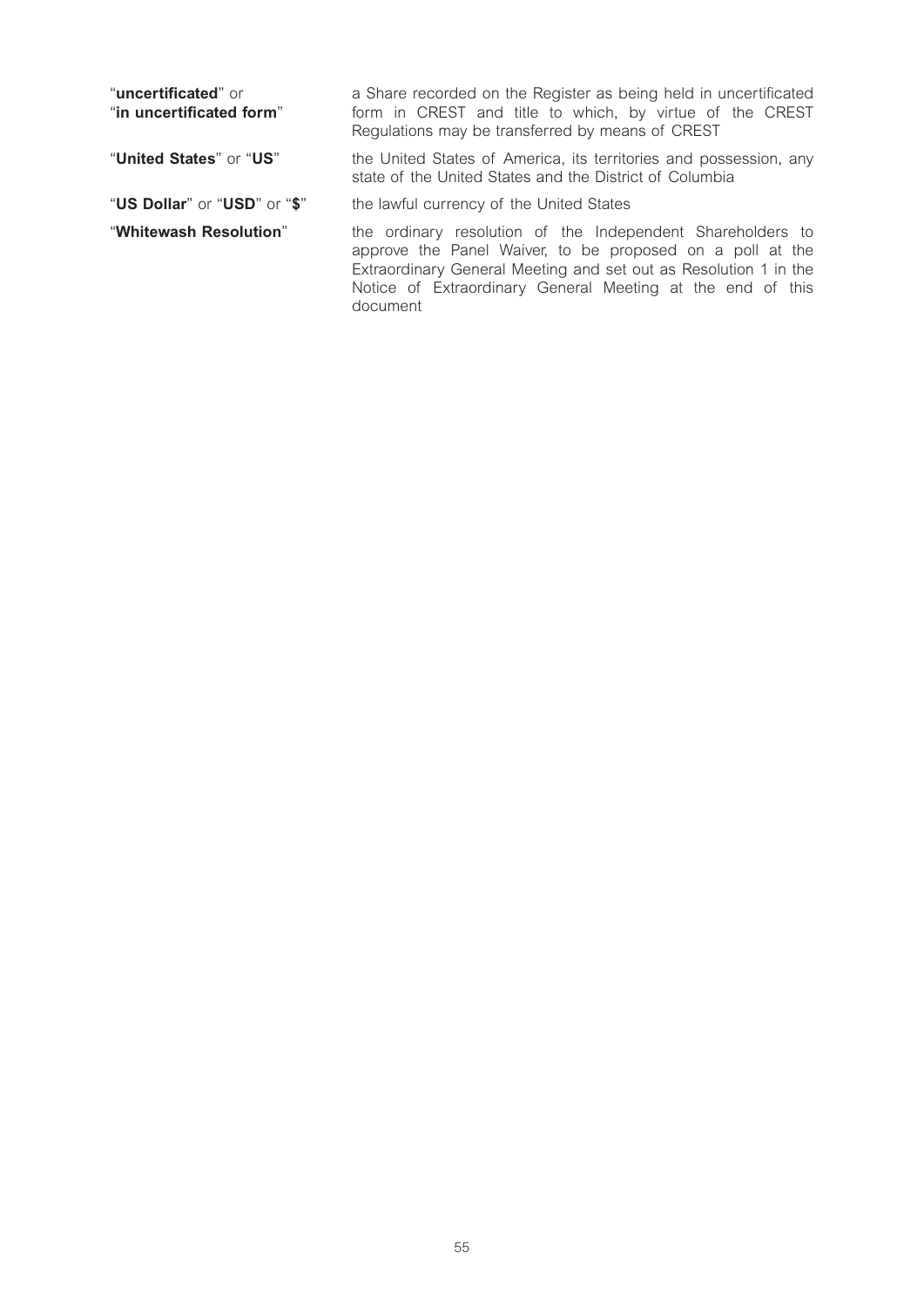# **GULF INVESTMENT FUND PLC**

*(a closed-ended investment company incorporated in the Isle of Man under the Isle of Man Companies Acts 1931 to 2004 with registered number 120108C)* 

# **NOTICE OF EXTRAORDINARY GENERAL MEETING**

**NOTICE IS HEREBY GIVEN** that an **EXTRAORDINARY GENERAL MEETING** ("**EGM**") of the Company will be held at Mainstream Fund Services (IOM) Limited, Millennium House, 46 Athol Street, Douglas, Isle of Man IM1 1JB on 19 April 2021 at 11.00 a.m. to consider and, if thought fit, pass the following resolutions:

# **Resolution 1 (Ordinary Resolution)**

**THAT**, the waiver granted by the Panel on Takeovers and Mergers as described in the circular issued by the Company to its shareholders on 25 March 2021 which contains this notice of meeting (the "**Circular**"), of any requirement under Rule 9 of the Takeover Code on the Investment Adviser to make a general offer to the Shareholders of the Company as a result of the Initial Tender Offer (defined below) be and is hereby approved.

# **Resolution 2 (Ordinary Resolution)**

**THAT**, subject to the passing of Resolution 1, Resolution 3 and Resolution 4, in addition to any existing authorities, the Company be and is hereby authorised to make market purchases (within the meaning of section 13 of the Companies Act 1992) of its ordinary shares of US\$0.01 each in the capital of the Company (the "**Shares**") pursuant to the tender offer on the terms set out in the Circular (the "**Initial Tender Offer**") provided that:

- (a) the maximum number of Shares hereby authorised to be purchased shall be 51,817,824;
- (b) the price which may be paid for a Share shall be the Tender Price as defined in the Circular (which in each case shall be both the maximum and the minimum price);
- (c) unless renewed, the authority hereby conferred shall expire on the earlier of (i) the completion of the Initial Tender Offer or (ii) one year from the date of passing of this resolution;
- (d) the Company may make a contract or contracts to purchase Shares under the authority hereby conferred prior to the expiry of such authority which will or may be executed wholly or partly after the expiry of such authority and may make a purchase of Shares in pursuance of any such contract or contracts; and
- (e) subject to the provisions of the Companies Acts, any of the Shares so acquired will be cancelled.

# **Resolution 3 (Special Resolution)**

**THAT**, the listing of the Company's Shares on the premium segment of the official list of the UK Financial Conduct Authority and their admission to trading on the London Stock Exchange's main market for listed securities to be cancelled and application be made for admission of such ordinary shares to the Specialist Fund Segment of the main market for listed securities of the London Stock Exchange and the directors of the Company be and are hereby authorised to do and/or procure to be done all such acts and/or things as they may consider necessary or desirable in connection therewith.

# **Resolution 4 (Special Resolution)**

**THAT**, subject to the passing of Resolution 1 and Resolution 2 (but for the conditionality of Resolution 2), the Articles of Association produced to the meeting and initialled by the chairman of the meeting for the purposes of identification be approved and adopted as the Articles of Association of the Company in substitution for, and to the exclusion of, the existing Articles of Association with effect from the conclusion of the meeting.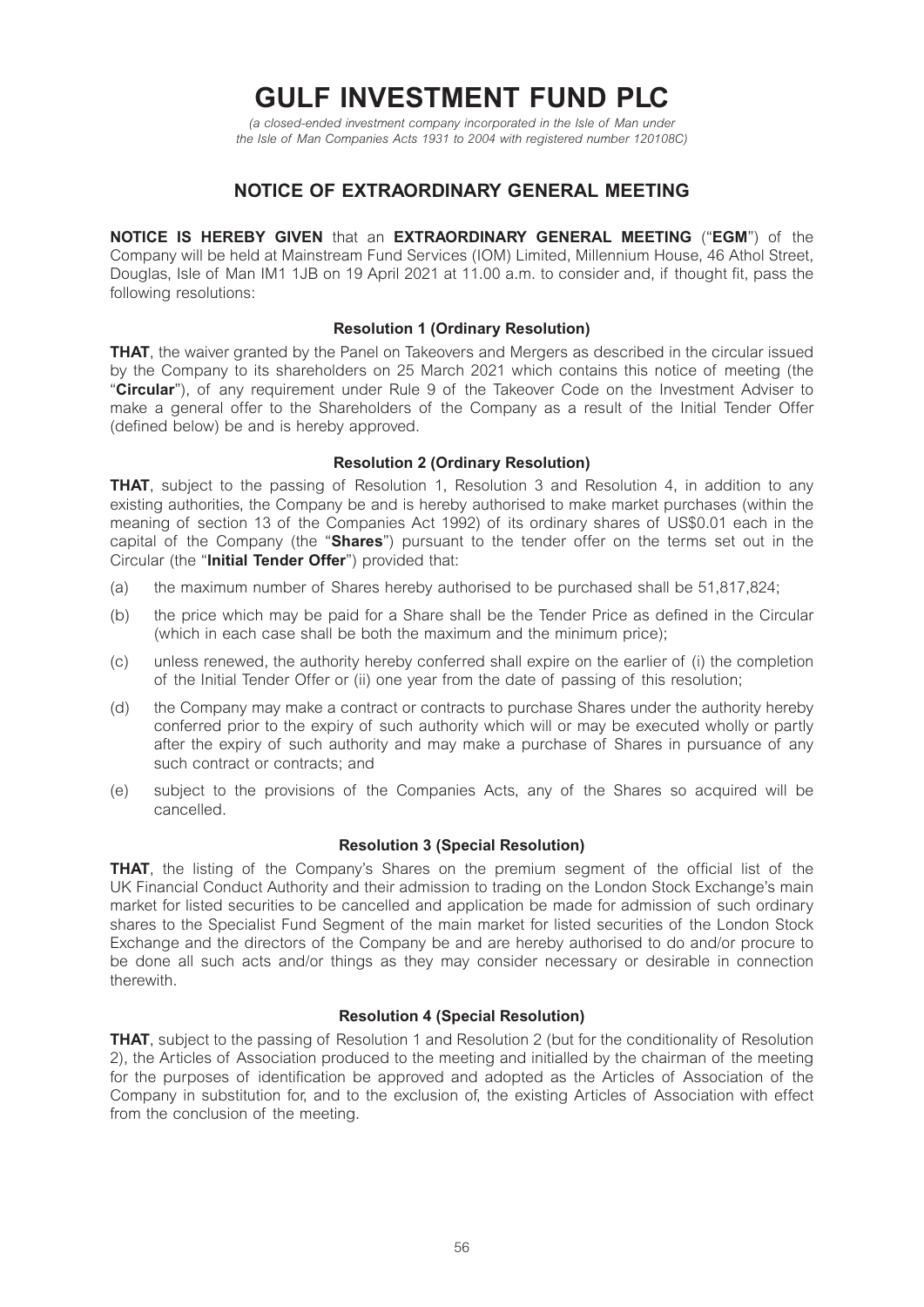Terms defined in the Circular shall have the same meaning in this Notice, save where the context otherwise requires.

Douglas Isle of Man IM1 1JB

*Registered Office By Order of the Board*  Millennium House **Ian Dungate** Ian Dungate Ian Dungate Assistant Secretary Assistant Secretary Assistant Secretary Assistant Secretary

Dated: 25 March 2021

#### **Notes:**

- A member of the Company entitled to attend, speak and vote at the meeting convened by the notice set out above (the "**Extraordinary General Meeting**") is entitled to appoint a proxy to exercise all or any of his rights to attend, speak and vote at the meeting in his place. A proxy may demand, or join in demanding, a poll. A proxy need not be a member of the Company.
- 2. An instrument for the purposes of appointing a proxy accompanies this document (the "**Form of Proxy**"). Shareholders are advised that given the current restrictions imposed by the Isle of Man Government in response to the global COVID-19 pandemic, it may not be possible to attend the Extraordinary General Meeting in person. Shareholders are therefore strongly encouraged to complete and return the Form of Proxy to appoint the chairman of the Extraordinary General Meeting as their proxy. To be valid, the Form of Proxy and the power of attorney or other authority (if any) under which it is signed, or a notarially certified copy of such power or authority, must be received at Mainstream Fund Services (IOM) Limited, Millennium House, 46 Athol Street Douglas, Isle of Man IM1 1JB by 11.00 a.m. on 17 April 2021 or not later than 48 hours before the time appointed for holding the Extraordinary General Meeting or adjourned Extraordinary General Meeting at which the person named in the instrument proposes to vote or, in the case of a poll, before the time appointed for taking the poll and, in default, the instrument shall not be treated as valid.
- 3. A member may appoint more than one proxy in relation to the Extraordinary General Meeting provided that each proxy is appointed to exercise the rights attached to a different share or shares held by him. To appoint more than one proxy you may photocopy the enclosed Form of Proxy. Please indicate the proxy holder's name and the number of shares in relation to which they are authorised to act as your proxy (which, in aggregate, should not exceed the number of shares held by you). Please also indicate if the proxy instruction is one of multiple instructions being given. All forms must be signed and should be returned together in the same envelope. A failure to specify the number of shares to which each proxy appointment relates or specifying a number in excess of those held by you may result in the appointment being invalid.
- 4. In the case of a member which is a company, the Form of Proxy must be executed under the member's common seal (or in any other manner permitted by law and having the same effect as if executed under seal) or under the hand of a duly authorised officer, attorney or other person.
- 5. Completion of the Form of Proxy appointing a proxy does not preclude a member from subsequently attending and voting at the meeting in person if he so wishes (subject to the current restrictions imposed by the Isle of Man Government in response to the global COVID-19 pandemic).
- 6. In the case of joint holders, the vote of the senior who tenders a vote, whether in person or by proxy, will be accepted to the exclusion of the votes of the other joint holders and, for this purpose, seniority will be determined by the order in which the names stand in the register of members in respect of the joint holding.
- 7. Pursuant to Regulation 22 of the Uncertificated Securities Regulations 2005 (Isle of Man), the Company specifies that only those members entered on the register of members of the Company as at 5.30 p.m. on 17 April 2021 (or, if the meeting is adjourned, 48 hours before the time fixed for the adjourned meeting) shall be entitled to attend and vote at the meeting in respect of the number of Shares registered in their name at that time. Changes to entries on the register of members after that time (or, if the meeting is adjourned, on the register of members 48 hours before the time fixed for the adjourned meeting) shall be disregarded in determining the rights of any person to attend or vote at the meeting.
- 8. CREST members who wish to appoint a proxy or proxies through the CREST electronic proxy appointment service may do so by using the procedures described in the CREST manual. CREST personal members or other CREST sponsored members, and those CREST members who have appointed a service provider(s), should refer to their CREST sponsor or voting service provider(s), who will be able to take the appropriate action on their behalf.
- 9. In order for a proxy appointment or instruction made using the CREST service to be valid, the appropriate CREST message (a "**CREST Proxy Instruction**") must be properly authenticated in accordance with Euroclear UK & Ireland Limited's specifications, and must contain the information required for such instruction, as described in the CREST manual (available via www.euroclear.com/CREST). The message, regardless of whether it constitutes the appointment of a proxy or is an amendment to the instruction given to a previously appointed proxy must, in order to be valid, be transmitted so as to be received by the issuer's agent (ID RA10) by 11.00 a.m. on 17 April 2021. For this purpose, the time of receipt will be taken to be the time (as determined by the time stamp applied to the message by the CREST application host) from which the issuer's agent is able to retrieve the message by enquiry to CREST in the manner prescribed by CREST. After this time any change of instructions to proxies appointed through CREST should be communicated to the appointee through other means.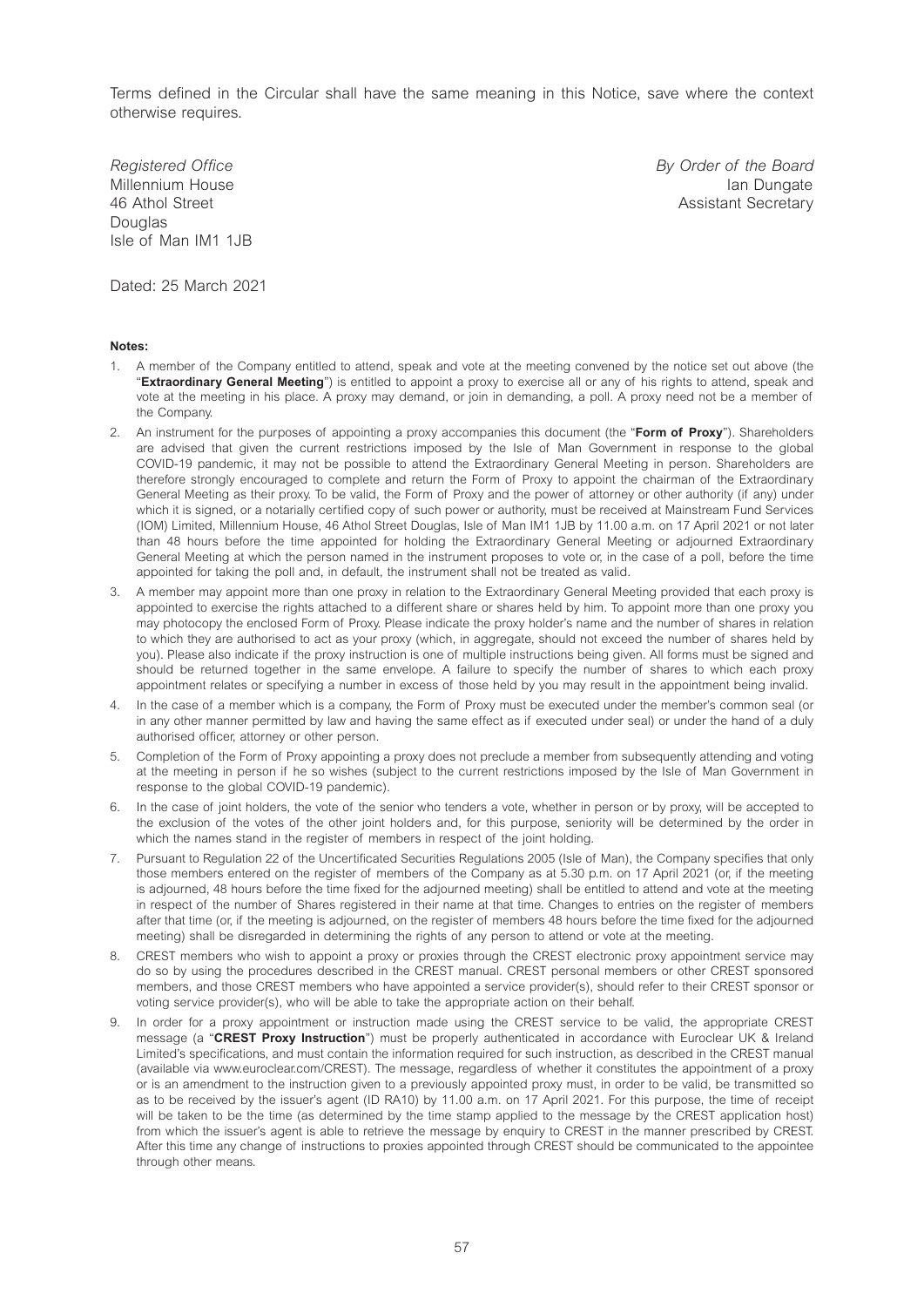- 10. CREST members and, where applicable, their CREST sponsors, or voting service providers should note that Euroclear UK & Ireland Limited does not make available special procedures in CREST for any particular message. Normal system timings and limitations will, therefore, apply in relation to the input of CREST proxy instructions. It is the responsibility of the CREST member concerned to take (or, if the CREST member is a CREST personal member, or sponsored member, or has appointed a voting service provider, to procure that his CREST sponsor or voting service providers) take(s)) such action as shall be necessary to ensure that a message is transmitted by means of the CREST system by any particular time. In this connection, CREST members and, where applicable, their CREST sponsors or voting system providers are referred, in particular, to those sections of the CREST manual concerning practical limitations of the CREST system and timings. The Company may treat as invalid a CREST proxy instruction in the circumstances set out in Regulation 18(4)(a) of the Uncertificated Securities Regulations 2005 (Isle of Man).
- 11. Resolution 1 is an ordinary resolution which is subject to the approval of the Independent Shareholders (as defined in the Circular) on a poll and each Independent Shareholder will be entitled to one vote for each ordinary share held. The Investment Adviser (as defined in the Circular), who is not an Independent Shareholder, will not vote on Resolution 1 and has undertaken to the Company not to do so.
- 12. Resolution 3 is a special resolution which is subject to the approval of Shareholders (as defined in the Circular) on a poll and each Shareholder will be entitled to one vote for each ordinary share held.
- 13. As at 24 March 2021 (being the last practicable date prior to the publication of this Notice) the Company's issued share capital consisted of 51,817,824 Shares of US\$0.01 each in the capital of the Company (excluding any shares held in treasury), carrying one vote each. Therefore, the total voting rights in the Company as at 24 March 2021 were 51,817,824 votes.